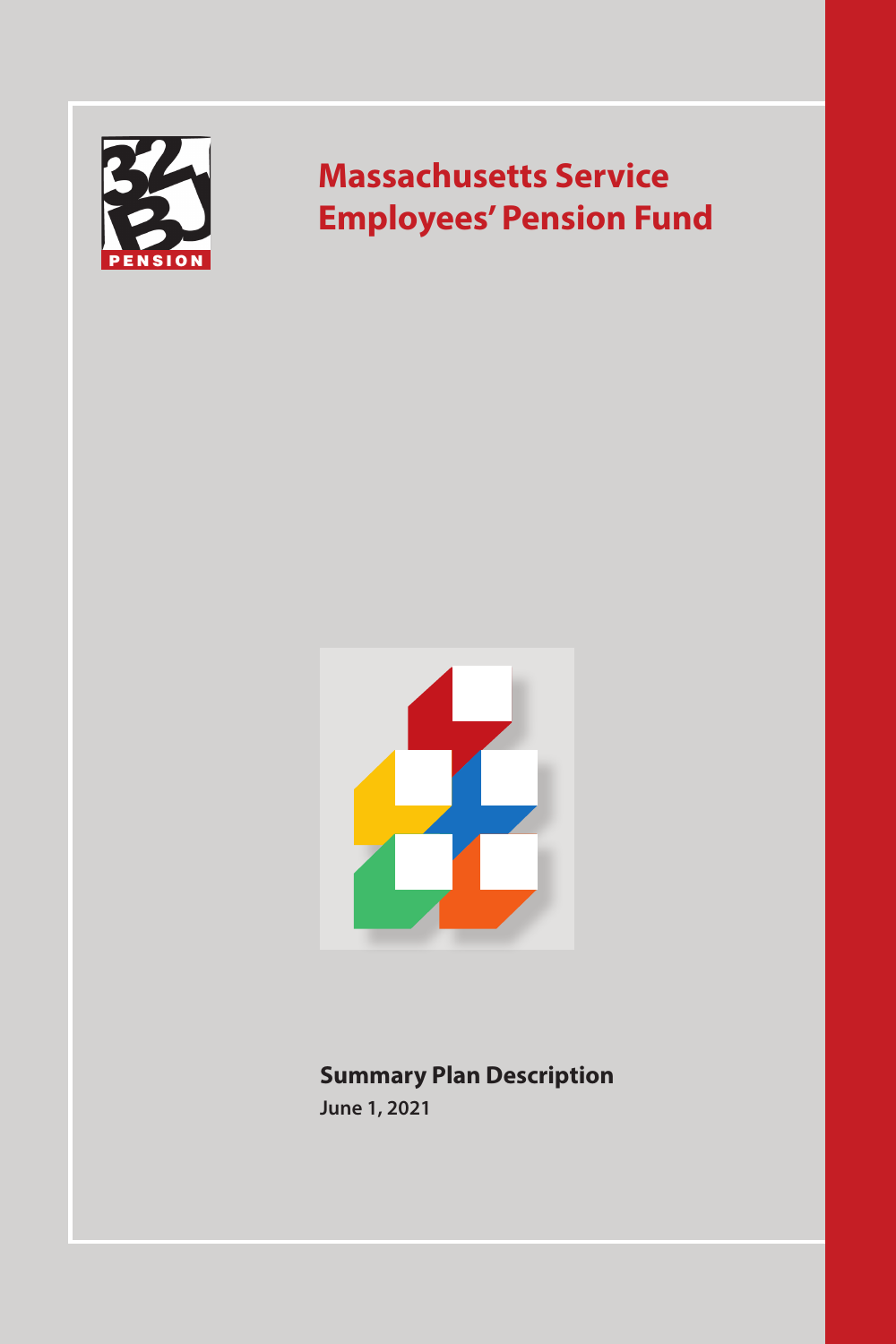## **Translation Notice**

This booklet contains a summary in English of your rights and benefits under the Massachusetts Service Employees' Pension Fund. If you have difficulty understanding any part of this booklet, contact Member Services at 617-399-4616 from for assistance or write to:

Member Services Massachusetts Service Employees' Pension Fund 26 West Street, 3rd Floor Boston, MA 02111 The office hours are from 9:00 a.m. to 5 p.m., Monday through Friday. You may also visit www.32bjfunds.org.

Este folleto contiene un resumen en inglés de sus derechos y beneficios con el Massachusetts Service Employees' Pension Fund. Si tiene alguna dificultad para entender cualquier parte de este folleto, llame al Centro de servicios para afiliados al 617-399-4616, o escriba a la dirección siguiente: Member Services Massachusetts Service Employees' Pension Fund 26 West Street, 3rd Floor Boston, MA 02111

El horario de atención es de 9:00 a.m. a 5:00 p.m. de lunes a viernes. También puede visitor www.32bjfunds.org.

Niniejsza broszura zawiera opis, w języku angielskim, Twoich praw i świadczeń w ramach Planu Massachusetts Service Employees' Pension Fund. W przypadku jakichkolwiek trudności ze zrozumieniem dowolnej części broszury, prosimy skontaktować się z Centrum obsługi członków pod numerem telefonu 617-399-4616 lub pisemnie na adres: Member Services Massachusetts Service Employees' Pension Fund 26 West Street, 3rd Floor Boston, MA 02111 Biuro czynne jest w godzinach od 9:00 do 17:00 od poniedziałku do piątku. Można również odwiedzić naszą stronę pod adresem www.32bjfunds.org.

Kjo broshurë përmban një përmbledhje në anglisht, në lidhje me të drejtat dhe përfitimet tuaja të Planit nën Massachusetts Service Employees' Pension Fund. Nëse keni vështirësi për të kuptuar ndonjë pjesë të kësaj broshure, kontaktoni Shërbimin e Anëtarit në numrin 617-399-4616 për ndihmë ose mund të shkruani tek:

Member Services Massachusetts Service Employees' Pension Fund 26 West Street, 3rd Floor Boston, MA 02111 Orari zyrtar është nga ora 9:00 deri më 17:00, nga e hëna deri të premten. Gjithashtu, ju mund të vizitoni faqen e Internetit www.32bjfunds.org.

## $Massachusetts Service Employes'$ **Pension Plan**

26 West Street, 3rd Floor, Boston, MA 02111 Telephone: 617-399-4616

The Massachusetts Service Employees' Pension Plan is administered, and the underlying Massachusetts Service Employees' Pension Fund is overseen, by a joint Board of Trustees consisting of Union Trustees and Employer Frustees with equal voting power. The Board of Trustees has engaged a Fund Trustees with equal voting power. The Board of Trustees has engaged a Fund Administrator to manage the Plan's day-to-day operations.

#### **Union Trustees**

Mr. Raul Garcia SEIU Local 32BJ 26 West Street, 5th Floor Boston, MA 02111

Ms. Roxana Rivera SEIU Local 32BJ 26 West Street, 3rd Floor Boston, MA 02111

#### **Actuary**

CBIZ Retirement Plan Services 233 Needham Street Newton, MA 02464

#### **Investment Consultant**

Meketa Investment Group 80 University Avenue Westwood, MA 02090

#### **Employer Trustees**

Mr. James Canavan C&W Services 200 Broadacres Drive Bloomfield, NJ 07003

Mr. Vince Wong Janitronics, Inc. 29 Sawyer Road Waltham, MA 02453

#### **Auditor**

Withum Smith + Brown, PC 4600 East-West Highway, Suite 900 Bethesda, MD 20814

#### **Attorneys**

Segal Roitman, LLP 33 Harrison Avenue, 7th Floor Boston, MA 02111

#### **Fund Administrator**

Building Service 32BJ Health Fund 25 West 18th Street New York, NY 10011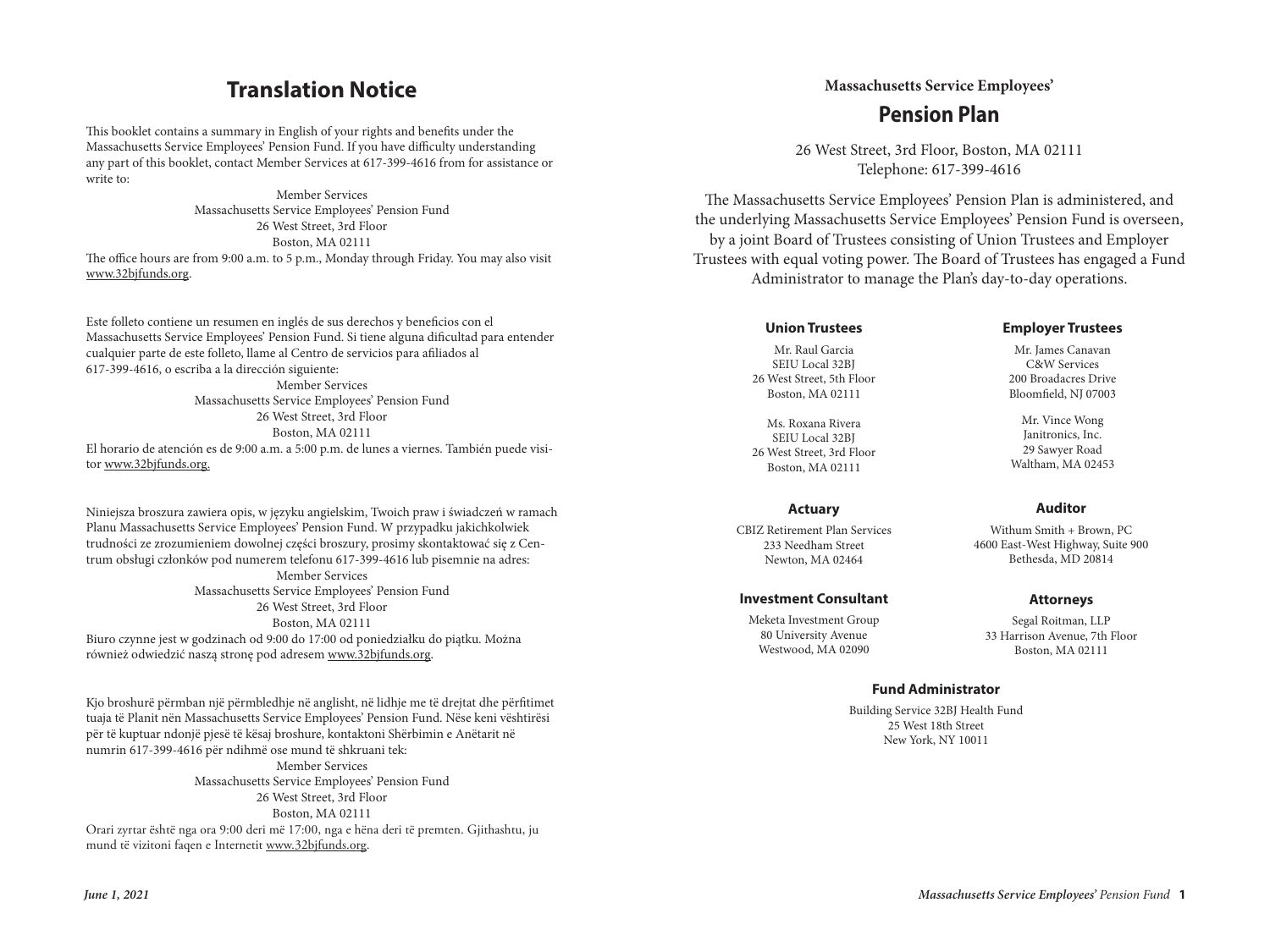# **Contents**

| How Your Pension Is Calculated 15                          |  |
|------------------------------------------------------------|--|
|                                                            |  |
| Additional Benefit Rates for Certain Service17             |  |
|                                                            |  |
|                                                            |  |
|                                                            |  |
|                                                            |  |
| An Example of a Normal Retirement Pension For A Member who |  |
| Was Assigned Work at Harvard University 23                 |  |
|                                                            |  |
|                                                            |  |
|                                                            |  |
|                                                            |  |
|                                                            |  |
|                                                            |  |

**Page**

| 50% Joint and Survivor Pop-Up Pension (Normal Form of                |
|----------------------------------------------------------------------|
|                                                                      |
| Your Spouse Must also Waive the Normal Form of Payment 33            |
| Life-Only Pension (Normal Form Of Payment For Single Participants)33 |
|                                                                      |
| 100% Joint and Survivor Pension (Available for Both Married          |
|                                                                      |
| 75% Joint and Survivor Pension (Available for Both Married           |
|                                                                      |
| 50% Joint and Survivor Pension (Available for Both Married and       |
|                                                                      |
| Comparison Between the Joint and Survivor Benefit Forms 36           |
| 10-Year Certain and Life Pension (Available for Both Married and     |
|                                                                      |
| If You Work after your Pension Begins38                              |
|                                                                      |
|                                                                      |
| When You Must Start Collecting Your Pension39                        |
|                                                                      |
|                                                                      |
| Preretirement Survivor Pension for Married Members 42                |
| Preretirement Survivor Pension for Single Members 43                 |
| Qualified Domestic Relations Orders ("QDROs") 44                     |
|                                                                      |
| If Your Application for Benefits Is Denied 45                        |
| Information Provided in a Claim Denial46                             |
|                                                                      |
|                                                                      |
|                                                                      |
|                                                                      |
|                                                                      |
|                                                                      |
|                                                                      |
|                                                                      |
|                                                                      |

**Page**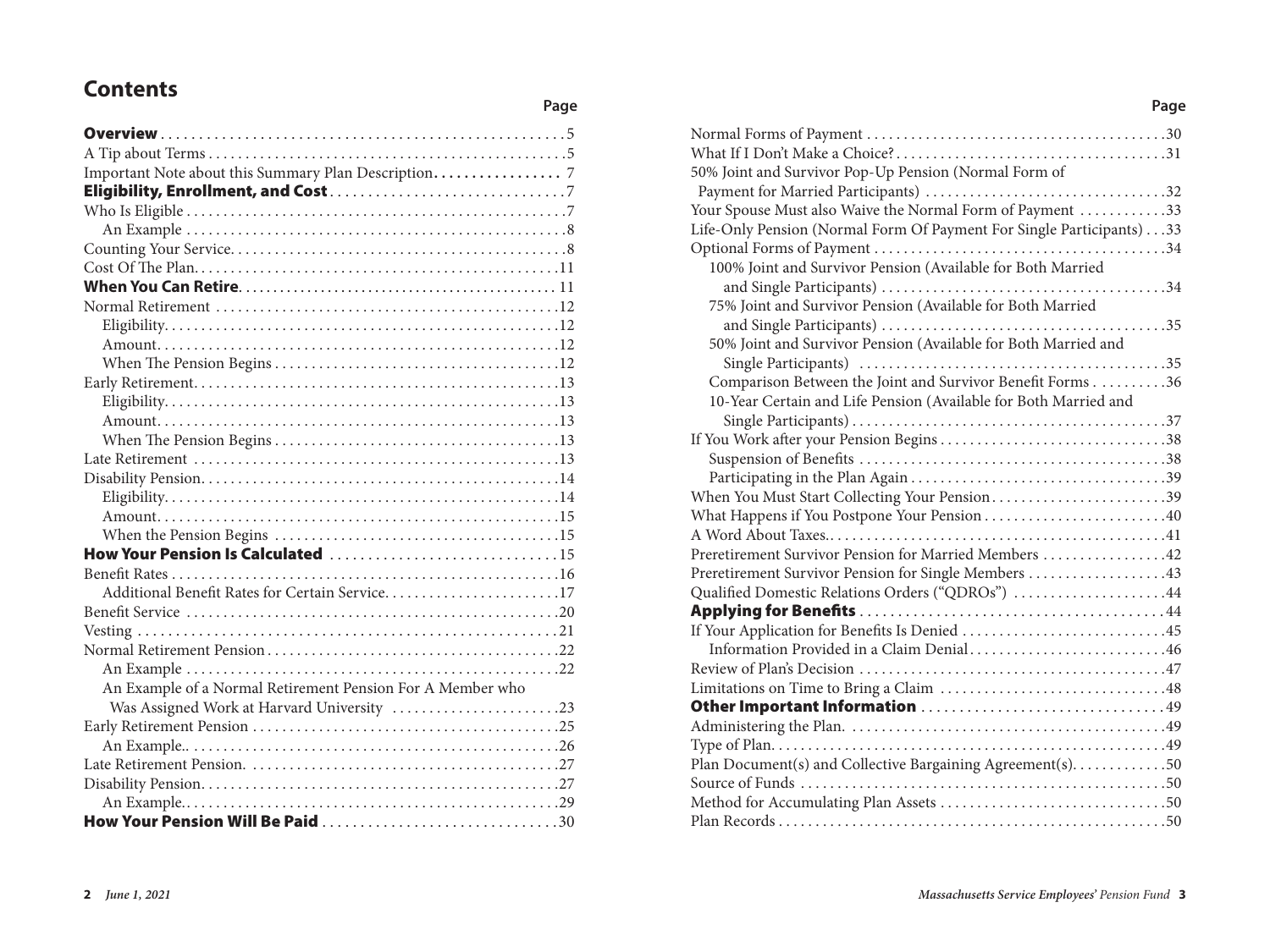| Amending, Modifying, or Terminating the Plan53      |
|-----------------------------------------------------|
|                                                     |
|                                                     |
|                                                     |
| Information and Proof/Overpayment of Benefits. 54   |
| Loss of Benefits Due to Violence or Crime55         |
|                                                     |
|                                                     |
|                                                     |
|                                                     |
|                                                     |
| Receive Information about Your Plan Benefits57      |
|                                                     |
|                                                     |
|                                                     |
| Important Names, Numbers, and Other Information. 59 |
|                                                     |
|                                                     |
|                                                     |
|                                                     |
|                                                     |
|                                                     |
|                                                     |
|                                                     |
|                                                     |
|                                                     |
|                                                     |

## **Overview**

**Page**

The Board of Trustees of the Massachusetts Service Employees' Pension Fund (the "Plan" or the "Fund") has retained the Building Service 32BJ Health Fund as the independent third-party administrator ("Fund Administrator") to assist with the daily administrative functions of the Plan. The Fund Administrator has Member Service representatives available to assist you with questions you may have about your eligibility for and the benefits described in this booklet. You can either call a representative Monday through Friday between the hours of 9:00 am and 5:00 pm at 617-399-4616 or visit the Fund Office, which is located at 26 West Street, 3rd Floor, Boston, MA 02111, Monday through Friday between the hours of 9:00 am and 5:00 pm.

The primary purpose of this Summary Plan Description ("SPD" or "booklet") is to provide you with a general explanation, in nontechnical terms, of the most important features of the Plan. It's important that you understand how the Plan works. Therefore, we urge you to read this booklet carefully.

Please understand that no general explanation can give you all the details of the Plan, and your full rights can be determined only by referring to the full text of the Plan document. Since the provisions of this Plan may also apply to members of your immediate family, we encourage you to read this booklet with them so that they are aware of your pension benefit, as well as any survivor benefit to which they may be entitled. If you lose this booklet, you may request another copy from the Fund Administrator.

Every effort has been made to provide you with a clear description of the Plan in plain, everyday language. However, certain words and phrases may seem technical to you. If you still have questions after reading this booklet, please contact Member Services.

## A Tip about Terms

A Glossary of Terms appears at the end of this SPD. The terms defined in the Glossary are capitalized and *italicized* the first time they appear in the text of this document and, thereafter, capitalized throughout the remainder of this document.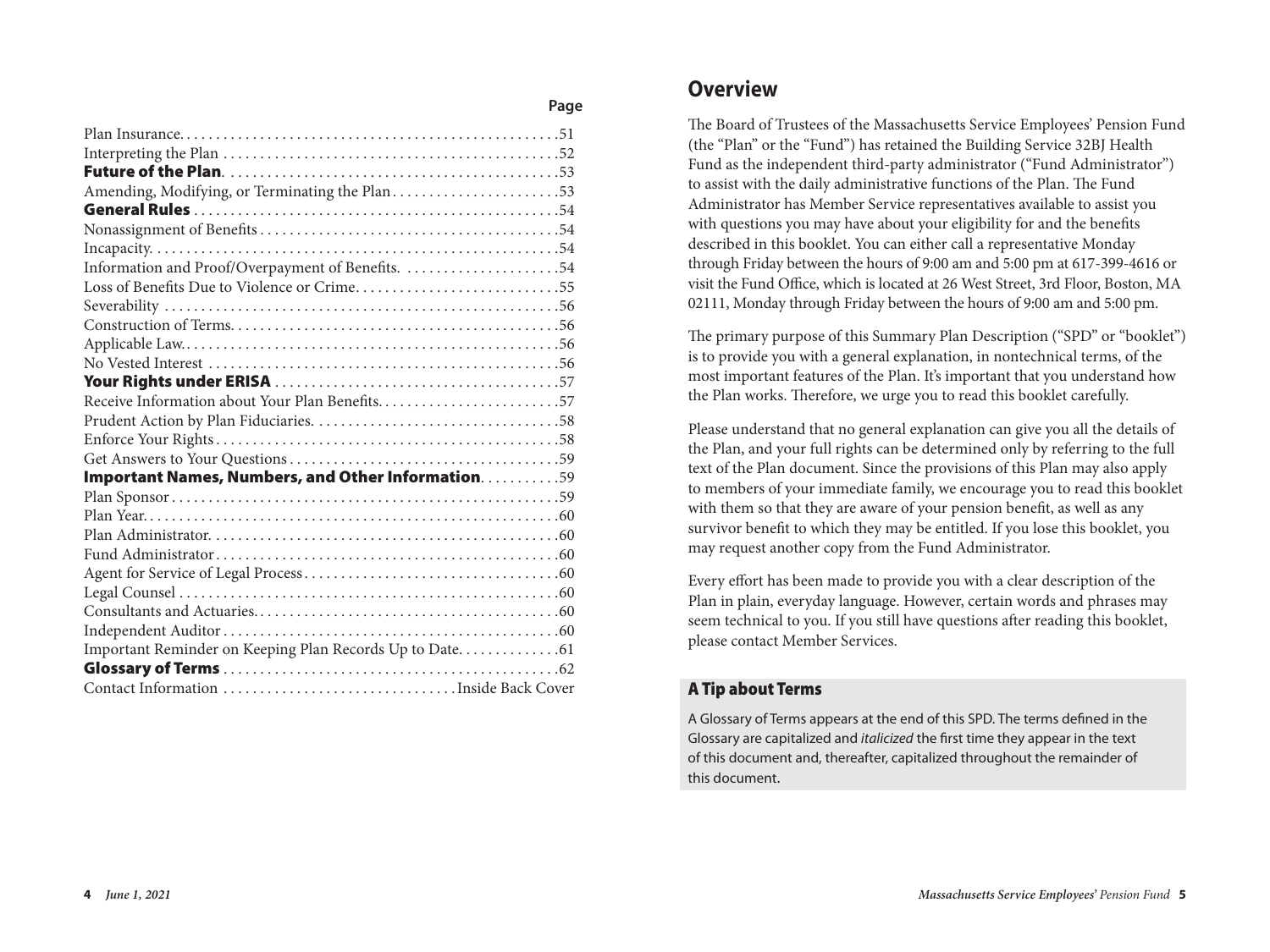Below is a brief overview of the Plan's key features:

| <b>Brief Overview of Key Features of the Plan</b> |                                                                                                                                                                                                                                                                                                 |
|---------------------------------------------------|-------------------------------------------------------------------------------------------------------------------------------------------------------------------------------------------------------------------------------------------------------------------------------------------------|
| <b>Employer-Paid</b><br><b>Contributions</b>      | The Contributing Employers pay the entire cost of<br>your participation in the Plan and have agreed<br>in a Collective Bargaining Agreement to make<br>contributions to the Plan on behalf of their<br>covered employees who perform bargaining<br>unit work.                                   |
| <b>Your Pension Benefit</b>                       | The amount of your monthly pension benefit is<br>determined upon your retirement by multiplying<br>the number of Years of Benefit Service you earn<br>over your career by a specific dollar amount.                                                                                             |
| <b>Eligibility</b>                                | You become eligible to participate in the Plan<br>after completing the required Hours of Service<br>during a 12-month Computation Period working<br>for a Contributing Employer.                                                                                                                |
|                                                   | If you work for a Contributing Employer and are<br>assigned work at Harvard University, and you<br>do not satisfy the hours requirement above, you<br>will alternatively become eligible to participate<br>in the Plan if you work more than 20 Hours of<br>Service a week, excluding overtime. |
|                                                   | If you work for a Contributing Employer and<br>were assigned work at Providence College as<br>of May 1, 2013, you will become eligible to<br>participate in the Plan after completing one<br>Hour of Service thereafter.                                                                        |
| <b>Vesting</b>                                    | You vest in your pension benefit all at once after<br>completing five years of Vesting Service.                                                                                                                                                                                                 |
| <b>Benefit Payments</b>                           | You may choose from an assortment of monthly<br>annuities at the time you retire.                                                                                                                                                                                                               |

The Plan is provided to you under a Collective Bargaining Agreement.

The Plan is operated by the Board of Trustees (sometimes referred to as the "Trustees"). Two of the Trustees are appointed by SEIU Local 32BJ and the two other Trustees are appointed by the Maintenance Contractors of New England Employers' Association ("Employers' Association"). Trustee names may be found on page 1. The Fund Administrator is responsible for managing the day-to-day operations of the Plan. The Board of Trustees may amend or terminate the Plan (in whole or in part) at any time and for any reason.

## Important Note about this Summary Plan Description

Because no general explanation can give you all of the details of the Plan, this SPD does not change, interpret, or take the place of the Plan documents (including the Trust Agreement and the Collective Bargaining Agreement(s), or other applicable agreement(s)). The Plan documents provide all of the rules and regulations of the Plan. This SPD itself has no legal effect and, in the event that there is a conflict between this SPD and the Plan documents, the Plan documents will govern. Accordingly, nothing in this SPD will modify or change the Plan documents.

Please be aware that neither this booklet nor the Plan is a contract of employment; they neither guarantee employment with a Contributing Employer nor diminish in any way the right of a Contributing Employer to terminate an employee's employment in any *Covered Job* or *Non-covered Job*.

This SPD generally describes the provisions of the Plan as of June 1, 2021, and thereafter, and it is applicable to benefits that have not yet begun to be paid by that date. We note that future amendments to the Plan are possible. Generally speaking, the pension benefits to which you are entitled are determined under the terms of the Plan in effect when you retire (or otherwise terminate *Covered Employment*), unless otherwise required by law.

Please contact the Fund Administrator to request copies of the SPD, the Plan document, the Trust Agreement, or your Collective Bargaining Agreement, or if you have any questions regarding your Plan benefits.

# **Eligibility, Enrollment, and Cost**

## Who Is Eligible

You are covered under the Plan if you work in a Covered Job for an employer that contributes to the Plan according to the terms of its Collective Bargaining Agreement, and you meet the eligibility requirements to become a Plan *Participant*. Supervisory and management employees are not eligible to participate in the Plan, in accordance with the Collective Bargaining Agreement between the Union and the Employers' Association.

You will become a Plan Participant on the date on which you complete 1,000 Hours of Service during a Computation Period, the 12-month period used for measuring your service under the Plan. Starting January 1, 1991, this is the calendar year ending December 31. Prior to 1991, the Computation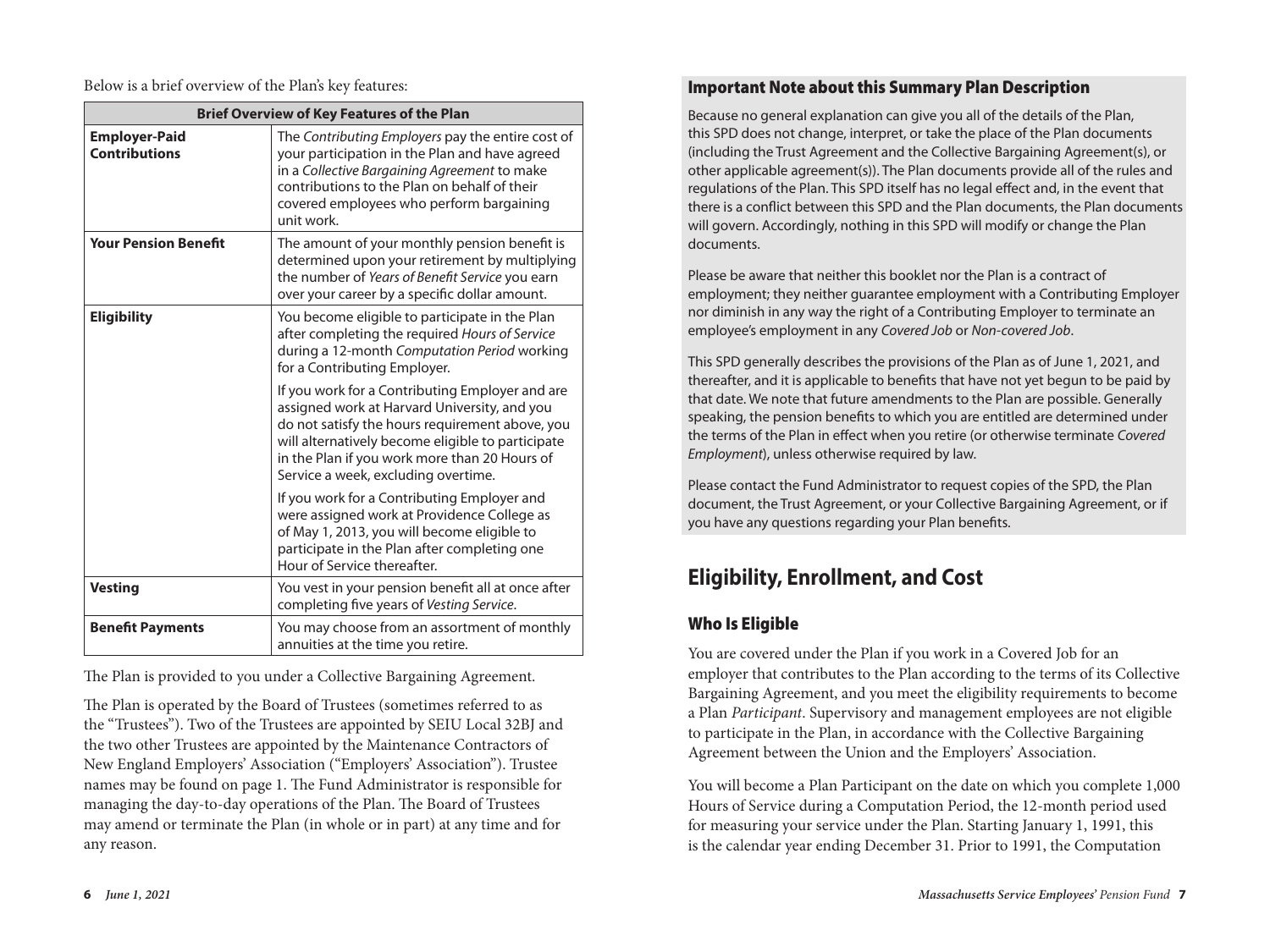Period ran from September 1 to August 31. The period September 1, 1990 to December 31, 1990 was a short Computation Period. (See "Counting Your Service" on pages 8–11.)

The 1,000 Hours of Service include any hour for which you are paid by or entitled to receive pay from any company in the Employers' Association or any other company that accepts the terms of the Collective Bargaining Agreement, while you are represented by the Union for collective bargaining purposes. Hours of Service include hours you are paid for vacation, holiday, illness, disability, jury or military duty, or paid leave of absence, in addition to hours you actually work. You will not receive more than 501 Hours of Service for any Computation Year during which you did not actually work.

If you work for a Contributing Employer and are assigned work at Harvard University, but do not meet the hours requirement above, you will alternatively become a Plan Participant if you work more than 20 hours per week, excluding overtime.

If you were employed as an employee in the Providence College bargaining unit on May 1, 2013, you became a Plan Participant after one Hour of Service thereafter.

## **An Example**

Let's say you start work at a Covered Job in April 2021. By November 30, 2021, you have worked 1,000 hours. Since you have worked more than 1,000 hours, you will join the Plan (as a Participant) on November 30, 2021.

**The** *Plan Year***.** The Plan Year is January 1 to December 31 of every year. So, January 1 marks the beginning of a Plan Year and December 31 marks the end.

## Counting Your Service

Under the Plan, the Hours of Service you earn on the job are used for three main purposes:

1. To determine when you are eligible to begin participating (as described on pages 7–8).

2. To determine the number of your Years of Benefit Service. Years of Benefit Service are used in determining when you are eligible to retire and

in calculating the amount of your pension (see "How Your Pension Is Calculated" on pages 15–30 for more details about Years of Benefit Service).

3. To determine the amount of your Vesting Service. Vesting Service is used in determining when you become *Vested* in your pension benefit (i.e., when your right to receive a pension becomes nonforfeitable). (See "Vesting" on page 21 for more details.)

The number of Years of Benefit Service and Vesting Service depends on your Hours of Service. You earn Hours of Service in several ways:

- You earn one Hour of Service for purposes of both Benefit Service and Vesting Service for each hour you are paid or entitled to be paid for work in a Covered Job. Hours of Service will be credited to the Computation Period in which you actually performed such work.
- You can receive up to 501 Hours of Service for other time for which you are paid (or entitled to be paid) but are unable to work, such as leave of absence on account of pregnancy or the birth or adoption of your child, disability, layoff, military duty, or jury duty. You don't receive Hours of Service for time that you are compensated under a workers' compensation, unemployment compensation, or mandatory disability benefits law.
- Under federal law, you have additional rights (including the right to receive Vesting Service and Benefit Service) as a result of a period of uniformed services in the United States Armed Forces, provided you meet certain legal requirements, including the requirement that your discharge is honorable and that you return to Covered Employment within the time period required by law. Regardless of whether the law entitles you to this benefit, if you leave Covered Employment to enter active service in the United States Armed Forces, your period of military service (up to five years) will not count toward a *Break-in-Service* (described below and on pages 10–11).

If you return to (or make yourself available for) Covered Employment within 90 days after your discharge from military service, you will be credited with up to five years of Vesting Service. You may also be entitled to additional benefits if you die while in military service on or after January 1, 2007. Please contact the Fund Administrator before starting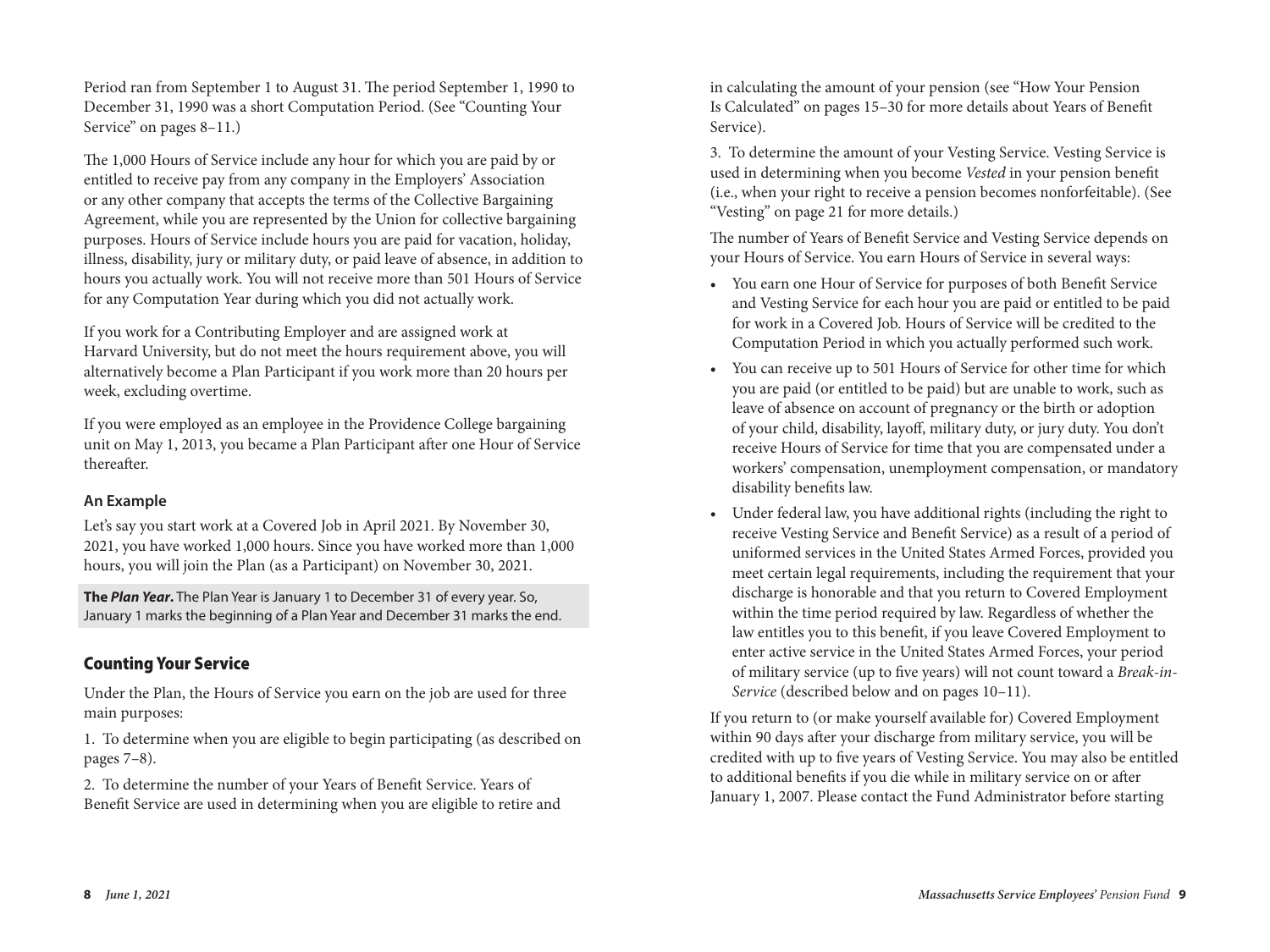your military service so that you can better understand your rights under federal law. You should also be sure to contact the Fund Administrator right away upon your return from military service.

If you are rehired in Covered Employment, you will rejoin the Plan as an active Participant and begin earning Benefit Service and Vesting Service as described below:

- *If you come back before you have a one-year Break-in-Service*, you will rejoin the Plan immediately.
- *If you have a one-year Break-in-Service, but return to employment before you have a permanent Break-in-Service*, you will rejoin the Plan immediately.
- *If you return to work after a permanent Break-in-Service*, you must meet the eligibility requirements all over again before you can rejoin the Plan. You will begin participating in the Plan on the date you complete 1,000 Hours of Service during a Computation Period).

You may be able to keep the Years of Benefit Service and Vesting Service you earned before the break, depending on how much Vesting Service you had earned before the break and how many consecutive one-year Breaks-in-Service you had.

- *If you had less than five years of Vesting Service* before the Break-in-Service, you will lose all of your prior Vesting Service and Years of Benefit Service.
	- If your Break-in-Service lasts five or more years, the loss of your prior Vesting Service and Benefit Service will be permanent. If you later return to Covered Employment, you will have to start earning benefits under the Plan all over again.
	- If you return to Covered Employment before your Break-in-Service becomes permanent, you may reinstate your prior Vesting Service and Benefit Service by completing 1,000 or more Hours of Service in a Computation Period.
- *If you had five or more years of Vesting Service* before the Break-in-Service, you will retain your prior Vesting Service and Benefit Service.

In some cases, you may receive credit for enough Hours of Service to allow you to avoid a Break-in-Service when you are not working, though these Hours of Service will not count toward your Vesting Service or Benefit Service.

- *If you leave a Covered Job for qualified U.S. active military service*, the period of such military service for up to five years (or such longer period as required under applicable law) will not count toward a Break-in-Service.
- *Certain periods of leave from Covered Employment due to a pregnancy, giving birth to or adopting a child, or caring for your child immediately after the birth or adoption*, and/or certain periods during which you are absent from Covered Employment on a leave required to be provided under the Family and Medical Leave Act of 1993 will not count toward a Break-in-Service, to the extent required by law.

*In these special circumstances, you will get credit for the hours you normally would have been credited if you were not on leave (or eight hours per day, if the actual hours can't be determined)*, up to a maximum of 501 hours in the Plan Year your leave begins or the next Plan Year. However, you will only be credited with the number of hours you need to prevent a Break-in-Service, and these hours will not count towards your Vesting Service or Benefit of Service.

## Cost Of the Plan

Your employer pays the full cost of your pension benefit and makes all contributions to the Plan on your behalf. The amount your employer contributes is set by the terms of your Collective Bargaining Agreement. All contributions are held in a trust fund under the terms of the Trust Agreement.

Only your employer may make contributions to the Plan. You are not required (nor are you permitted) to make any contributions on your own. In addition, you may not roll over any amount from another qualified retirement plan into the Plan.

# **When You Can Retire**

You can receive your pension benefit upon taking normal, early, or late retirement. The Plan also pays a benefit if you become totally and permanently disabled.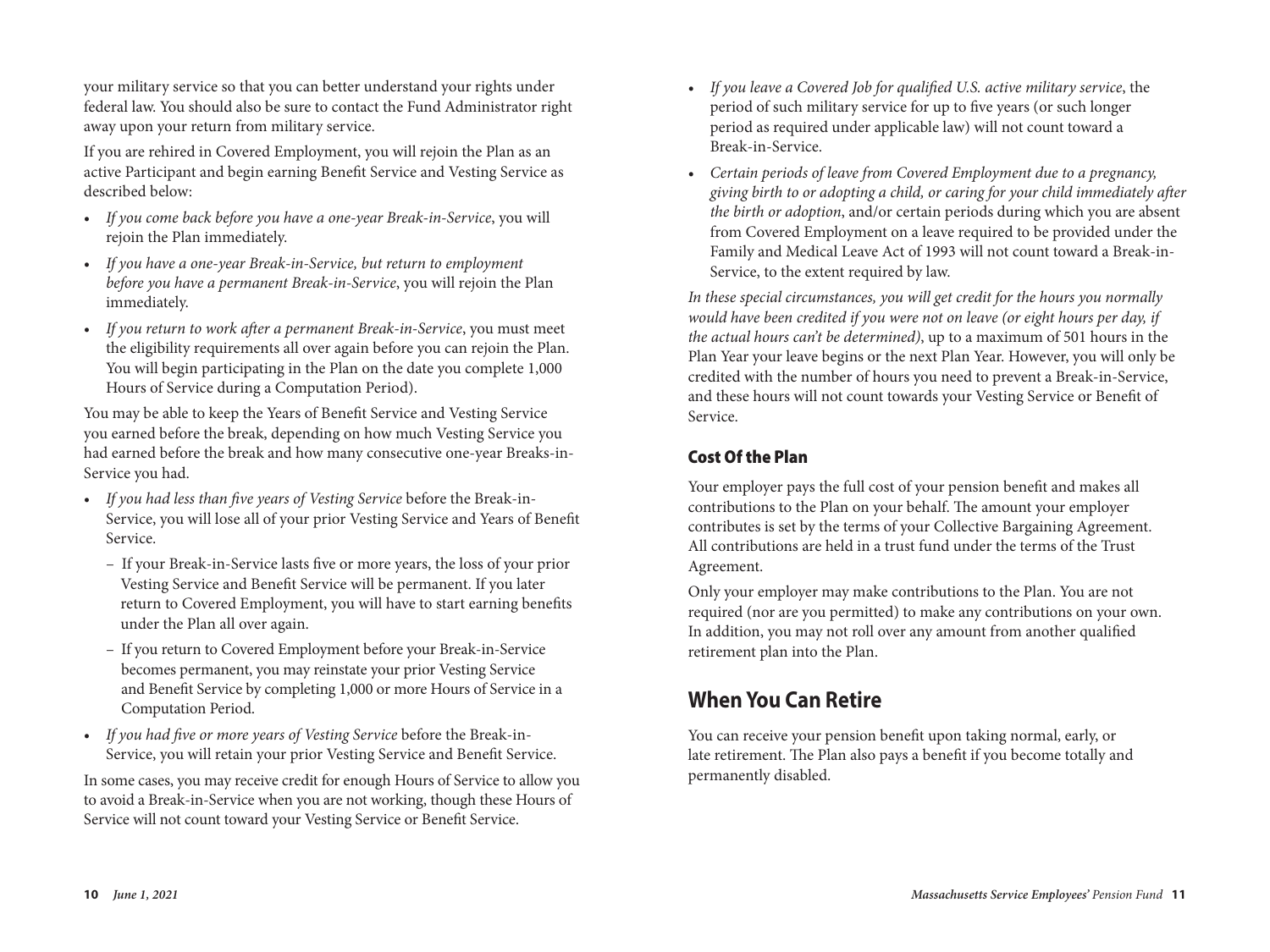#### **To Be Retired**

- **Before Age 70½:** You must terminate your Covered Employment to begin receiving your pension before April 1 of the year after the year you reach age 70½.
- **After Age 70½**: You do not have to terminate employment with your employer to begin receiving your pension on or after April 1 following the year you reach age 70½.

### Normal Retirement

#### **Eligibility**

You are eligible to receive an unreduced *Normal Retirement Pension* once you have reached your *Normal Retirement Age*. You may begin collecting this benefit on your *Normal Retirement Date*—that is the first day of the month coinciding with or next following the month in which you reach your Normal Retirement Age. (If you reach Normal Retirement Age on the first day of a month, you may begin collecting your pension that very day.) You must apply for your Normal Retirement Pension. You can request a pension application from Member Services at 617-399-4616.

Your Normal Retirement Age under the Plan is age 65 or, if later, the fifth anniversary of the beginning of the Plan Year in which you became a Participant. Every Participant who retires on or after reaching Normal Retirement Age will receive a Normal Retirement Pension. The pension of a Participant who retires after Normal Retirement Age will be adjusted for Late Retirement as described on pages 13–14.

#### **Amount**

If you qualify for a Normal Retirement Pension, the amount of your pension benefit is determined as described under "How Your Pension Is Calculated" on pages 15–30 and, more specifically, the example on pages 22–23.

#### **When The Pension Begins**

Before your Normal Retirement Pension begins, you have the right to have at least 30 days to review the written Explanation of Pension Benefit and Relative Value Notice that are included with your pension application. You

may agree, with the consent of your *Spouse* if you are married, to waive this waiting period and begin your Pension benefit sooner. If the 30-day period is waived, your Normal Retirement Pension will begin on the first of the month following the Fund Administrator's receipt of your completed pension application but not less than seven days after the Explanation of Pension Benefit and Relative Value Notice are provided to you.

## Early Retirement

#### **Eligibility**

If you have attained age 55, and you have been credited with at least five Years of Benefit Service and have completed at least five years of Vesting Service you are eligible for an *Early Retirement Pension*. You may begin collecting this benefit on the first day of any month after meeting the eligibility requirements, terminating employment with your employer, and applying for benefits.

#### **Amount**

If you qualify for an Early Retirement Pension, the amount of your pension benefit is determined as described under "How Your Pension Is Calculated" on pages 15–30, and more specifically the example on pages 25–26.

#### **When The Pension Begins**

Before your Early Retirement Pension begins, you have the right to have at least 30 days to review the written Explanation of Pension Benefit and Relative Value Notice that are included with your pension application. You may agree, with the consent of your Spouse if you are married, to waive this waiting period and begin your Pension benefit sooner. If the 30-day period is waived, your Early Retirement Pension will begin on the first of the month following the Fund Administrator's receipt of your completed pension application but not less than seven days after the Explanation of Pension Benefit and Relative Value Notice are provided to you.

## Late Retirement

You can keep working after your Normal Retirement Age (typically 65) and retire the first day of any month after that. Your Pension must increase by at least a certain percentage for years that payments are delayed beyond your Normal Retirement Age. Below are the percentage increases that would apply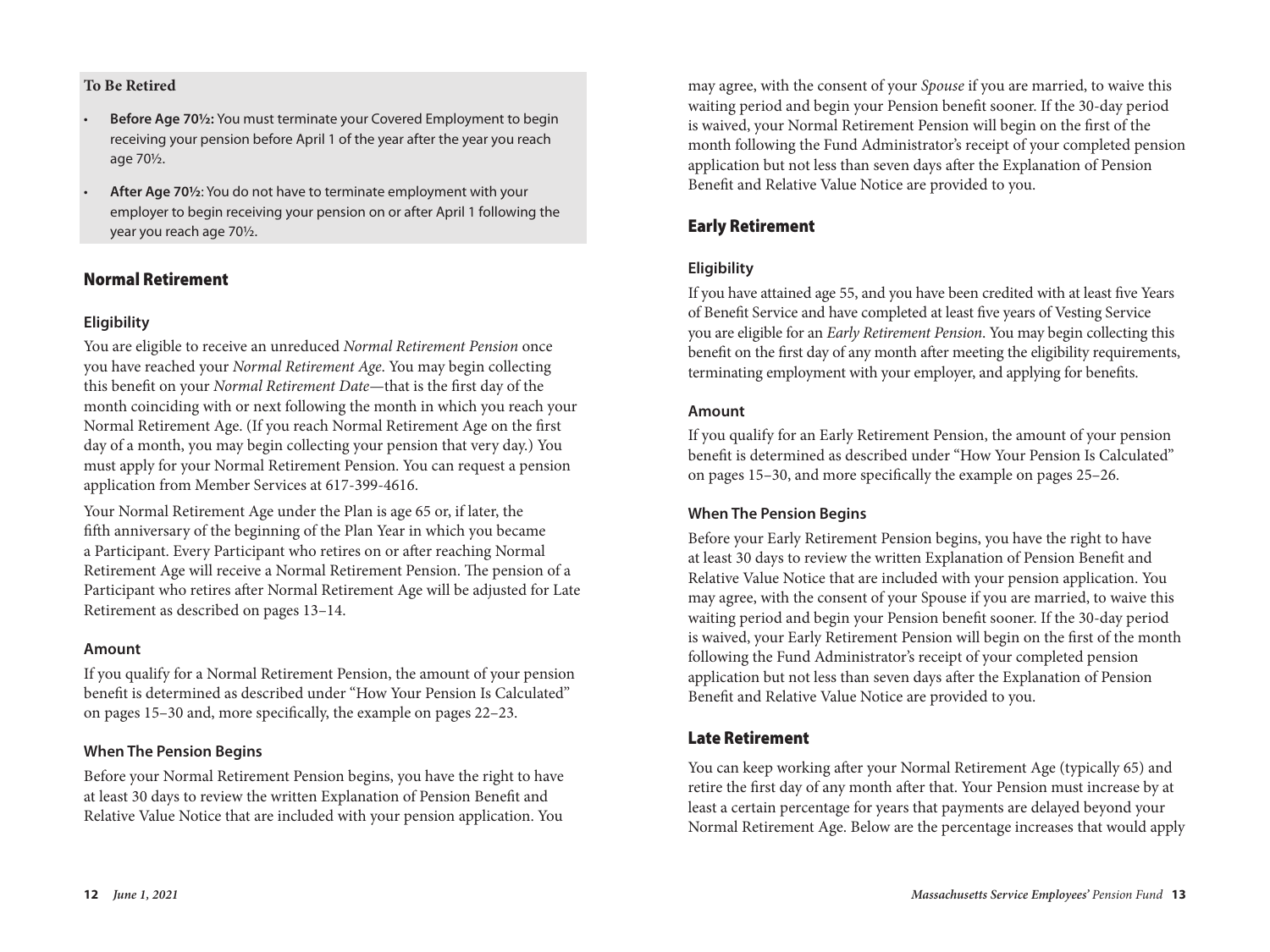if you continued working beyond your age 65 Normal Retirement Age:

| Age at actual retirement date | Percentage increase in your<br><b>Normal Retirement Pension</b> |
|-------------------------------|-----------------------------------------------------------------|
| 66                            | 10.0%                                                           |
| 67                            | 21.3%                                                           |
| 68                            | 34.2%                                                           |
| 69                            | 48.9%                                                           |
| 70                            | 65.7%                                                           |
| Over age 70                   | Further adjusted based on your age                              |

Your Pension at Late Retirement is the greater of (1) your Normal Retirement Pension, taking into account service credited after your Normal Retirement Age; or (2) your Normal Retirement Pension based on service credited until your Normal Retirement Age and actuarially adjusted for late retirement.

If your Normal Retirement Date is not the date you reach age 65 (because you entered the Plan after age 60, for example), the percentage increases for delayed payments to you will be different from those shown above.

## Disability Pension

You are eligible for a *Disability Pension* if you become totally and permanently disabled while employed in a Covered Job, provided you have completed at least ten years of Vesting Service.

## **Eligibility**

You may be eligible for a disability benefit under the Plan if the Social Security Administration has determined that you are disabled and has awarded you Social Security disability benefits. You must become totally and permanently disabled while in Covered Employment. If the date that the Social Security Administration designates in its disability award letter as the date that you first became disabled is on or before your last day worked in Covered Employment (Last Day Worked), you will be considered to have become totally and permanently disabled while working in Covered Employment.

From time to time while receiving a Disability Pension, you may be asked to submit evidence of your continued total and permanent disability. If the Social Security Administration determines that you are no longer eligible for Social Security disability payments, you must notify the Fund Administrator immediately. You will stop receiving Disability Pension payments from the Plan at that point unless you have reached age 65. If you fail to notify the Fund Administrator that you no longer are eligible for Social Security disability benefits in a prompt manner, your pension when you later retire under the Plan will be reduced to take into account the Disability Pension payments that you received from the Plan after the Social Security Administration notified you that you were no longer eligible for Social Security disability benefits.

### **Amount**

Your Disability Pension benefit is the greater of the *Actuarial Equivalent* of the amount that you would receive as a Normal Retirement Pension, or the amount you would receive as a Normal Retirement Pension but reduced by 1/3 of 1% per month for the first 60 months between your pension-effective date and your Normal Retirement Date, and 5/12 of 1% for each additional month.

## **When the Pension Begins**

Disability Pensions begin on the later of the first day of the third month following the date you became totally and permanently disabled or the first of the month following the Fund Administrator's receipt of your application. You should apply for a Disability Pension and for Social Security disability as soon as you think your disability is total and permanent. Contact Member Services for more information.

# **How Your Pension Is Calculated**

Your monthly pension benefit is determined by multiplying the applicable *Benefit Rate* by the number of Years of Benefit Service you earn each year throughout your career.

#### **Pension Formula**

Your Monthly Pension Benefit = Your Benefit Rate **X** Years of Benefit Service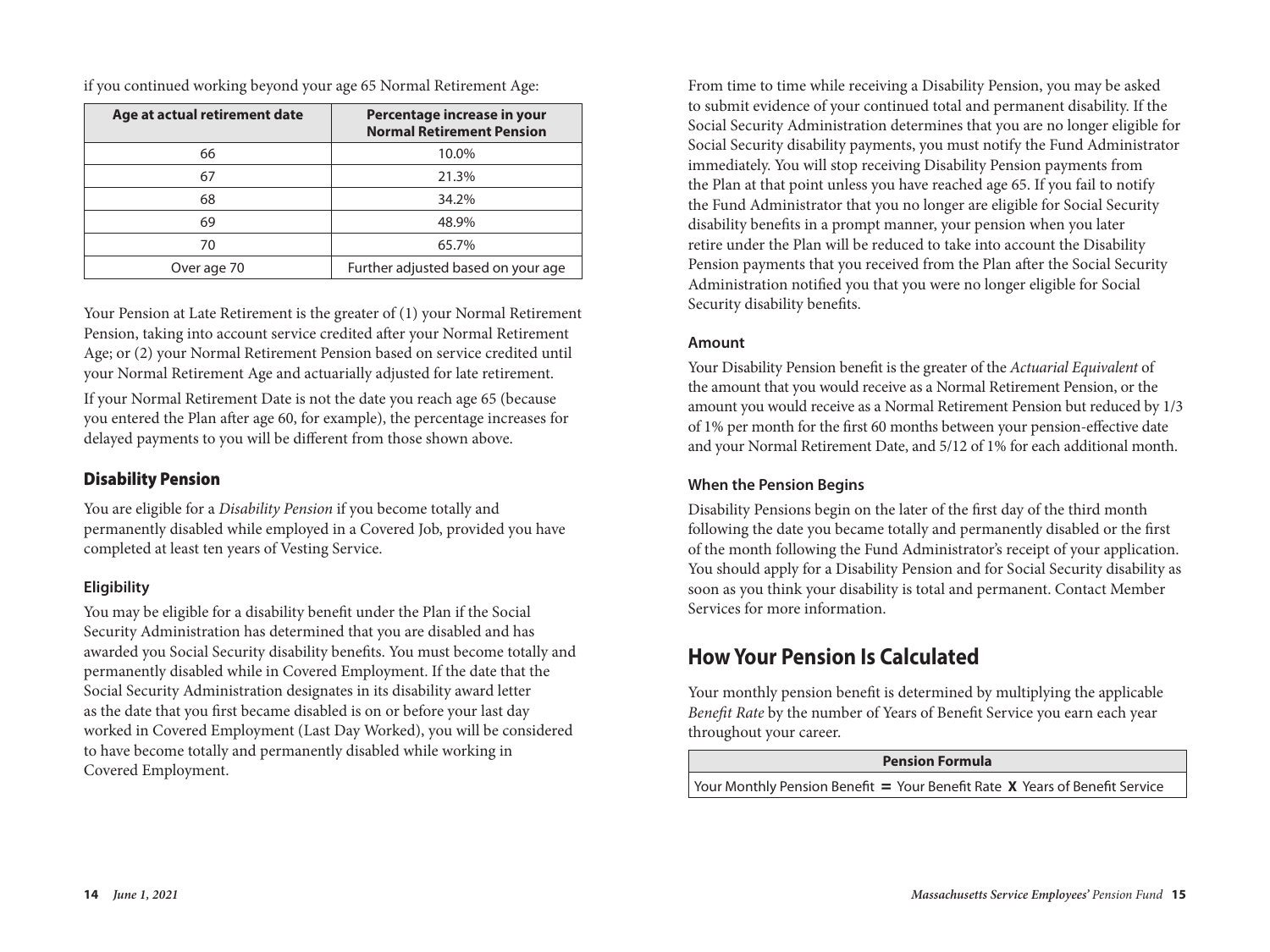The pension benefit calculated using this formula is the amount you will receive each month beginning on your Normal Retirement Date. Unless you choose an *Optional Form of Payment*, your monthly pension benefit will be calculated based on the *Normal Form of Payment* depending upon your marital status at your Normal Retirement Date. If you are not married as of your Normal Retirement Date, your Normal Form of Payment will be a Life-Only Pension. If you are married as of your Normal Retirement Date, your Normal Form of Payment will be a 50% Joint and Survivor Pop-Up Pension, and your monthly payment will be reduced accordingly. The Normal and Optional Forms of Payment are described on pages 30–38.

Note that you will not receive Benefit Service for any years of service completed prior to September 1, 1963.

## Benefit Rates

Benefit Rates are one of the factors used in calculating your monthly pension benefit. The specific Benefit Rate used in computing your benefit will depend on when you last earned any last Benefit Service.

| If you Earned Your Last Benefit<br>Service: | Your Benefit Rate(s) will be:                                                                                                                                                                          |
|---------------------------------------------|--------------------------------------------------------------------------------------------------------------------------------------------------------------------------------------------------------|
| On or After 1/1/1989                        | \$12.00 multiplied by the number of Years<br>of Benefit Service                                                                                                                                        |
| On or After 9/1/1990                        | \$16.00 multiplied by the number of Years<br>of Benefit Service                                                                                                                                        |
| On or After 7/1/1991                        | \$20.00 multiplied by the number of Years<br>of Benefit Service                                                                                                                                        |
| On or After 1/1/1995                        | \$22.00 multiplied by the number of Years<br>of Benefit Service                                                                                                                                        |
| On or After 1/1/1999                        | \$24.00 multiplied by the number of Years<br>of Benefit Service                                                                                                                                        |
| On or After 1/1/2005 through<br>12/31/2016  | \$27.00 multiplied by the number of Years<br>of Benefit Service                                                                                                                                        |
| On or After 1/1/2017                        | \$27.00 multiplied by the number of<br>Years of Benefit Service earned through<br>12/31/2016<br>plus<br>\$30.00 multiplied by the number of Years<br>of Benefit Service earned beginning<br>01/01/2017 |

### **Additional Benefit Rates for Certain Service**

You may be eligible to earn additional benefits during Computation Periods in which you work at certain locations, in the form of an additional Benefit Rate to be multiplied by your Years of Benefit Service. Details about the additional benefits for eligible work performed at these locations are below.

#### **Harvard University**

If you work for a Contributing Employer and are assigned work at Harvard University, you may be entitled to an additional Benefit Rate for a Year of Benefit Service worked at Harvard University.

Note: An example of a Normal Retirement Pension for a member assigned work at Harvard University and eligible for an additional Benefit Rate is located on pages 23–24.

| <b>Computation Period</b> | Your Additional Benefit Rate is: |
|---------------------------|----------------------------------|
| 2003                      | \$20.00                          |
| 2004                      | \$15.00                          |
| 2005                      | \$9.00                           |
| 2006                      | \$13.00                          |
| 2007                      | \$13.00                          |
| 2008                      | \$13.00                          |
| 2009                      | \$17.00                          |
| 2010                      | \$21.00                          |
| 2011                      | \$18.00                          |
| 2012                      | \$19.00                          |
| 2013                      | \$20.00                          |
| 2014                      | \$25.00                          |
| 2015                      | \$25.00                          |
| 2016                      | \$29.00                          |
| 2017                      | \$33.00                          |
| 2018                      | \$27.00                          |
| 2019                      | \$36.00                          |

This additional Benefit Rate only applies for years your employer is required by the Collective Bargaining Agreement to make additional contributions to the Fund.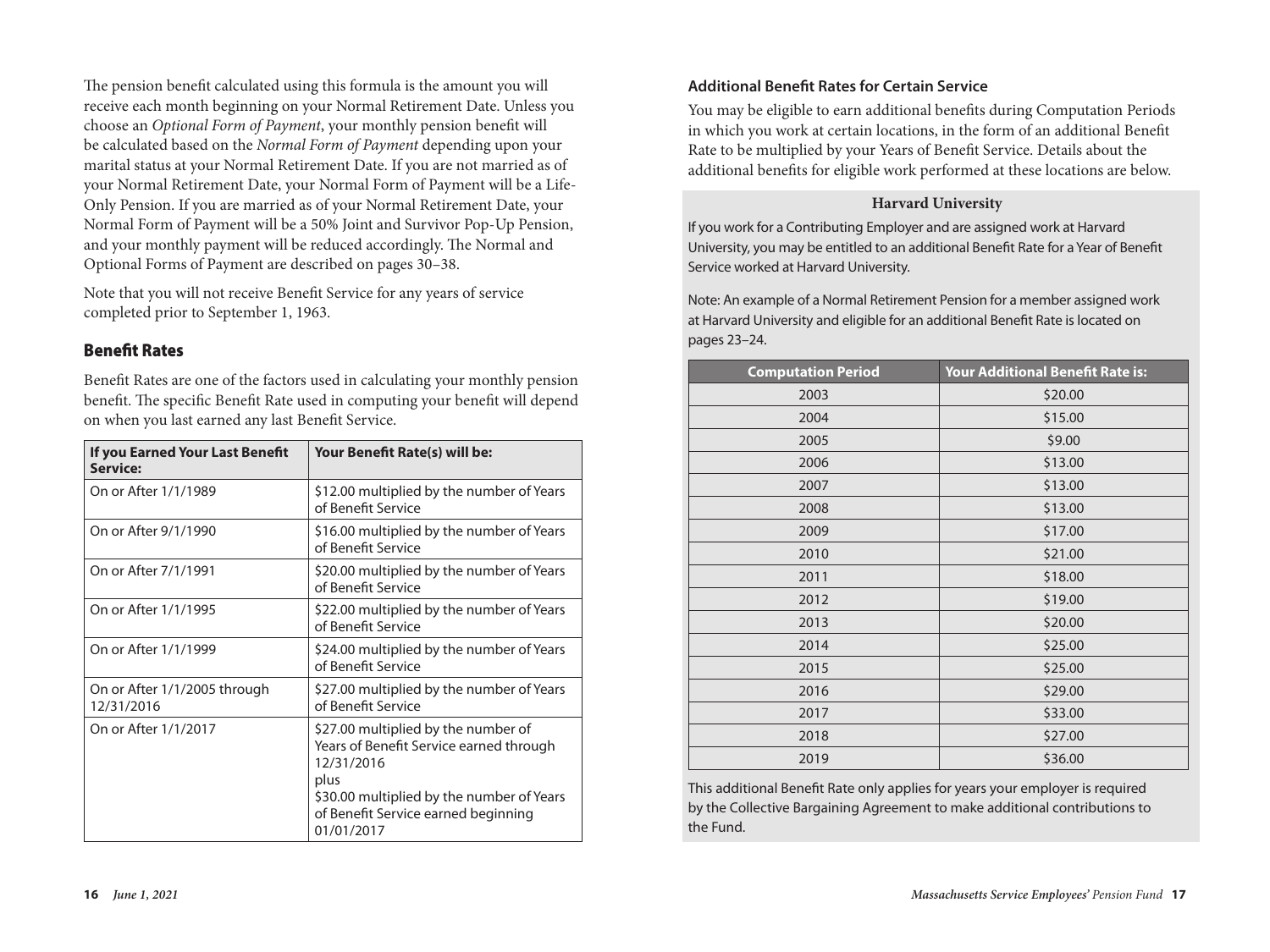#### **Captain John F. Williams Coast Guard Building**

If you work for a Contributing Employer and are assigned work at the Captain John F. Williams Coast Guard Building, you may be entitled to an additional Benefit Rate for a Year of Benefit Service worked at the Captain John F. Williams Coast Guard Building.

| <b>Period</b>           | <b>Your Additional Benefit Rate is:</b> |
|-------------------------|-----------------------------------------|
| 10/1/2016 - 12/31/2016  | $$17.75*$                               |
| $1/1/2017 - 12/31/2017$ | $$69.00*$                               |
| $1/1/2018 - 12/31/2018$ | $$67.00*$                               |
| $1/1/2019 - 12/31/2019$ | \$88.00*                                |

Based on 1,800 hours. Pro-Rata credit with at least 1,000 hours.

This additional Benefit Rate only applies for years your Employer is required by the Collective Bargaining Agreement to make additional contributions to the Fund.

#### **Tavern 103**

If you work for a Contributing Employer and are assigned work at Tavern 103, you may be entitled to an additional Benefit Rate for a Year of Benefit Service worked at Tavern 103.

| If you Earned Your Last Pension Credit: | <b>Your Additional Benefit Rate is:</b> |
|-----------------------------------------|-----------------------------------------|
| 2006*                                   | \$2.27                                  |
| 2007**                                  | \$27.25                                 |
| 2008**                                  | \$22.00                                 |
| 2009**                                  | \$22.00                                 |
| 2010**                                  | \$22.00                                 |
| 2011**                                  | \$21.00                                 |
| $2012**$                                | \$27.00                                 |
| $2013**$                                | \$17.00                                 |
| $2014**$                                | \$24.00                                 |
| 2015**                                  | \$25.00                                 |
| $2016**$                                | \$33.00                                 |
| $2017**$                                | \$36.00                                 |
| 2018 and beyond                         | \$0.00                                  |

Based on 150 hours. Pro-Rata credit with at least 83.33 hours.

\*\* Based on 1,800 hours. Pro-Rata credit with at least 1,000 hours.

This additional Benefit Rate only applies for years your employer is required by the Collective Bargaining Agreement to make additional contributions to the Fund.

#### **Thomas P. O'Neill Jr. Federal Building**

If you work for a Contributing Employer and are assigned work at the Thomas P. O'Neill Jr., Federal Building in certain job categories, you may be entitled to an additional Benefit Rate for a Year of Benefit Service worked at the Thomas P. O'Neill Jr. Federal Building.

| <b>Period</b>             | <b>Your Additional Benefit Rate is:</b> |
|---------------------------|-----------------------------------------|
| 11/1/2004 - 12/31/2004*   | \$3.70                                  |
| $1/1/2005 - 12/31/2005**$ | \$22.20                                 |
| $1/1/2006 - 12/31/2006**$ | \$20.00                                 |
| $1/1/2007 - 12/31/2007**$ | \$20.00                                 |
| $1/1/2008 - 12/31/2008**$ | \$26.00                                 |
| $1/1/2009 - 12/31/2009**$ | \$50.00                                 |
| $1/1/2010 - 12/31/2010**$ | \$60.00                                 |
| $1/1/2011 - 12/31/2011**$ | \$84.00                                 |
| $1/1/2012 - 12/31/2012**$ | \$96.00                                 |
| $1/1/2013 - 12/31/2013**$ | \$107.00                                |
| $1/1/2014 - 12/31/2014**$ | \$90.00                                 |
| $1/1/2015 - 12/31/2015**$ | \$95.00                                 |
| $1/1/2016 - 12/31/2016**$ | \$86.00                                 |
| $1/1/2017 - 12/31/2017**$ | \$96.00                                 |
| $1/1/2018 - 12/31/2018**$ | \$135.00                                |
| $1/1/2019 - 12/31/2019**$ | \$113.00                                |

Based on 300 hours. Pro-Rata credit with at least 167 hours.

\*\* Based on 1,800 hours. Pro-Rata credit with at least 1,000 hours.

This additional Benefit Rate only applies for years your employer is required by the Collective Bargaining Agreement to make additional contributions to the Fund.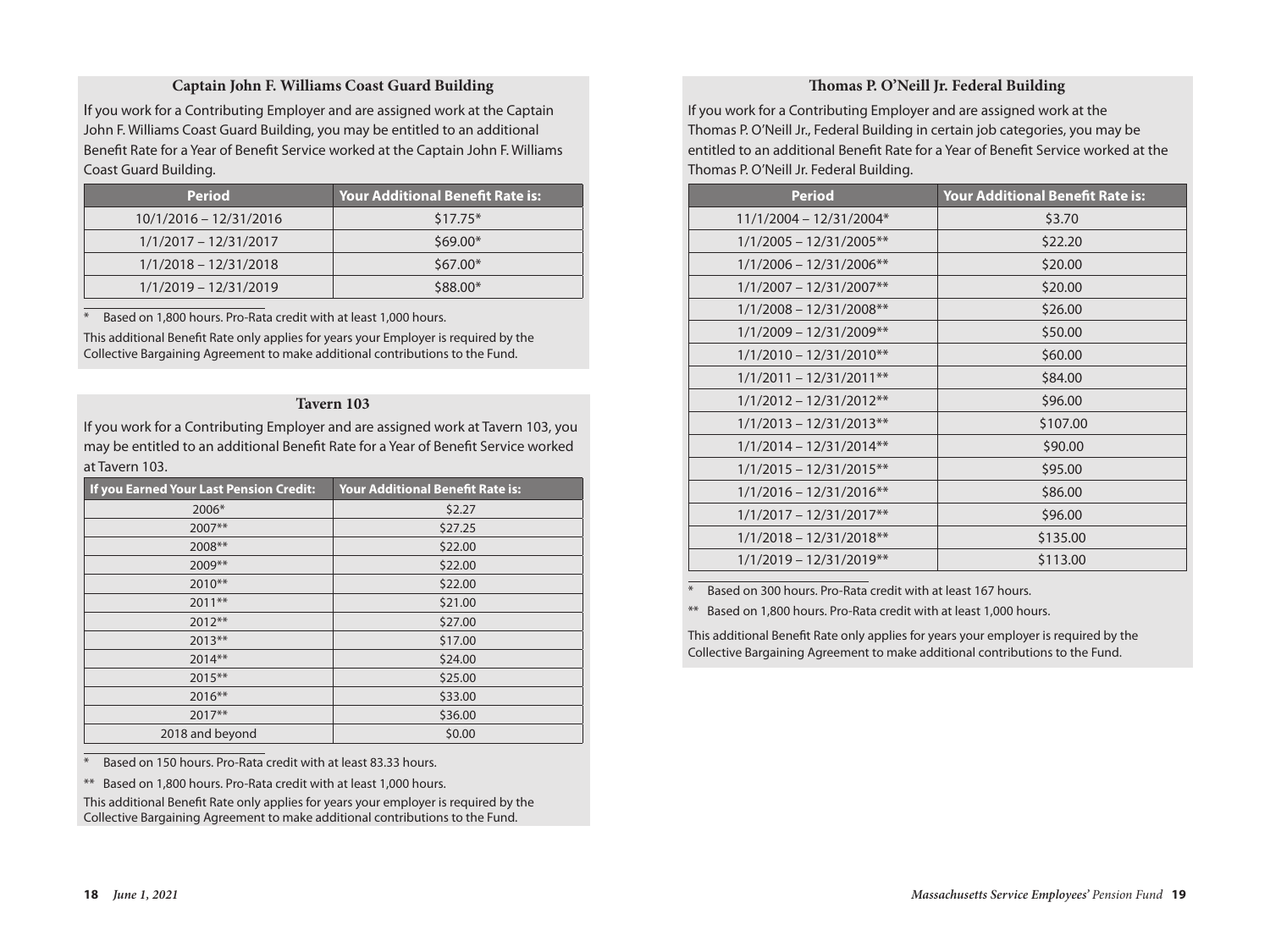## Benefit Service

Each Computation Period, you earn a whole or fractional percentage of a Benefit Service based on the number of Hours of Service you complete in that Plan Year. You must complete a minimum of 1,000 hours during a Computation Year to earn Benefit Service. Benefit Service is earned according to the following schedule:

| Hours of Service You Complete in a<br><b>Computation Period</b> | <b>Percentage of Benefit Service</b> |
|-----------------------------------------------------------------|--------------------------------------|
| 1,800 or more                                                   | 100%                                 |
| $1,620 - 1,799$                                                 | 90%                                  |
| $1,440 - 1,619$                                                 | 80%                                  |
| $1,260 - 1,439$                                                 | 70%                                  |
| $1,080 - 1,259$                                                 | 60%                                  |
| $1,000 - 1,079$                                                 | 50%                                  |
| 999 or less                                                     | 0%                                   |

#### **Harvard University**

If you work for a Contributing Employer and are assigned work at Harvard University, you are entitled to receive pension credit in a Computation Year in which extra contributions were made for you in accordance with the following alternative schedule:

| <b>Hours of Service You Complete in a</b><br><b>Computation Period</b> | <b>Percentage of Pension Credit</b><br><b>You Earn</b> |
|------------------------------------------------------------------------|--------------------------------------------------------|
| 1,800 or more                                                          | 100%                                                   |
| $1,620 - 1,799$                                                        | 90%                                                    |
| $1,440 - 1,619$                                                        | 80%                                                    |
| $1,260 - 1,439$                                                        | 70%                                                    |
| $1,080 - 1,259$                                                        | 60%                                                    |
| $900 - 1,079$                                                          | 50%                                                    |
| $720 - 899$                                                            | 40%                                                    |
| $540 - 719$                                                            | 30%                                                    |
| $360 - 539$                                                            | 20%                                                    |
| $180 - 359$                                                            | 10%                                                    |
| 179 or less                                                            | 0%                                                     |

## Vesting

Vesting refers to your right to collect your pension benefit.

Generally speaking, you become Vested in a pension benefit after completing five years of Vesting Service (ten years of Vesting Service if you terminated Covered Employment prior to January 1, 1997). If your Covered Employment ends before you are Vested, you will generally lose or forfeit all the benefits you accrued to date. However, if you are Vested, you have a nonforfeitable right to receive a benefit from the Plan upon your future retirement even if you leave Covered Employment before you are eligible to start a pension.

You earn a year of Vesting Service for any Plan Year in which you complete at least 1,000 Hours of Service with your employer. Vesting Service includes all Years of Service with a Contributing Employer, and even certain years of work you may have completed before becoming a Plan Participant.

You do not earn Vesting Service for any time that you suffered a disability for which you were compensated under a workers' compensation, unemployment compensation, or mandatory disability benefits law.

See pages 9–11 under "Breaks-inService" for more information on whether service before a Break-in-Service is counted for vesting purposes.

## **Special Vesting Rules for Members Employed in the Providence College Bargaining Unit**

- A Participant who was employed in the Providence College bargaining unit as of May 1, 2013, but was not Vested or entitled to a pension benefit from the SEIU National Industry Pension Plan as of that date, will receive one year of Vesting Service from the Plan for each vesting credit that the SEIU National Industry Pension Plan credited to the Participant before May 1, 2013.
- A Participant who was employed in the Providence College bargaining unit on May 1, 2013, and was Vested and entitled to a pension benefit from the SEIU National Industry Pension Plan as of that date, shall be treated as Vested in this Plan after completing one Hour of Service after May 1, 2013.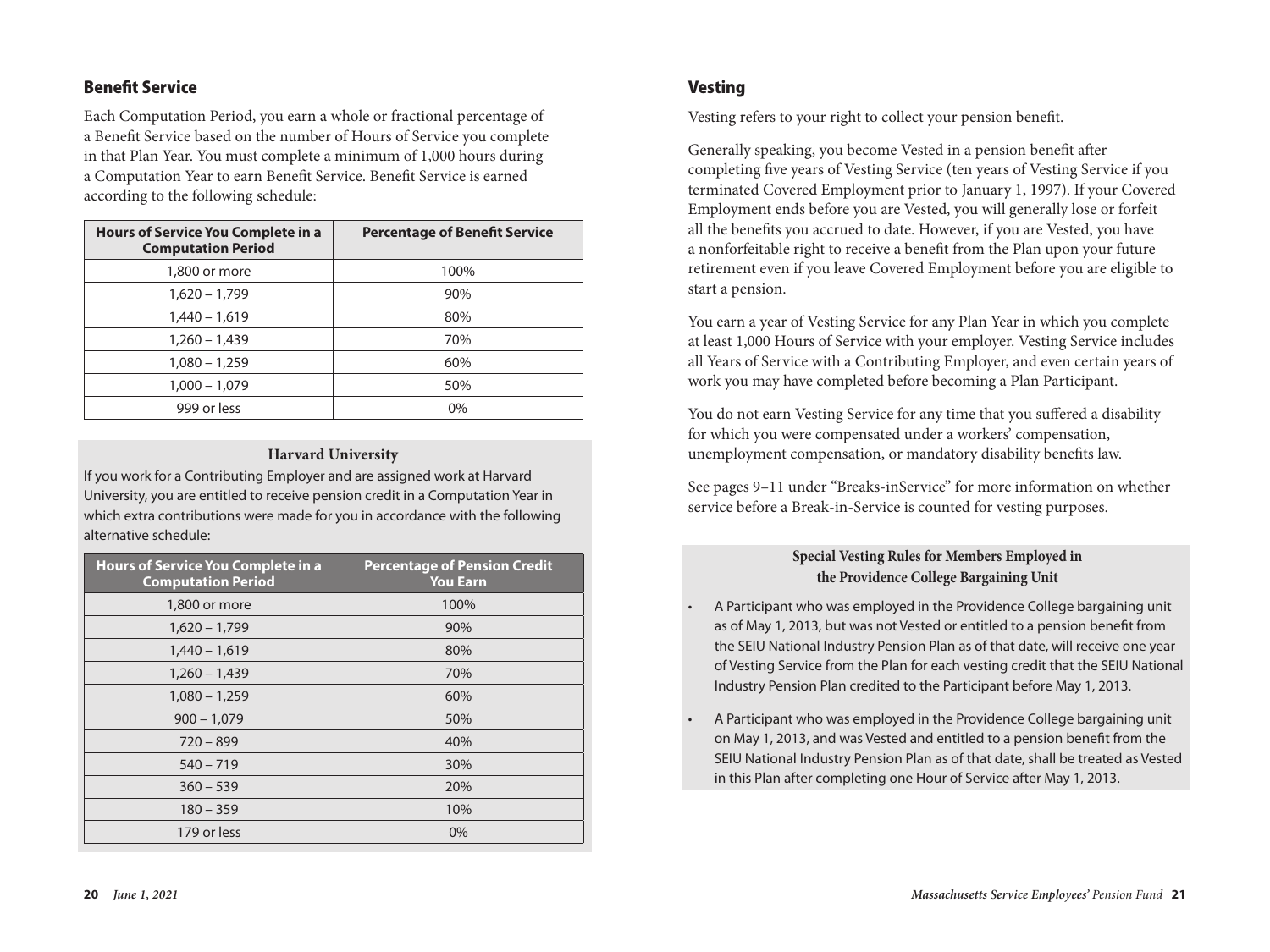## Normal Retirement Pension

When you retire on a Normal Retirement Pension, you will be paid based on a set dollar amount for each Year of Benefit Service you earned as described under "How Your Pension Is Calculated" on pages 15–30. The dollar amount is calculated by multiplying the applicable Benefit Rate by the number of Years of Benefit Service you earned during each year of your career, and then adding those amounts together, as shown below. (The resulting dollar amount will then be adjusted to account for the form of payment you choose.) Your Benefit Rate and Years of Benefit Service are determined at the time that you earn your last Year of Benefit Service.

#### **An Example**

Robert retired on his Normal Retirement Date, December 1, 2020 at age 65. His Spouse is the same age. See the calculation below:

| <b>Plan Year</b> | <b>Hours</b> | Year of<br><b>Vesting</b><br><b>Service</b> | <b>Year of</b><br><b>Benefit</b><br><b>Service</b> | <b>Benefit</b><br>Rate | <b>Pension</b><br><b>Benefit</b> |
|------------------|--------------|---------------------------------------------|----------------------------------------------------|------------------------|----------------------------------|
| 2020             | 1800         |                                             |                                                    | \$30.00                | \$30.00                          |
| 2019             | 1800         |                                             |                                                    | \$30.00                | \$30.00                          |
| 2018             | 1800         |                                             |                                                    | \$30.00                | \$30.00                          |
| 2017             | 1800         |                                             |                                                    | \$30.00                | \$30.00                          |
| 2016             | 1800         |                                             |                                                    | \$27.00                | \$27.00                          |
| 2015             | 1800         |                                             |                                                    | \$27.00                | \$27.00                          |
| 2014             | 1800         |                                             |                                                    | \$27.00                | \$27.00                          |
|                  | <b>Total</b> | 7                                           | 7                                                  |                        | \$201.00                         |

**The Normal and Optional Forms of Payment available to Robert are described on the following page. Since he is married, he will automatically receive his pension as a 50% Joint and Survivor Pop-Up payment. He may choose another form of payment if he obtains his Spouse's consent as required by the plan.**

|                                                           |           | Optional Forms of Payment |          |          |                                         |  |  |  |  |
|-----------------------------------------------------------|-----------|---------------------------|----------|----------|-----------------------------------------|--|--|--|--|
|                                                           | Life-Only | 50% J&S<br>Pop-Up         | 75% J&S  | 100% J&S | 10 Year<br><b>Certain &amp;</b><br>Life |  |  |  |  |
| <b>Base Normal</b><br><b>Retirement</b><br><b>Pension</b> | \$201.00  | \$201.00                  | \$201.00 | \$201.00 | \$201.00                                |  |  |  |  |
| x Actuarial<br><b>Equivalence</b><br><b>Factor</b>        | 1         | 0.896                     | 0.851    | 0.811    | 0.911                                   |  |  |  |  |
| <b>Amount to</b><br>Retiree*                              | \$201.00  | \$180.00                  | \$171.00 | \$163.00 | \$183.00                                |  |  |  |  |
| $%$ to<br><b>Beneficiary</b>                              | N/A       | 50%                       | 75%      | 100%     | See Note**                              |  |  |  |  |
| <b>Amount to</b><br>beneficiary*                          | N/A       | \$90.00                   | \$128.00 | \$163.00 | \$183.00                                |  |  |  |  |

All monthly pensions are rounded to the nearest dollar.

\*\* The beneficiary would receive the balance of the guaranteed 120 payments, if applicable.

## **An Example of a Normal Retirement Pension for a Member Who Was Assigned Work at Harvard University**

**Ricardo worked at Harvard University and retired at his Normal Retirement Date, at age 65. He is single. He is entitled to an additional amount of pension for his work at Harvard. See below and on the following page for his pension calculation:**

| Plan<br>Year | <b>Hours</b> | Year of<br><b>Vesting</b><br><b>Service</b> | Year of<br>Benefit<br><b>Service</b> | <b>Benefit</b><br>Rate | <b>Pension</b><br><b>Benefit</b> | <b>Harvard</b><br>Rate | <b>Harvard</b><br><b>Benefit</b> |
|--------------|--------------|---------------------------------------------|--------------------------------------|------------------------|----------------------------------|------------------------|----------------------------------|
| 2020         | 1800         |                                             |                                      | \$30.00                | \$30.00                          |                        | \$0.00                           |
| 2019         | 1800         | 1                                           | 1                                    | \$30.00                | \$30.00                          | \$36.00                | \$36.00                          |
| 2018         | 1800         | 1                                           | 1                                    | \$30.00                | \$30.00                          | \$27.00                | \$27.00                          |
| 2017         | 1800         | 1                                           | 1                                    | \$30.00                | \$30.00                          | \$33.00                | \$33.00                          |
| 2016         | 1800         | 1                                           | 1                                    | \$27.00                | \$27.00                          | \$29.00                | \$29.00                          |
| 2015         | $750*$       | $\Omega$                                    | 0.4                                  | \$27.00                | \$10.80                          | \$25.00                | \$10.00                          |
| 2014         | 1800         | 1                                           | 1                                    | \$27.00                | \$27.00                          | \$25.00                | \$25.00                          |
| 2013         | 1800         | 1                                           | 1                                    | \$27.00                | \$27.00                          | \$20.00                | \$20.00                          |
| 2012         | 1800         | 1                                           |                                      | \$27.00                | \$27.00                          | \$19.00                | \$19.00                          |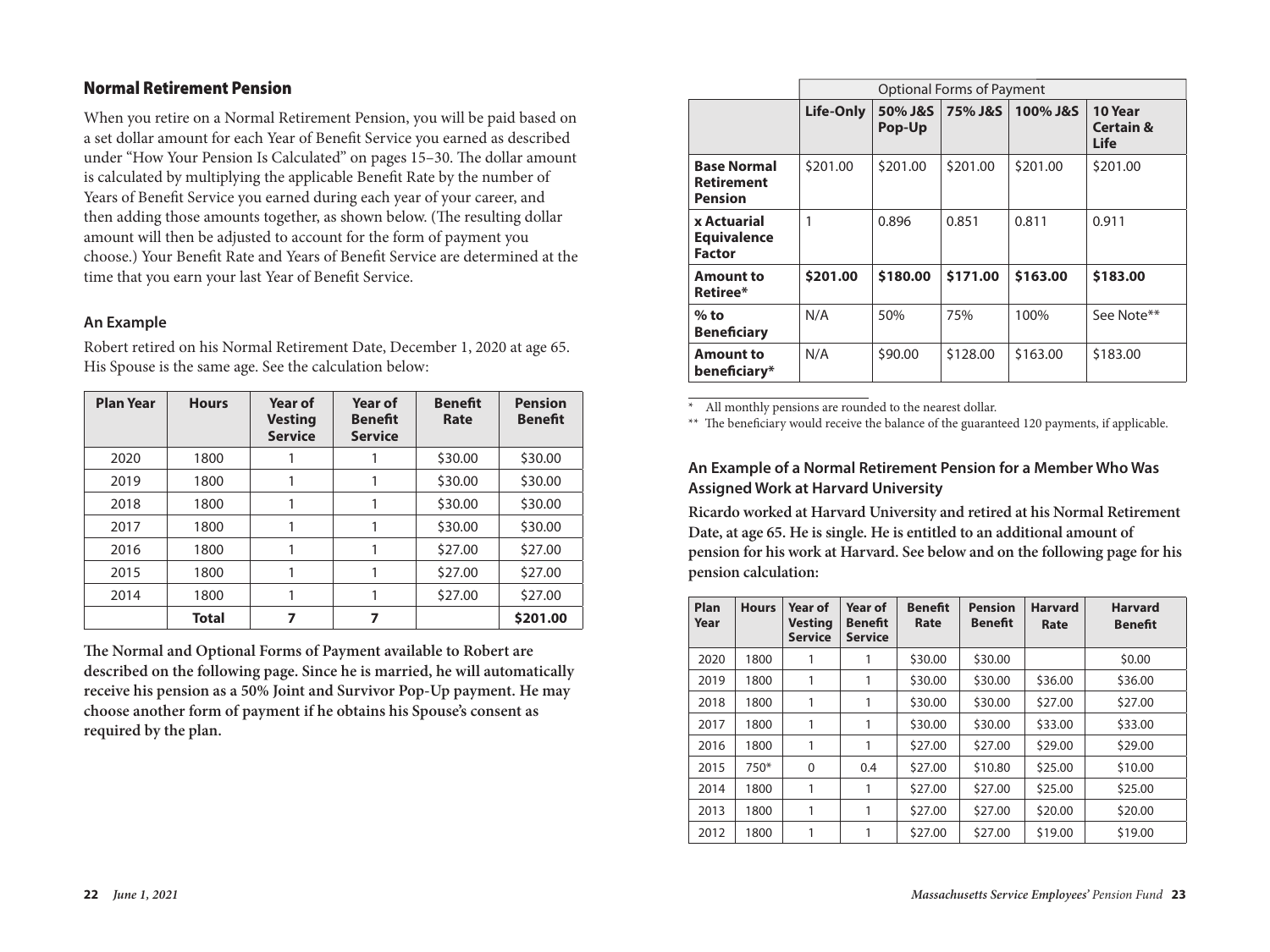| Plan<br>Year | <b>Hours</b> | <b>Year of</b><br><b>Vesting</b><br><b>Service</b> | <b>Year of</b><br><b>Benefit</b><br><b>Service</b> | <b>Benefit</b><br>Rate | <b>Pension</b><br><b>Benefit</b> | <b>Harvard</b><br>Rate | <b>Harvard</b><br>Benefit |
|--------------|--------------|----------------------------------------------------|----------------------------------------------------|------------------------|----------------------------------|------------------------|---------------------------|
| 2011         | 1800         | 1                                                  | 1                                                  | \$27.00                | \$27.00                          | \$18.00                | \$18.00                   |
| 2010         | 1800         | 1                                                  | 1                                                  | \$27.00                | \$27.00                          | \$21.00                | \$21.00                   |
| 2009         | 1800         | 1                                                  | 1                                                  | \$27.00                | \$27.00                          | \$17.00                | \$17.00                   |
| 2008         | 1800         | 1                                                  | 1                                                  | \$27.00                | \$27.00                          | \$13.00                | \$13.00                   |
| 2007         | 1800         | 1                                                  | 1                                                  | \$27.00                | \$27.00                          | \$13.00                | \$13.00                   |
| 2006         | 1800         | 1                                                  | 1                                                  | \$27.00                | \$27.00                          | \$13.00                | \$13.00                   |
| 2005         | 1800         | 1                                                  | 1                                                  | \$27.00                | \$27.00                          | \$9.00                 | \$9.00                    |
| 2004         | 1800         | 1                                                  | 1                                                  | \$27.00                | \$27.00                          | \$15.00                | \$15.00                   |
| 2003         | 1800         | 1                                                  | 1                                                  | \$27.00                | \$27.00                          | \$20.00                | \$20.00                   |
| 2002         | 1800         | 1                                                  | 1                                                  | \$27.00                | \$27.00                          | \$0.00                 | \$0.00                    |
| Total        |              | 18                                                 | 18.4                                               |                        | \$508.80                         |                        | \$338.00                  |

\* In any of the years in which you work at Harvard University and extra contributions are made for you, the benefit service credit schedule will provide partial credit for hours worked below 1,000, as indicated in the following:

| <b>Hours of Service In</b><br><b>Computation Period</b> | Portion of Year of Credited<br><b>Future Service</b> |
|---------------------------------------------------------|------------------------------------------------------|
| $900 - 1,079$                                           |                                                      |
| $720 - 899$                                             |                                                      |
| $540 - 719$                                             |                                                      |
| $360 - 539$                                             |                                                      |
| $180 - 359$                                             |                                                      |
| 179 or less                                             |                                                      |

Ricardo's Normal Retirement Pension benefit amount is \$847.00. All benefits are rounded to the nearest dollar when paid. This amount is payable for his life, with no death benefits.

If Ricardo elected a form of payment other than the Life-Only, his monthly benefit amount would be further adjusted according to the form of payment he chose.

Likewise, if Ricardo were married, his benefit amount would be further adjusted to provide survivor benefits for his Spouse under the 50% Joint and Survivor Pop-Up form, or any Optional Form of Payment Ricardo selected with his Spouse's consent.

## Early Retirement Pension

If you have earned five years of Vesting Service you can retire and begin receiving benefits from the Plan as early as age 55, provided that you have terminated employment with a Participating Employer.

Your Early Retirement Pension is calculated in the same way as a Normal Retirement Pension using the Benefit Rate and Years of Benefit Service you have when you leave your Covered Job; however, your benefit is reduced because payments will begin earlier and are expected to be made over a longer period of time.

The table below shows the percentage of the Accrued Benefit that an early retiree would receive at a specific age. These are the percentages of what would otherwise be payable if you started your pension at age 65.

|                    | <b>Age at Retirement</b> |           |                |       |       |       |       |                |       |       |       |
|--------------------|--------------------------|-----------|----------------|-------|-------|-------|-------|----------------|-------|-------|-------|
| <b>In</b><br>Years |                          | In Months |                |       |       |       |       |                |       |       |       |
|                    | 0                        | 1         | $\overline{2}$ | 3     | 4     | 5     | 6     | $\overline{7}$ | 8     | 9     | 10    |
| 55                 | .5500                    | .5542     | .5583          | .5625 | .5667 | .5708 | .5750 | .5792          | .5833 | .5875 | .5917 |
| 56                 | .6000                    | .6042     | .6083          | .6125 | .6167 | .6208 | .6250 | .6292          | .6333 | .6375 | .6417 |
| 57                 | .6500                    | .6542     | .6583          | .6625 | .6667 | .6708 | .6750 | .6792          | .6833 | .6875 | .6917 |
| 58                 | .7000                    | .7042     | .7083          | .7125 | .7167 | .7208 | .7250 | .7292          | .7333 | .7375 | .7417 |
| 59                 | .7500                    | .7542     | .7583          | .7625 | .7667 | .7708 | .7750 | .7792          | .7833 | .7875 | .7917 |
| 60                 | .8000                    | .8033     | .8067          | .8100 | .8133 | .8167 | .8200 | .8233          | .8267 | .8300 | .8333 |
| 61                 | .8400                    | .8433     | .8467          | .8500 | .8533 | .8567 | .8600 | .8633          | .8667 | .8700 | .8733 |
| 62                 | .8800                    | .8833     | .8867          | .8900 | .8933 | .8967 | .9000 | .9033          | .9067 | .9100 | .9133 |
| 63                 | .9200                    | .9233     | .9267          | .9300 | .9333 | .9367 | .9400 | .9433          | .9467 | .9500 | .9533 |
| 64                 | .9600                    | .9633     | .9667          | .9700 | .9733 | .9767 | .9800 | .9833          | .9867 | .9900 | .9933 |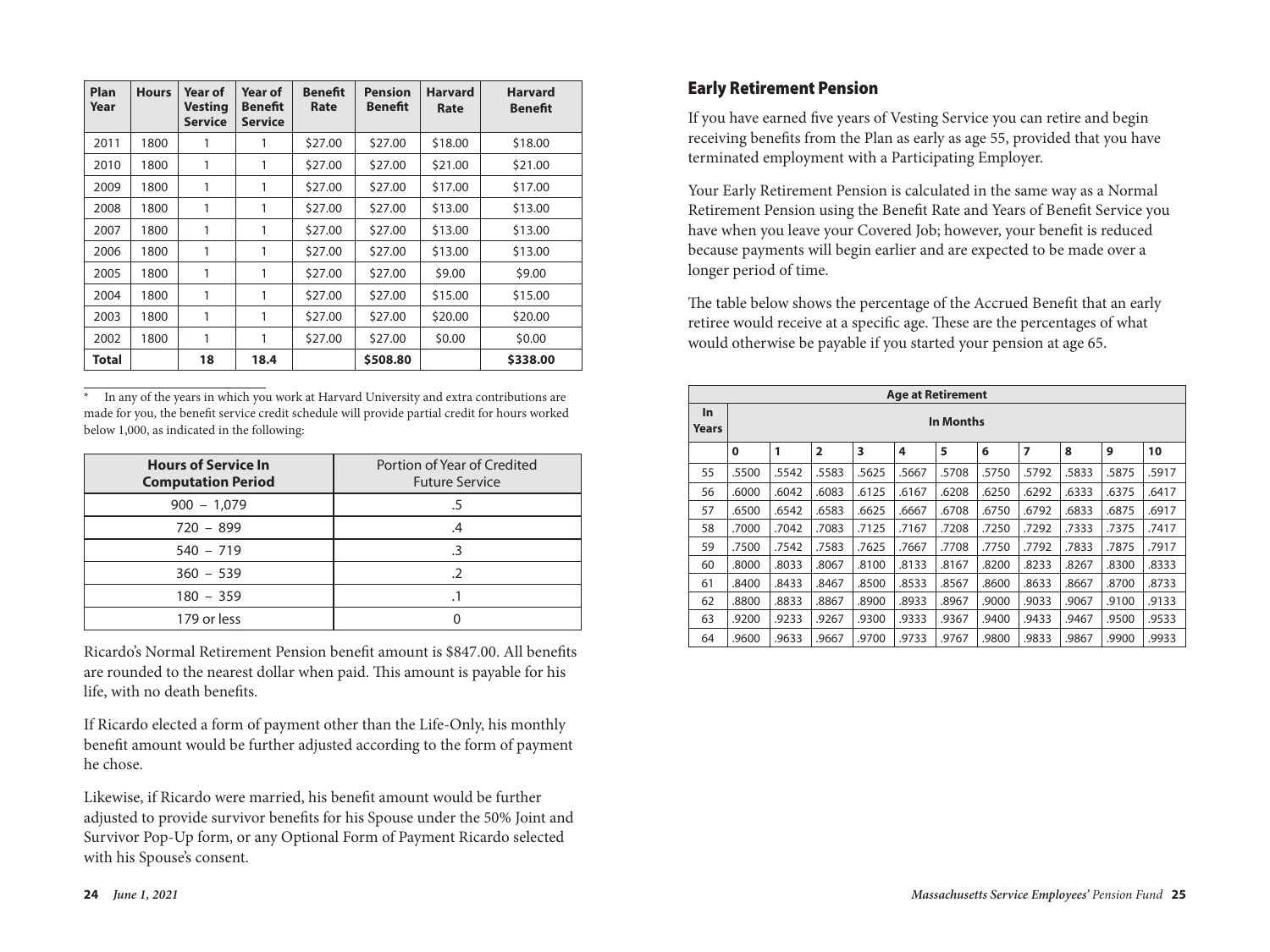#### **An Example**

Maria retired when she was 62 and one month. See below for how her benefit is calculated:

| Plan<br>Year | <b>Hours</b> | Year of<br><b>Vesting</b><br><b>Service</b> | Year of<br><b>Benefit</b><br><b>Service</b> | <b>Benefit</b><br>Rate | <b>Pension</b><br><b>Benefit</b> |                                   |
|--------------|--------------|---------------------------------------------|---------------------------------------------|------------------------|----------------------------------|-----------------------------------|
| 2020         | 1000         | 1                                           | 0.5                                         | \$30.00                | \$15.00                          |                                   |
| 2019         | 863          | $\mathbf{0}$                                | 0.0                                         | \$30.00                | \$0.00                           |                                   |
| 2018         | 1800         | 1                                           | 1.0                                         | \$30.00                | \$30.00                          |                                   |
| 2017         | 1156         | 1                                           | 0.6                                         | \$30.00                | \$18.00                          |                                   |
| 2016         | 1168         | 1                                           | 0.6                                         | \$27.00                | \$16.20                          |                                   |
| 2015         | 1128         | 1                                           | 0.6                                         | \$27.00                | \$16.20                          |                                   |
| 2014         | 1145         | 1                                           | 0.6                                         | \$27.00                | \$16.20                          |                                   |
| 2013         | 1141         | 1                                           | 0.6                                         | \$27.00                | \$16.20                          |                                   |
| 2012         | 1800         | 1                                           | 1.0                                         | \$27.00                | \$27.00                          |                                   |
| 2011         | 1958         | 1                                           | 1.0                                         | \$27.00                | \$27.00                          |                                   |
| 2010         | 1414         | 1                                           | 0.7                                         | \$27.00                | \$18.90                          |                                   |
| 2009         | 1214         | 1                                           | 0.6                                         | \$27.00                | \$16.20                          |                                   |
| 2008         | 1039         | 1                                           | 0.5                                         | \$27.00                | \$13.50                          |                                   |
| 2007         | 1039         | 1                                           | 0.5                                         | \$27.00                | \$13.50                          |                                   |
| 2006         | 452          | 0                                           | 0.0                                         | \$27.00                | \$0.00                           |                                   |
|              |              | 13                                          | 8.8                                         |                        | \$243.90                         | Accrued Benefit Payable at Age 65 |
|              |              |                                             |                                             |                        | 0.8833                           | <b>Early Retirement Factor</b>    |

v Retirement Factor \$215.44 | Reduced Amount

Maria's Early Retirement Benefit at age 62 and one month is \$215.00. All benefits are rounded to the nearest dollar when paid. This amount is payable for Maria's life, with no death benefits.

If Maria elected a Form of Payment other than the Life-Only, her monthly benefit amount would be further adjusted according to the Form of Payment she chose.

Likewise, if Maria were married, her benefit amount would be further adjusted to provide survivor benefits for her Spouse under the 50% Joint and Survivor Pop-Up form, or any Optional Form of Payment Maria selected with her Spouse's consent.

## Late Retirement Pension

If you retire after age 65, your pension will be calculated the same way that it is for a Normal Retirement Pension. It will be based on the number of Years of Benefit Service you have when you terminate employment. Your accrued benefit as of the end of each Plan Year following your Normal Retirement Age is the greater of 1) your Normal Retirement Pension taking into consideration service credited after your Normal Retirement Age; or 2) your Normal Retirement Pension determined as of your Normal Retirement Age actuarially adjusted for late retirement as indicated in the table below:

| <b>Age at Actual Retirement Date</b> | Percentage Increase In Your Normal<br><b>Retirement Pension*</b> |
|--------------------------------------|------------------------------------------------------------------|
| 66                                   | 10.0%                                                            |
| 67                                   | 21.3%                                                            |
| 68                                   | 34.2%                                                            |
| 69                                   | 48.9%                                                            |
| 70                                   | 65.7%                                                            |
| Over age 70                          | Further Adjusted based on your age                               |

If your Normal Retirement Date is not the date you reach age 65 (for example, because you entered the Plan after age 60), the percentage increases for delayed payments will be different from those shown above.

## Disability Pension

If you are entitled to a Disability Pension, your pension benefit will be determined the same way as a Normal Retirement Pension, unless your date of disability is before your Normal Retirement Date. If your date of disability is before your Normal Retirement Date, your pension benefit will be reduced for early payment, based on the table on the following page.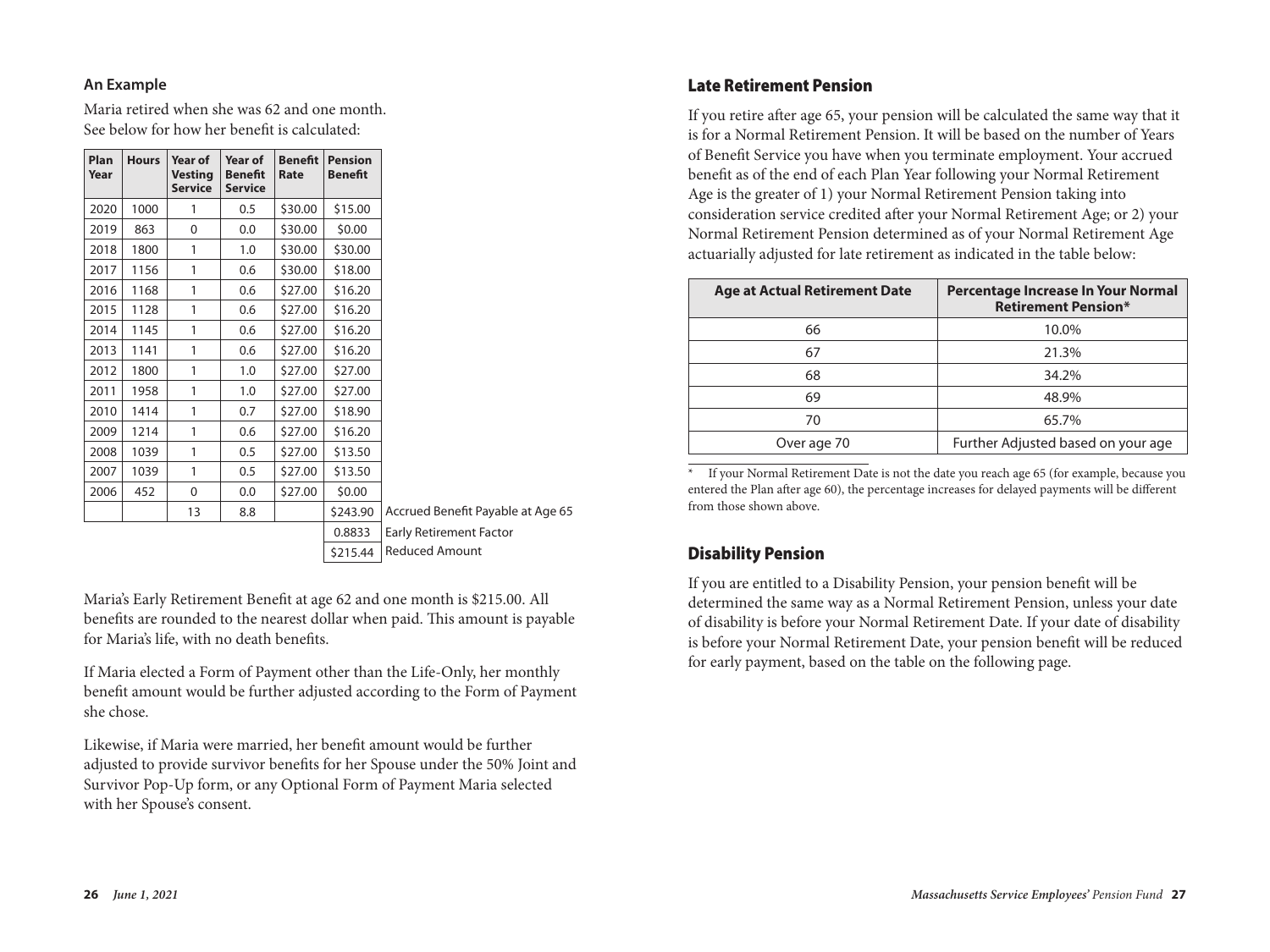| <b>Age Disability</b><br><b>Begins</b> | <b>Early Retirement</b><br><b>Factor</b> | <b>Age Disability</b><br><b>Begins</b> | <b>Early Retirement</b><br><b>Factor</b> |
|----------------------------------------|------------------------------------------|----------------------------------------|------------------------------------------|
| 25                                     | 0.0570                                   | 45                                     | 0.2072                                   |
| 26                                     | 0.0607                                   | 46                                     | 0.2221                                   |
| 27                                     | 0.0645                                   | 47                                     | 0.2381                                   |
| 28                                     | 0.0687                                   | 48                                     | 0.2555                                   |
| 29                                     | 0.0731                                   | 49                                     | 0.2744                                   |
| 30                                     | 0.0778                                   | 50                                     | 0.3000                                   |
| 31                                     | 0.0829                                   | 51                                     | 0.3500                                   |
| 32                                     | 0.0883                                   | 52                                     | 0.4000                                   |
| 33                                     | 0.0940                                   | 53                                     | 0.4500                                   |
| 34                                     | 0.1002                                   | 54                                     | 0.5000                                   |
| 35                                     | 0.1068                                   | 55                                     | 0.5500                                   |
| 36                                     | 0.1139                                   | 56                                     | 0.6000                                   |
| 37                                     | 0.1216                                   | 57                                     | 0.6500                                   |
| 38                                     | 0.1297                                   | 58                                     | 0.7000                                   |
| 39                                     | 0.1385                                   | 59                                     | 0.7500                                   |
| 40                                     | 0.1479                                   | 60                                     | 0.8000                                   |
| 41                                     | 0.1581                                   | 61                                     | 0.8400                                   |
| 42                                     | 0.1690                                   | 62                                     | 0.8800                                   |
| 43                                     | 0.1808                                   | 63                                     | 0.9200                                   |
| 44                                     | 0.1935                                   | 64                                     | 0.9600                                   |

Your Disability Pension will be based on the Years of Benefit Service you earned and the Benefit Rate in effect at the time you became disabled. If you receive a 50% Joint and Survivor Pop-up Pension or an Optional Form of Payment, see pages 32–38, the monthly pension payment you receive during your lifetime will be reduced.

#### **An Example**

Olga retired at age 52 with a Disability Pension. She has sixteen years of Vesting Service. Her Spouse is the same age. Her benefit is calculated as follows:

| Year         | <b>Hours</b> | Year of<br><b>Vesting</b><br><b>Service</b> | <b>Year of</b><br><b>Benefit</b><br><b>Service</b> | <b>Benefit</b><br>Rate | <b>Accrued</b><br><b>Benefit</b> |
|--------------|--------------|---------------------------------------------|----------------------------------------------------|------------------------|----------------------------------|
| 2020         | 1700         | 1                                           | .9                                                 | \$30.00                | \$27.00                          |
| 2019         | 1906         | 1                                           | 1                                                  | \$30.00                | \$30.00                          |
| 2018         | 2151         | 1                                           | 1                                                  | \$30.00                | \$30.00                          |
| 2017         | 1916         | 1                                           | 1                                                  | \$30.00                | \$30.00                          |
| 2016         | 2052         | 1                                           | 1                                                  | \$27.00                | \$27.00                          |
| 2015         | 2111         | 1                                           | 1                                                  | \$27.00                | \$27.00                          |
| 2014         | 2159         | 1                                           | 1                                                  | \$27.00                | \$27.00                          |
| 2013         | 2019         | 1                                           | 1                                                  | \$27.00                | \$27.00                          |
| 2012         | 2231         | 1                                           | 1                                                  | \$27.00                | \$27.00                          |
| 2011         | 2043         | 1                                           | 1                                                  | \$27.00                | \$27.00                          |
| 2010         | 2128         | 1                                           | 1                                                  | \$27.00                | \$27.00                          |
| 2009         | 2178         | 1                                           | 1                                                  | \$27.00                | \$27.00                          |
| 2008         | 2126         | 1                                           | 1                                                  | \$27.00                | \$27.00                          |
| 2007         | 2102         | 1                                           | 1                                                  | \$27.00                | \$27.00                          |
| 2006         | 2191         | 1                                           | 1                                                  | \$27.00                | \$27.00                          |
| 2005         | 2188         | 1                                           | 1                                                  | \$27.00                | \$27.00                          |
| <b>Total</b> |              | 16                                          | 15.9                                               |                        | \$441.00                         |
|              |              |                                             |                                                    |                        | 0.4000                           |
|              |              |                                             |                                                    |                        | \$176.40                         |

Accrued Benefit Payable at Age 65 Early Retirement Factor Disability Retirement Pension

**Her Optional Forms of Payment are described on the following page. Since Olga is married, she will automatically receive her pension as a 50% Joint and Survivor Pop-Up payment. She may obtain her Spouse's consent to choose another Form of Payment, which would be further adjusted as follows.**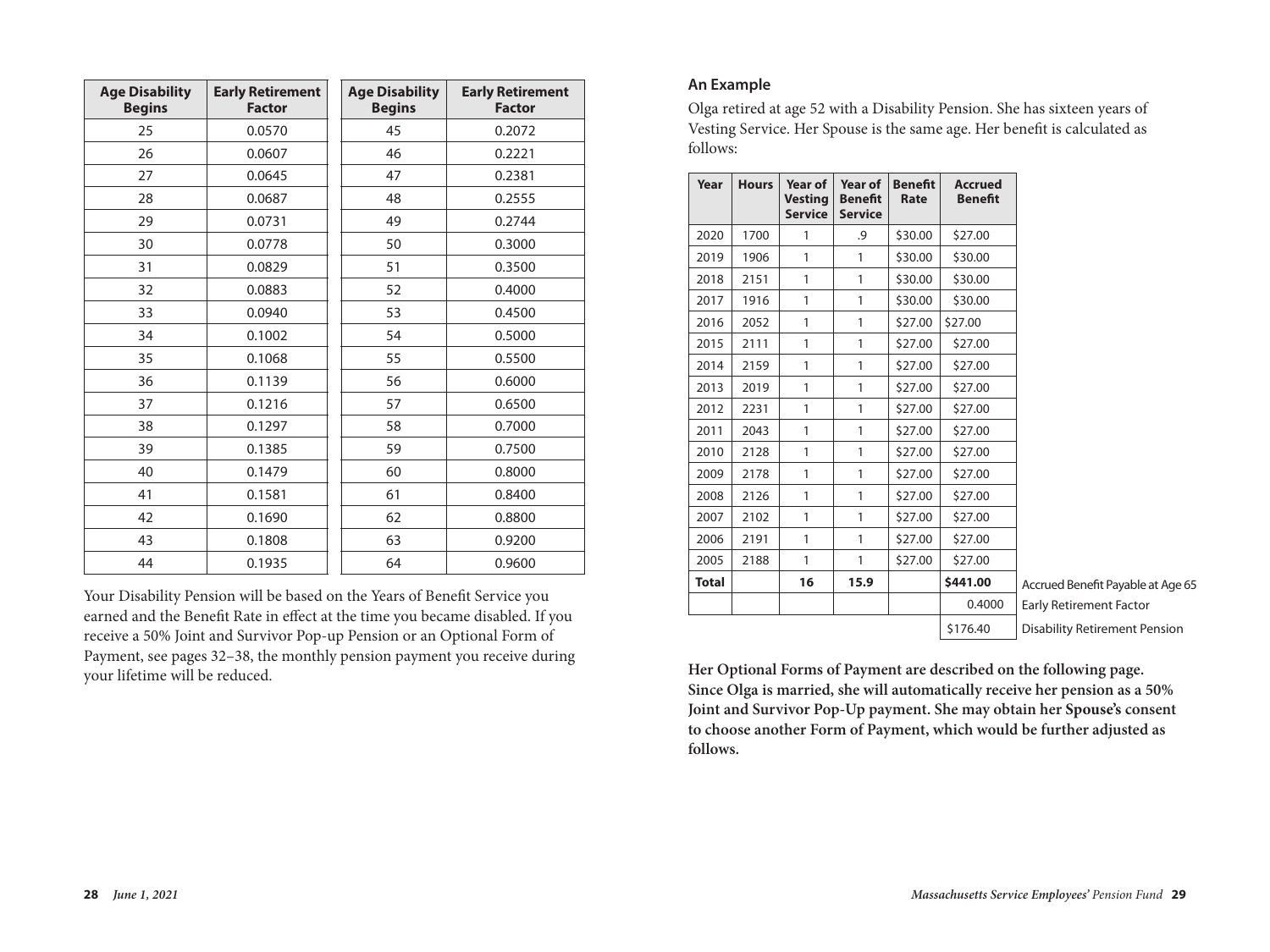|                                | <b>Optional Forms of Payment</b> |                   |                       |             |                                     |  |  |  |
|--------------------------------|----------------------------------|-------------------|-----------------------|-------------|-------------------------------------|--|--|--|
|                                | Life-<br>Only                    | 50% J&S<br>Pop-Up | 75%<br><b>J&amp;S</b> | 100%<br>J&S | 10 Year<br><b>Certain</b><br>& Life |  |  |  |
| <b>Base Disability Pension</b> | \$176.40                         | \$176.40          | \$176.40              | \$176.40    | \$176.40                            |  |  |  |
| x Actuarial Equivalent factor  | 1.000                            | 0.939             | 0.911                 | 0.885       | 0.976                               |  |  |  |
| Amount to retiree*             | \$176.00                         | \$166.00          | \$161.00              | \$156.00    | \$172.00                            |  |  |  |
| % to beneficiary               | N/A                              | 50%               | 75%                   | 100%        | See<br>Note <sup>**</sup>           |  |  |  |
| Amount to beneficiary*         | N/A                              | \$83.00           | \$121.00              | \$156.00    | \$172.00                            |  |  |  |

All monthly pensions are rounded to the nearest dollar.

\*\* The beneficiary would receive the balance of the 120 guaranteed payments, if applicable.

## **How Your Pension Will Be Paid**

Once you retire, you may choose to begin receiving your pension as soon as possible following your retirement date, or on the first day of any subsequent month. The Plan has two automatic, or "normal" forms of payments—one for single Participants and one for married Participants. Several additional Optional Forms of Payment are also available. If you're married, you and your Spouse must both agree to the choice of certain Optional Forms of Payment.

If you have a *Qualified Domestic Relations Order* ("QDRO") that applies to your benefits, you may be required by the QDRO to choose a specific Form of Payment. The Plan must comply with the terms of a QDRO. See page 44 for information on QDROs.

Since the Form of Payment in which you collect your pension affects the amount of your monthly benefit, you will need to think carefully about which option is right for you. After the Plan issues your first pension check, you will not be permitted to change the Form of Payment that you selected.

## Normal Forms Of Payment

Unless you choose otherwise within the 180 days before you start collecting your pension, you will receive your pension payments in one of two Normal

Forms of Payment. If you are married on the day your pension payments are scheduled to begin, you will automatically receive a pension benefit in the form of a 50% Joint and Survivor Pop-Up Pension (which is the Normal Form of Payment for married Participants), unless you elect an Optional Form of Payment as described on pages 34–38. If you are single on the date your pension payments are scheduled to begin, you will automatically receive your benefit in the form of a Life-Only Pension, which is the Normal Form of Payment for single Participants.

Sometime between 30 and 180 days before your first pension payment, you will receive a written notice of the terms and conditions of your Normal Form of Payment under the Plan. Included in that notice will be a description of:

- Your right to choose an Optional Form of Payment and the relative values of those forms,
- The process for waiving your Normal Form of Payment, and your Spouse's legally protected role in that process (see "Your Spouse Must Also Waive Normal Form of Payment" on page 33),
- Your right to make changes to your Form of Payment election any time before payments actually begin, and
- The consequences of delaying the commencement of your pension benefits to a later date.

#### **What If I Don't Make a Choice?**

If you are eligible to begin collecting your pension but fail to choose when and how to collect, you will begin receiving monthly pension payments in the applicable Normal Form of Payment (determined in accordance with your marital status on file in the Plan's records) on the later of the April 1 following the year in which you reach age 70½ or the calendar year in which you retire—your *Required Beginning Date*.

See "When You Must Start Collecting Your Pension" on pages 39–40. You are encouraged, however, to apply for your pension rather than relying on the Plan to start your benefits. Applying for your benefits will allow you to choose a form of payment (with the agreement of your Spouse, as applicable) and make other choices, such as direct deposit of your benefit payments.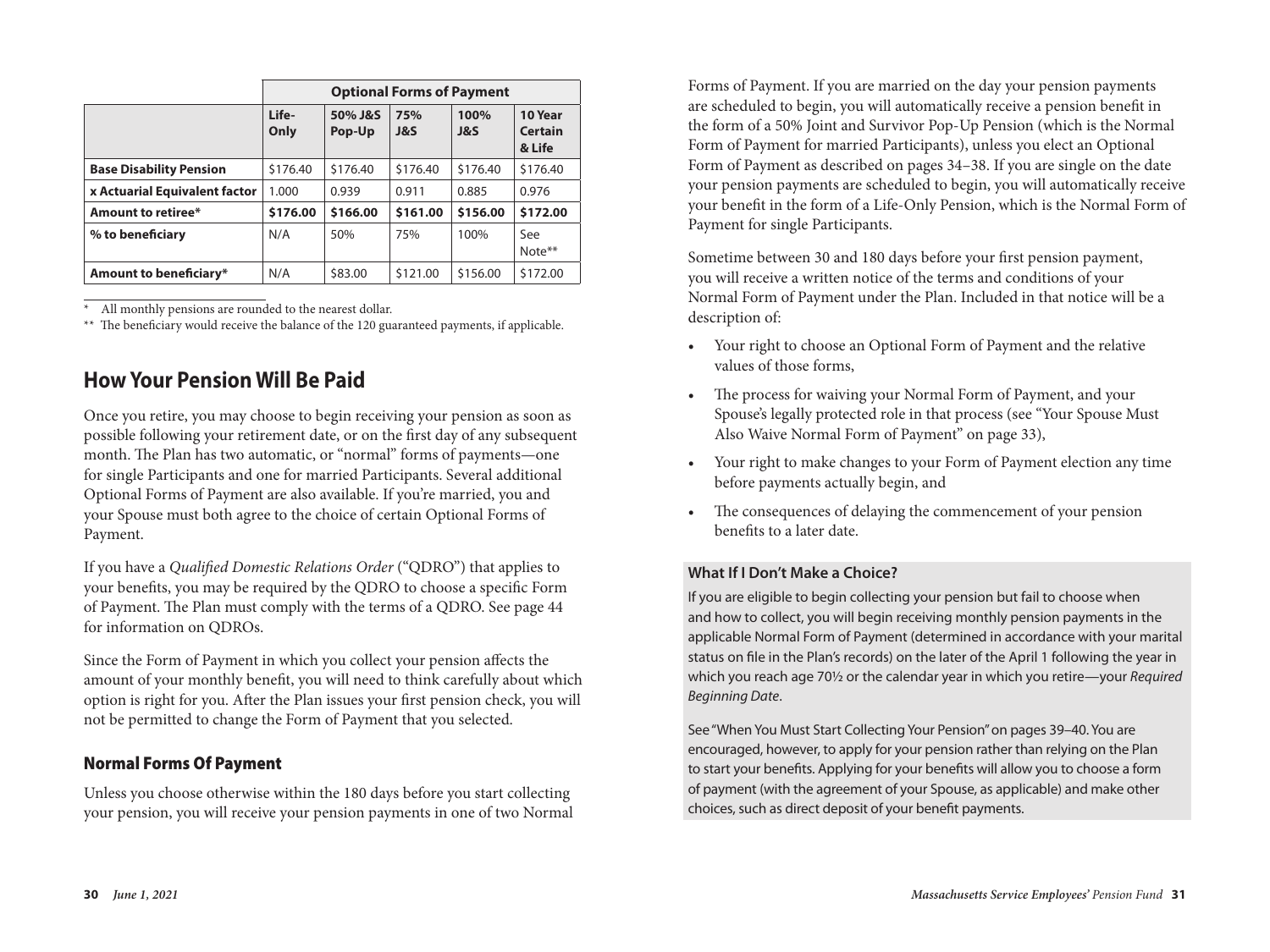## 50% Joint and Survivor Pop-Up Pension (Normal Form of Payment for Married Participants)

If you are married, this is the Normal Form of Payment.

This option provides you with a monthly payment for your lifetime, reduced by a factor to reflect the cost of providing a survivor benefit to the Spouse to whom you are married on the day your payments begin. After your death, your Spouse will receive a monthly pension for his or her lifetime equal to 50% of the amount of the pension payable during your lifetime. If your Spouse dies while you are still alive, the monthly pension payment you receive for the remainder of your lifetime will "pop up" and will no longer be reduced by the factor based on the difference between your age and your Spouse's age. However, if you get a divorce after the Plan issues your first pension check, your monthly pension benefit will continue to be paid at the reduced amount.

Age differences are calculated as follows:

1. Determine the number of days between your birthday and your Spouse's birthday.

- 2. Divide the number of days by 365.25 (factoring leap year).
- 3. The whole number resulted from Step 2 is the difference in ages.

In no event will the pension benefit you receive exceed the full monthly retirement benefit you would be entitled to receive if you were not married.

If you and your Spouse divorce, or your Spouse dies, and you notify the Fund Administrator before the Plan issues your first pension check, payments will be made under the Life-Only Pension, unless you are remarried and/or choose an Optional Form of Payment before your benefit payments start. (If you have a QDRO that applies to your benefits, you may be required by the QDRO to choose a specific Form of Payment. See page 44 for information on QDROs.) Please note that once the Plan issues your first check, you cannot change the form or amount of your payments. If you are receiving a 50% Joint and Survivor Pop-Up Pension and you get a divorce, your monthly pension benefit will continue to be paid at the reduced amount. However, if

you are receiving a 50% Joint and Survivor Pop-Up Pension and your Spouse dies while you are still alive, your monthly pension benefit will "pop-up" to the amount you are entitled to under the Life-Only Pension.

#### Your Spouse Must also Waive the Normal Form of Payment

If you are married when you begin collecting your pension, you are required to take your pension benefit in the Normal Form of Payment, a 50% Joint and Survivor Pop-Up Pension, unless you choose an Optional Form of Payment. However, certain Optional Forms of Payment require that your Spouse must waive his or her right to a survivor benefit under the Normal Form of Payment (using the waiver forms included in your pension-application package provided by the Fund Administrator).

If you are married, your Spouse must sign the waiver form in the presence of a notary public or Plan representative. You may revoke a waiver without the consent of your Spouse at any time before the Plan issues your first pension check.

Spousal consent will not be required if you establish to the satisfaction of the Trustees that you do not have a Spouse, your Spouse cannot be located (after a comprehensive attempt to do so), or you have been abandoned and you have a court order to that effect.

## Life-Only Pension (Normal Form of Payment for Single Participants)

If you are single this is your Normal Form of Payment.

This form of payment provides you with a monthly payment for your lifetime. This form of payment does not allow you to name a beneficiary. When you die, no further benefits are paid.

If you are married, you may select the Life-Only Pension as an Optional Form of Payment only if your Spouse completes and signs the waiver form included in the pension-application package in the presence of a notary public or Plan representative (see "Your Spouse Must Also Waive Normal Form of Payment" above).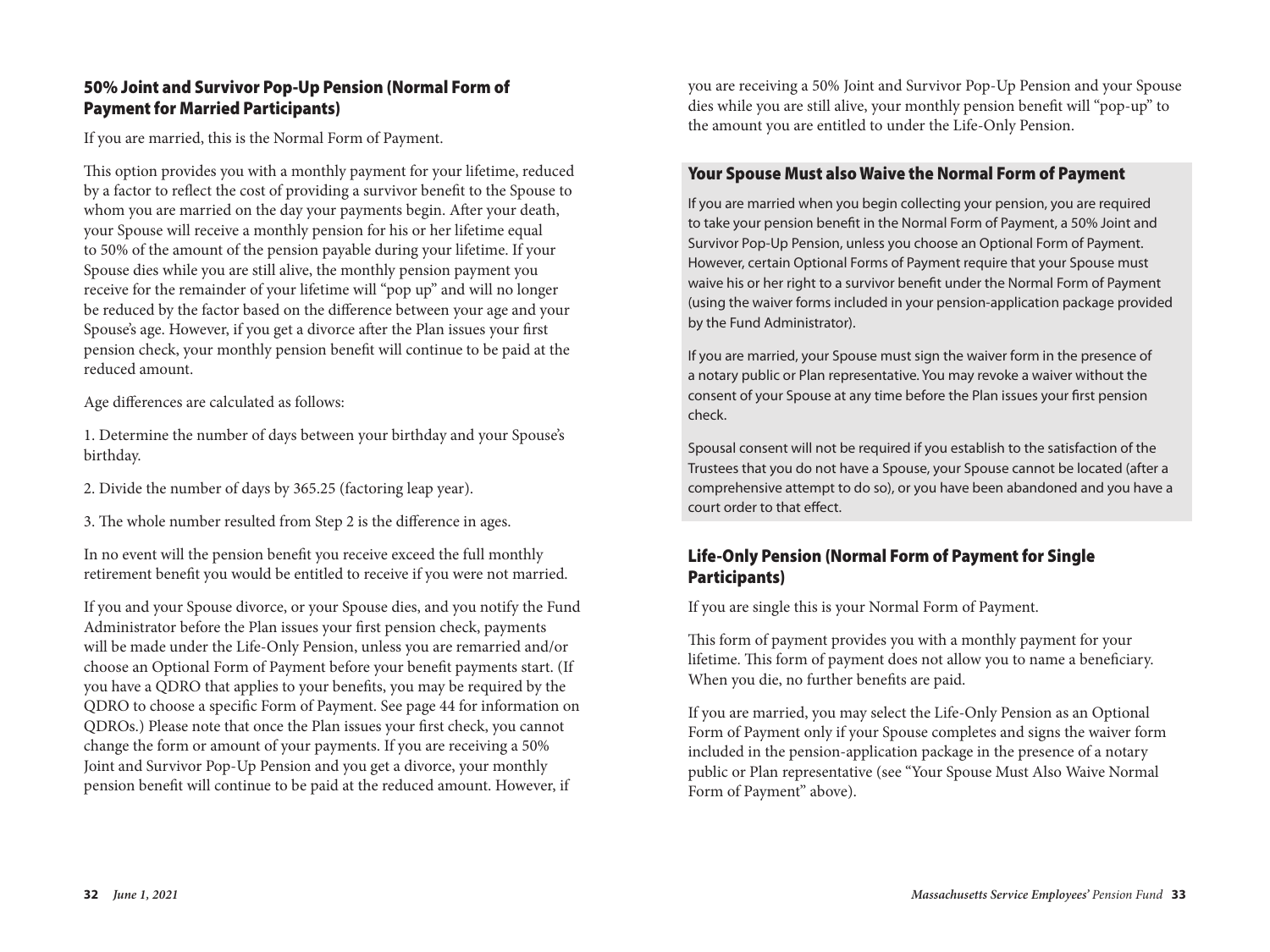## Optional Forms of Payment

Instead of a Normal Form of Payment, you may choose to receive your pension under one of the available Optional Forms of Payment. If you are married when your pension begins, you may not choose certain Optional Forms of Payment, see pages 33–38, unless your Spouse also completes and signs the waiver form (included in the pension application package) in the presence of a notary public. (See "Your Spouse Must Also Waive the Normal Form of Payment" on page 33.)

If you are not married, some Optional Forms of Payment may not be available to your beneficiary, depending on their age.

If you have a QDRO that applies to your benefits, you may be required by the QDRO to choose a specific Form of Payment. See page 44 for information on QDROs.

#### **100% Joint and Survivor Pension (Available for Both Married and Single Participants)**

This option provides you with a monthly payment for your lifetime, reduced to reflect the cost of providing a survivor benefit to the Spouse to whom you are married on the day your payments begin or your named beneficiary. After your death, your Spouse or beneficiary will receive a monthly pension for his or her lifetime equal to 100% of the amount of the monthly pension payable during your lifetime.

During your lifetime, you will receive a monthly pension benefit that has been reduced to a certain percentage based upon the difference between your age and your Spouse's or beneficiary's age.

If you get a divorce or if your Spouse or beneficiary dies while you are still alive, your monthly pension benefit will continue to be paid at the reduced amount.

If you are married, you may select this form of payment with a non-Spouse beneficiary only if your Spouse completes and signs the waiver form included in the pension-application package in the presence of a notary public (see "Your Spouse Must Also Waive the Normal Form of Payment" on page 33).

You may not change your beneficiary once you begin receiving payments under the 100% Joint and Survivor Pension.

## **75% Joint and Survivor Pension (Available for Both Married and Single Participants)**

This option provides you with a monthly payment for your lifetime, reduced to reflect the cost of providing a survivor benefit to the Spouse to whom you are married on the day your payments begin or the beneficiary you named. After your death, your Spouse or named beneficiary will receive a monthly pension for his or her lifetime equal to 75% of the amount of the pension payable during your lifetime.

During your lifetime, you will receive a monthly pension benefit that has been reduced to a certain percentage based upon the difference between your age and your Spouse's or beneficiary's age.

If you get a divorce or if your Spouse or beneficiary dies while you are still alive, your monthly pension benefit will continue to be paid at the reduced amount.

If you are married, you may select this form of payment with a non-Spouse beneficiary only if your Spouse completes and signs the waiver form included in the pension-application package in the presence of a notary public (see "Your Spouse Must Also Waive the Normal Form of Payment" on page 33). You may not change your beneficiary once you begin receiving payments under the 75% Joint and Survivor Pension.

## **50% Joint and Survivor Pension (Available for Both Married and Single Participants)**

This option provides you with a monthly payment for your lifetime, reduced to reflect the cost of providing a survivor benefit to the beneficiary to whom you designated on the day your payments began. After your death, your beneficiary will receive a monthly pension for his or her lifetime equal to 50% of the amount of the pension payable during your lifetime.

During your lifetime, you will receive a monthly pension benefit that has been reduced to a certain percentage based upon the difference between your age and your beneficiary's age.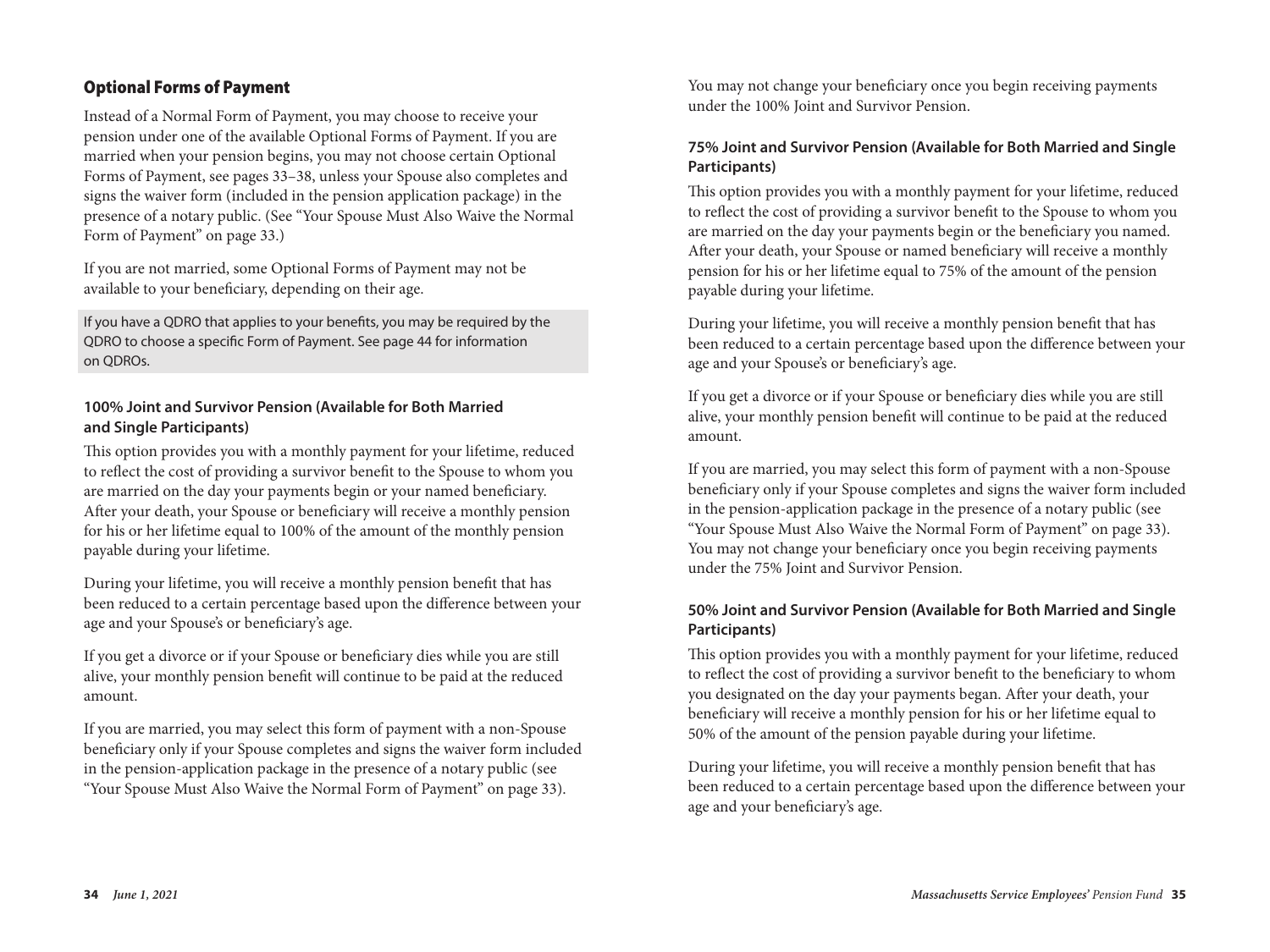If you are married, you may select this form of payment only if your Spouse completes and signs the waiver form included in the pension application package in the presence of a notary public (see "Your Spouse Must Also Waive Normal Form of Payment" on the page 33).

You may not change your beneficiary once you begin receiving payments under the 50% Joint and Survivor Pension.

#### **Comparison Between the Joint and Survivor Benefit Forms**

The following table shows the reduction factors that apply to each of the Joint and Survivor benefit forms of payment when the member and Spouse are the same age:

| Member and<br>Spouse are<br>the same age | 50% J&S<br>Pop-Up | 75% J&S | 100% J&S | 10 Year C&L |
|------------------------------------------|-------------------|---------|----------|-------------|
| 55                                       | 0.930             | 0.899   | 0.870    | 0.967       |
| 56                                       | 0.927             | 0.895   | 0.864    | 0.964       |
| 57                                       | 0.924             | 0.890   | 0.859    | 0.960       |
| 58                                       | 0.921             | 0.886   | 0.853    | 0.956       |
| 59                                       | 0.917             | 0.881   | 0.847    | 0.951       |
| 60                                       | 0.914             | 0.876   | 0.841    | 0.946       |
| 61                                       | 0.910             | 0.871   | 0.836    | 0.940       |
| 62                                       | 0.907             | 0.866   | 0.829    | 0.934       |
| 63                                       | 0.903             | 0.861   | 0.823    | 0.927       |
| 64                                       | 0.899             | 0.856   | 0.817    | 0.919       |
| 65                                       | 0.896             | 0.851   | 0.811    | 0.911       |
| 66                                       | 0.892             | 0.846   | 0.805    | 0.902       |
| 67                                       | 0.888             | 0.841   | 0.799    | 0.893       |
| 68                                       | 0.885             | 0.837   | 0.793    | 0.883       |
| 69                                       | 0.881             | 0.832   | 0.788    | 0.872       |
| 70                                       | 0.877             | 0.827   | 0.782    | 0.860       |
| 71                                       | 0.874             | 0.822   | 0.776    | 0.847       |
| 72                                       | 0.870             | 0.817   | 0.769    | 0.833       |
| 73                                       | 0.866             | 0.811   | 0.763    | 0.818       |
| 74                                       | 0.862             | 0.806   | 0.757    | 0.801       |

| Member and<br>Spouse are<br>the same age | 50% J&S<br>Pop-Up | 75% J&S | 100% J&S | 10 Year C&L |
|------------------------------------------|-------------------|---------|----------|-------------|
| 75                                       | 0.858             | 0.801   | 0.751    | 0.784       |
| 76                                       | 0.854             | 0.795   | 0.745    | 0.766       |
| 77                                       | 0.850             | 0.790   | 0.739    | 0.746       |
| 78                                       | 0.846             | 0.786   | 0.733    | 0.726       |
| 79                                       | 0.842             | 0.781   | 0.727    | 0.705       |
| 80                                       | 0.838             | 0.776   | 0.722    | 0.683       |
| 81                                       | 0.835             | 0.771   | 0.716    | 0.661       |
| 82                                       | 0.831             | 0.767   | 0.711    | 0.638       |
| 83                                       | 0.828             | 0.762   | 0.706    | 0.615       |
| 84                                       | 0.825             | 0.758   | 0.701    | 0.591       |
| 85                                       | 0.821             | 0.754   | 0.697    | 0.567       |
| 86                                       | 0.818             | 0.749   | 0.692    | 0.542       |
| 87                                       | 0.814             | 0.745   | 0.687    | 0.517       |
| 88                                       | 0.811             | 0.741   | 0.682    | 0.492       |
| 89                                       | 0.807             | 0.736   | 0.677    | 0.467       |
| 90                                       | 0.804             | 0.732   | 0.672    | 0.443       |

### **10-Year Certain and Life Pension (Available for Both Married and Single Participants)**

This form of payment provides you with a monthly payment for your lifetime, and guarantees payment for 120 months. If you die before receiving 120 monthly payments, the remainder of the 120 payments will be paid to the beneficiary you named. If the beneficiary that you named does not survive you or if you did not name a beneficiary, the remaining payments will be made to your surviving Spouse, if any, or if you have no surviving Spouse, to your surviving children in equal shares. If you have neither a surviving Spouse nor surviving children, the remaining payments will be paid to your surviving parents in equal shares. If you do not have a surviving Spouse, surviving children, or surviving parents, the remaining payments will be paid to your estate.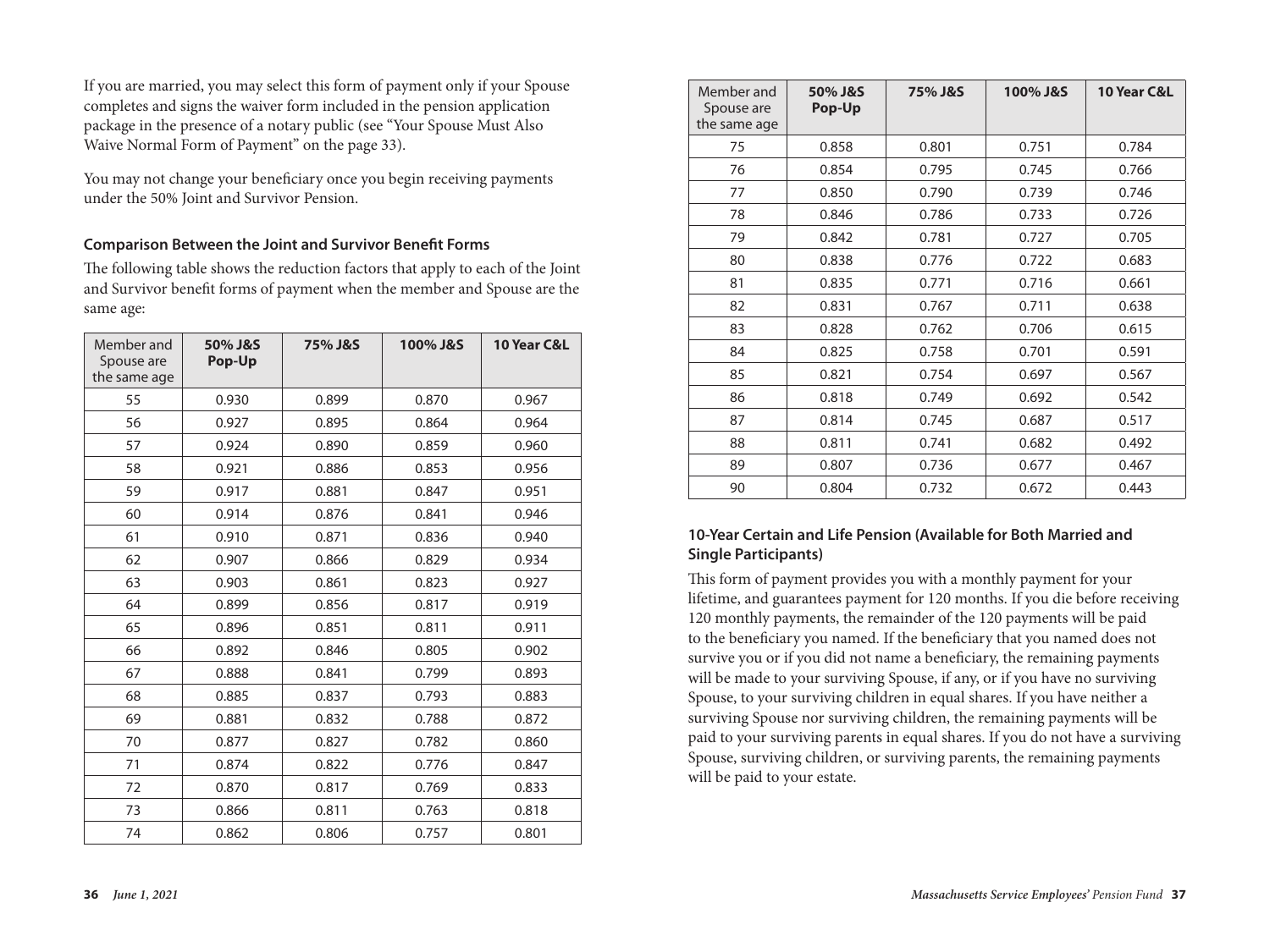During your lifetime, you will receive a monthly pension benefit that has been reduced to a certain percentage based on your age when your benefits began.

If you are married, you may select this form of payment only if your Spouse completes and signs the waiver form included in the pension-application package in the presence of a notary public (see "Your Spouse Must Also Waive the Normal Form of Payment" on page 33).

You may change your named beneficiary at any time under the 10-Year Certain and Life Pension as long as you have not received 120 payments. However, if you want to name someone other than your Spouse as your beneficiary, your Spouse must consent in writing to the new beneficiary that you name.

## If You Work after Your Pension Begins

#### **Suspension of Benefits**

If you work in Covered Employment after you start collecting pension payments, you cannot receive a pension payment for any calendar month in which you work 40 or more hours in Covered Employment. Effective April 1 following the year you attain age 70½, there is no restriction to the number of hours you can work while receiving your pension.

Before that date, your pension payments will be suspended during each month that you work in Covered Employment. You will have no right to claim or receive (on any basis, including retroactive or otherwise) any pension benefits that were suspended for any month in which you engaged in such employment. You must notify the Fund Administrator of any employment that will cause a suspension of your benefits and, if requested, verify that you are unemployed or that your employment does not constitute suspendible service. If the Fund Administrator becomes aware that you are working in the employment described above, and you have not previously notified the Fund Administrator, or you have not provided sufficient information to make a determination of whether your pension payments should be suspended, the Fund Administrator may withhold payment of your benefits until such a determination is made. In that case, and with

proper notice, the Trustees shall be entitled to presume that you worked in Covered Employment not only in the month they became aware of your work, but for as long before that as the employer performed work covered by this Plan.

Any overpayment attributable to a month in which your benefits should have been suspended, but were not suspended due to your failure to properly notify the Fund Administrator, must be repaid to the Plan. You may arrange for immediate voluntary repayment of the amount to the Plan, or the amount will be automatically deducted from future monthly payments. If you die before the Plan can recover these amounts, then they will be deducted from any benefits payable to your Spouse or beneficiary, or a claim will be made against your estate.

You may request an advance determination from the Fund Administrator as to whether a particular type of employment will cause your pension payments to be suspended. This request will be processed within the same time limits as a claim for benefits. See pages 45–46 for those time limits.

In order to resume your pension payments, you must notify the Fund Administrator in writing within 15 days after you stop working 40 or more hours per full calendar month.

#### **Participating in the Plan Again**

If you return to work in a Covered Job after your benefits begin, you will start participating in the Plan again and earning additional Benefit Service for the period of your re-employment.

## When You Must Start Collecting Your Pension

You must begin receiving your pension no later than your Required Beginning Date. Your Required Beginning Date is generally April 1 of the year following the calendar year in which you reach age 70½ or, if later, the calendar year in which you retire from Covered Employment.

If you have returned to work after a previous retirement and had your pension suspended, payment will resume on the April 1 following the year in which you reach age 70½.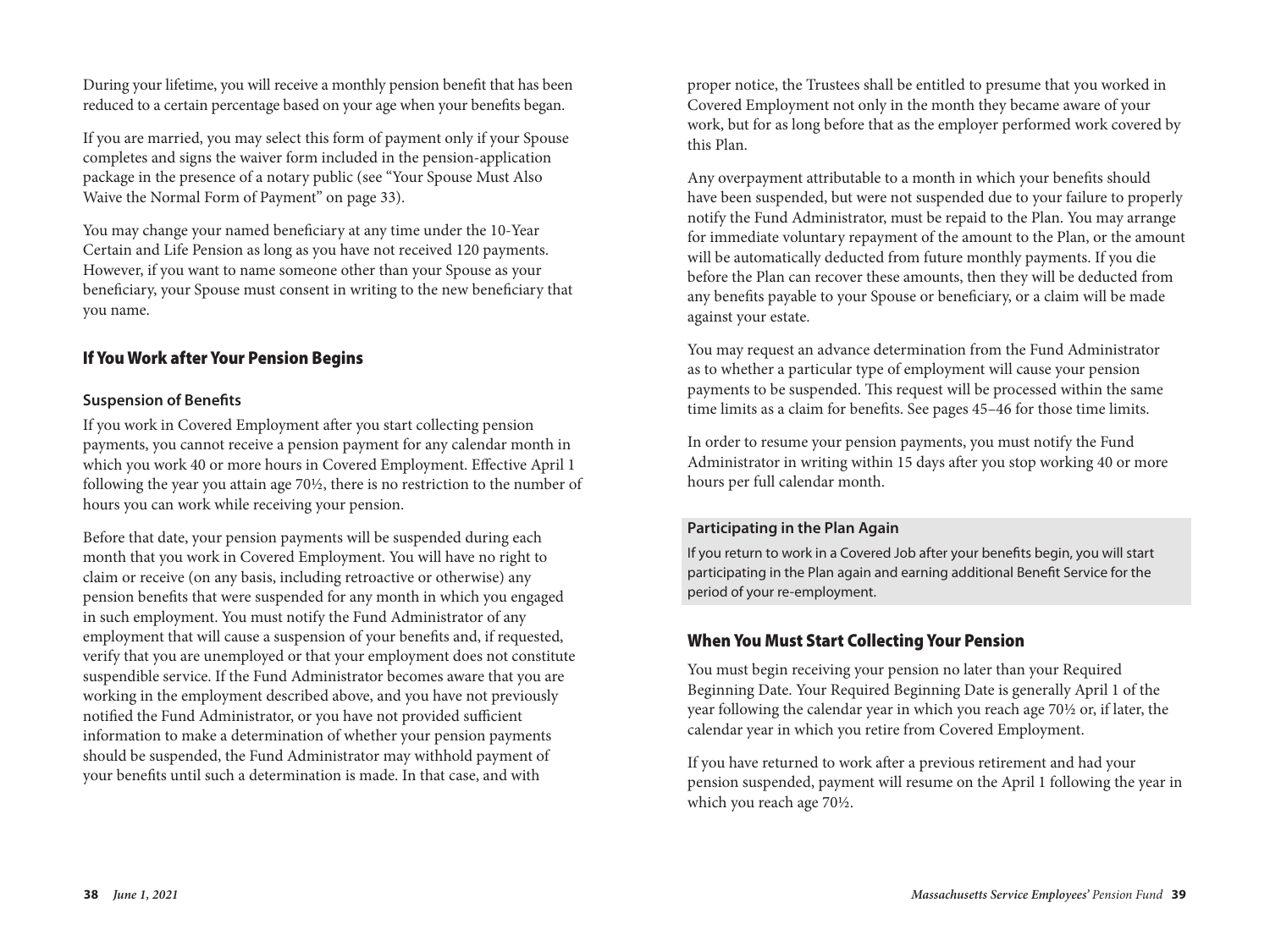If you are still working in Covered Employment when you reach age 70½ without having previously retired, you will have the option to begin receiving your pension beginning on or after the following April 1, while you continue to work. If you do not opt to begin receiving your pension while working, your pension will begin once you have terminated employment.

Benefits you accrue through Covered Employment while receiving your pension will be offset by the value of the payments received during the year. To the extent the additional benefit you accrue during a year exceeds the value of the payments you have received that year, your monthly beneift will increase the following year. You may obtain further information from the Fund Administrator.

If you apply for a pension and furnish all the necessary information to the Plan, your pension will be paid in the form that you and your Spouse, if applicable, select. (The available forms of benefit and the rules for selecting them are on pages 30–38.) If the Fund Administrator does not receive your application before your Required Beginning Date, the Plan will begin paying your benefit as of that date in the form of a 50% Joint and Survivor Pop-Up Pension calculated on the assumption that you are married and you are three years older than your Spouse, unless the Plan has documentation to the contrary. After your pension starts, the Plan will change it to the Normal Form of Payment for a single Participant if you prove that you did not have an eligible Spouse (including an alternate payee under a QDRO, see page 44) when your pension started, or will adjust the amount of future benefits if you prove the actual age difference between yourself and your Spouse. No other changes will be permitted after the pension starts.

## What Happens if You Postpone your Pension

You may continue working past your Normal Retirement Date and retire on the first day of any subsequent month. However, at the latest, you must begin collecting your pension no later than your Required Beginning Date.

If you postpone your retirement, you will continue to earn benefits under the Plan. Ultimately, you will be entitled to a greater amount of pension benefit, only over a shorter period of time. Your benefit will be calculated as described on page 27.

If you begin collecting a pension benefit after your Normal Retirement Age, you will receive an actuarial increase for each year after age 65. No actuarial adjustment will be made for benefits before your Normal Retirement Age or after your Required Beginning Date.

#### **A Word About Taxes**

All pension benefits are subject to federal (and possibly state and local) income taxes. An election form regarding federal income tax withholding is part of the pension application package that you will receive from the Fund Administrator. If you elect to have the Plan make tax withholdings with regard to your pension benefits, taxes will be withheld in the manner similar to tax withholdings on wages. You can adjust the amount of the withholding (or opt out of withholding altogether) by completing Form W-4P. If you do not submit a completed Form W-4P, the Plan will automatically withhold taxes from your pension benefits as required by law on the assumption that you are married with three (3) exemptions.

Residents of Massachusetts and Rhode Island will also receive an election form regarding state tax withholdings. You can adjust the amount of withholding by completing the applicable state form. If you reside in MA and do not submit a completed Form W4-P *and* a completed Form M4-P, the Plan will automatically withhold MA state taxes from your pension benefits as required by law on the assumption that you are single with one (1) exemption.

You will receive more information about the tax consequences of any distribution from the Plan upon your retirement or termination. To fully understand the tax consequences of any pension benefit that you receive from the Plan, you should consult with a tax advisor. The Plan cannot advise you about any legal or tax matters.

#### Preretirement Survivor Pension for Married Members

If you are married, Vested in your pension benefit, and die before you begin collecting your pension, your Spouse will be entitled to a survivor benefit. Your Spouse is eligible for this benefit even if you are no longer working for a Contributing Employer at the time of your death. This preretirement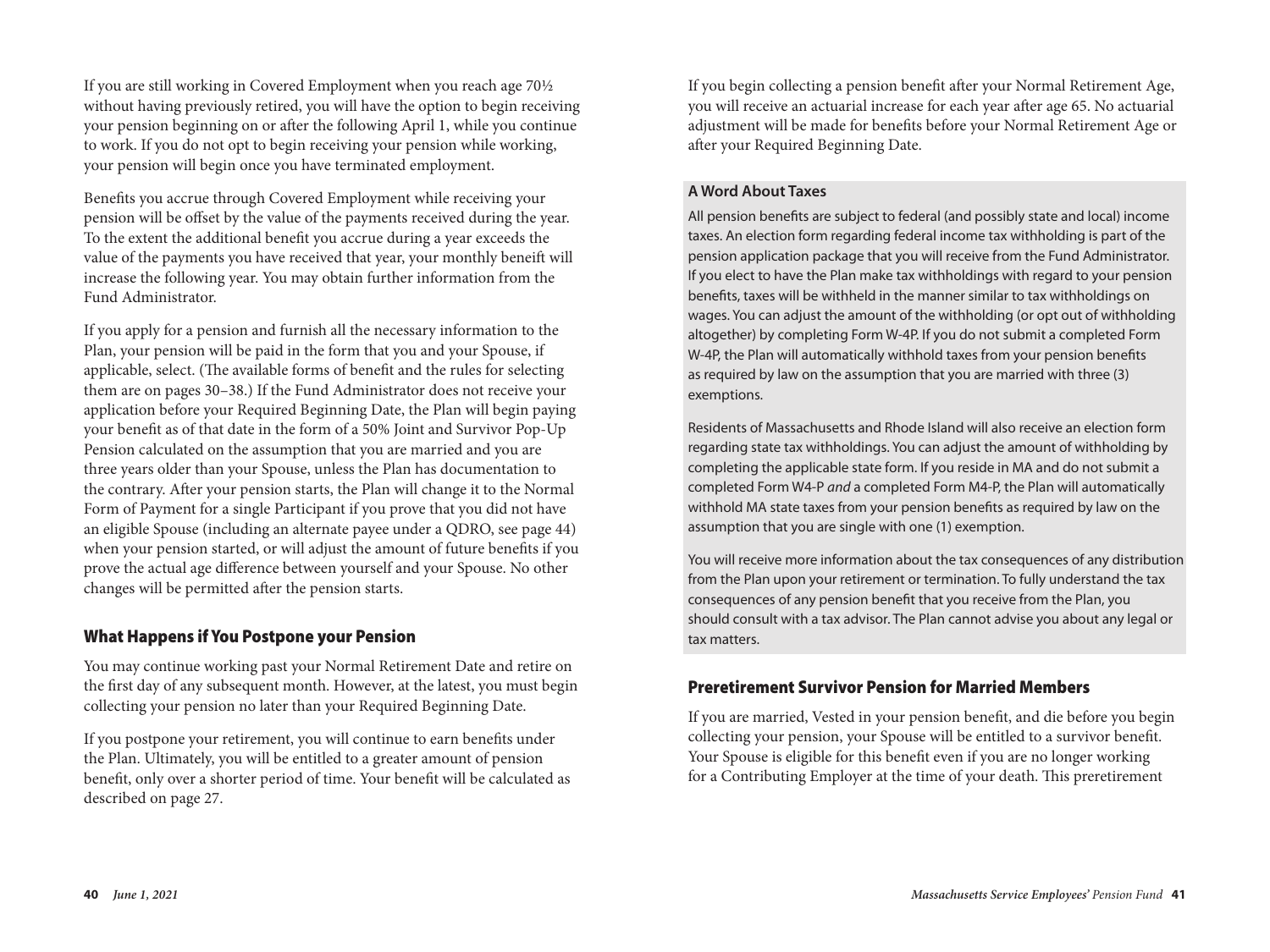survivor pension is based on the benefit you will have earned as of the time of your death. Your *Earliest Retirement Age* is the earliest date on which you could begin receiving your pension benefit if you were still alive.

• **If you die on or before reaching your Earliest Retirement Age**, your Spouse's monthly survivor benefit payments will equal 50% of the monthly Vested benefit you would have been entitled to receive had you:

 (1) terminated employment on the date of your death (or, if earlier, your actual date of termination); (2) survived to your Earliest Retirement Age; and (3) retired with a 50% Joint and Survivor Pop-Up Pension. The Plan will begin paying a survivor benefit to your Spouse on the day that you would have reached your Earliest Retirement Age.

• **If you die after reaching your Earliest Retirement Age**, your Spouse's monthly survivor benefit payments will equal 50% of the monthly Vested benefit you would have been entitled to receive had you:

 (1) retired on the day before your death; and (2) chosen the 50% Joint and Survivor Pop-Up Pension. The Plan will begin paying a survivor benefit to your Spouse on the first day of the month following your death unless your spouse elects to defer receipt of the benefit.

Your surviving Spouse may elect to defer receiving benefits and, in some cases, deferring the benefit will mean that the amount of the benefit will be greater. The benefit must begin, at the latest, on the date when you would have reached Normal Retirement Age if you had still been alive.

Your surviving Spouse must provide appropriate documentation to the Fund Administrator, including, in all cases, a completed pension application, in order to receive death benefits. Benefits will begin the first day of the month after the Fund Administrator approves the application.

Your Spouse may be eligible to receive a one-time lump sum in lieu of a monthly payment if the actuarial value of the benefit is \$5,000 or less.

No benefits will be payable if your surviving Spouse dies before the survivor benefit payments start.

## Preretirement Survivor Pension for Single Members

If you are not married and die before you begin collecting your pension, your beneficiary will be entitled to a survivor benefit provided that you meet all of the following criteria:

- You were actively employed in the bargaining unit on or after June 1, 1998;
- You reached age 55; and
- You completed 15 Years of Vesting Service.

If you meet the above criteria, your beneficiary will receive a one-time lumpsum payment equal to the actuarially computed value of the payment that you would have received over a period of five years (60 months).

This benefit will be payable as early as the first day of the month coinciding with or following your date of death.

You may designate any person or persons as your beneficiary or beneficiaries for the preretirement survivor pension at any time using the Fund's Beneficiary Designation Form. Please contact Member Services for a copy of the form or for more information.

**If you do not designate a beneficiary, or the beneficiary that you named does not survive you, the payment will be made to your surviving children in equal shares. If you do not have surviving children, the payment will be paid to your surviving parents in equal shares. If you do not have surviving children or surviving parents, the payment will be paid to your estate.**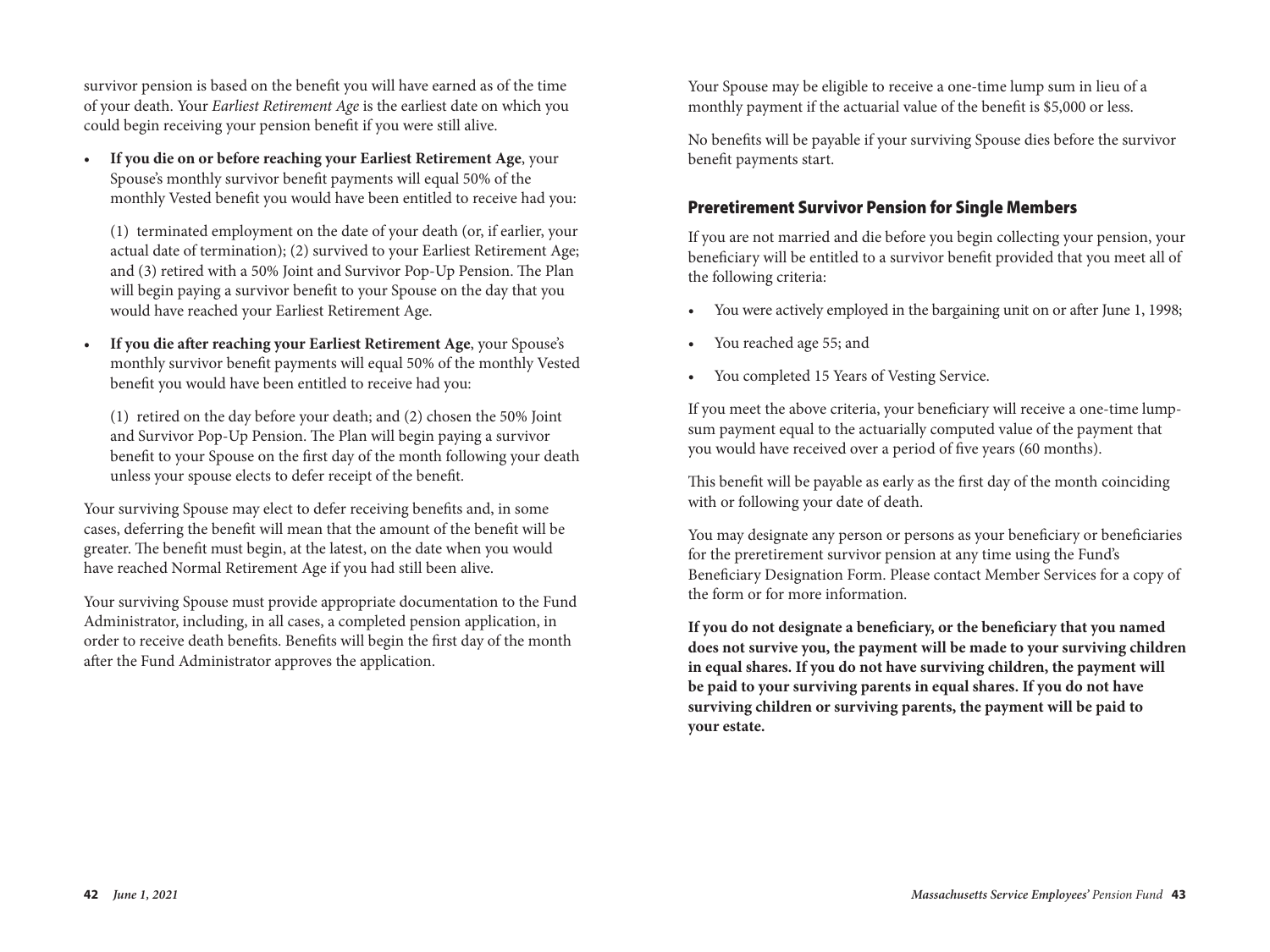## Qualified Domestic Relations Orders ("QDROs")

A Qualified Domestic Relations Order ("QDRO") is a decree or order pursuant to state domestic relations law that requires distribution of all, or a portion of, your benefits under the Plan to provide child support, alimony, or marital property rights to a Spouse, former Spouse, child, or other dependent (each referred to as an "alternate payee"). If you are required by a QDRO to share all or part of your benefits with one of these persons, the Plan must comply with this order. This may require the Plan to begin distributing a portion of your pension benefits to the alternate payee named in the QDRO before your Normal Retirement Age, or to process another distribution preference, in order to comply with the QDRO. A QDRO also may require you to choose a specific form of payment.

A QDRO may not require the Plan to provide any type or form of benefit or any option not otherwise provided under the Plan. The Fund Administrator will determine the validity of any domestic relations order received in accordance with the Plan's procedures for determining whether an order constitutes a QDRO. Participants and beneficiaries can obtain a copy of these procedures from the Fund Administrator without charge upon request to the Fund Administrator at the address on page 1 or the inside back cover.

## **Applying For Benefits**

Before you (or your Spouse or beneficiary) can begin collecting your pension benefit, you must apply to the Fund Administrator to begin payment. Your pension benefits will not start automatically except as described on page 40.

To apply, you will need to complete a pension application and return it to the Fund Administrator, along with any additional information required to process your application, as requested by the Plan.

Please note, if you are applying for a Disability Pension, there is a different process. To apply for a Disability Pension you must first submit a Disability Eligibility Verification Form and proof of your disability (a Social Security Administration Disability Notice of Award). To get a copy of the Disability

Eligibility Verification Form, contact Member Services. **You should submit this form as soon as possible after your disability begins for the reasons explained on pages 14–15**. Your Disability Eligibility Verification Form will be reviewed by the Funds' Department of Eligibility to determine whether you meet the eligibility requirements for a Disability Pension as described on pages 14–15 under the section "Disability Pension." If you are found to not meet the requirements for a Disability Pension, the Plan will provide you with a written denial notice that includes all of the information listed on page 46 under the section "Information Provided in a Claim Denial."

If you are determined to be eligible for a Disability Pension, you will be asked to submit a pension application. The forms you need will be enclosed with the notice that you have been found eligible.

After your completed application has been reviewed and processed by the Plan, you will be notified of the amount and start date of your Disability Pension.

Normally, you may apply for benefits as early as 180 days before payments begin and as late as 30 days before payments begin. However, in some circumstances, you may be able to apply for benefits within the final 30 days before payments begin, provided:

- You have been informed of your right to have at least 30 days to decide whether or not to collect payment(s); and
- You (and your Spouse, if spousal consent is required) still decide to collect.

Your benefit application will be processed as soon as administratively practicable. Generally, you will receive your first payment within 90 days after the Fund Administrator receives your complete application for benefits. There are no fees or charges for filing an application for a pension benefit under the Plan.

## If Your Application for Benefits Is Denied

If your application (or "claim") for benefits is denied, in whole or in part, or if the benefit amount is less than what you believe you are entitled to receive under the Plan, or if any other adverse benefit determination is made, you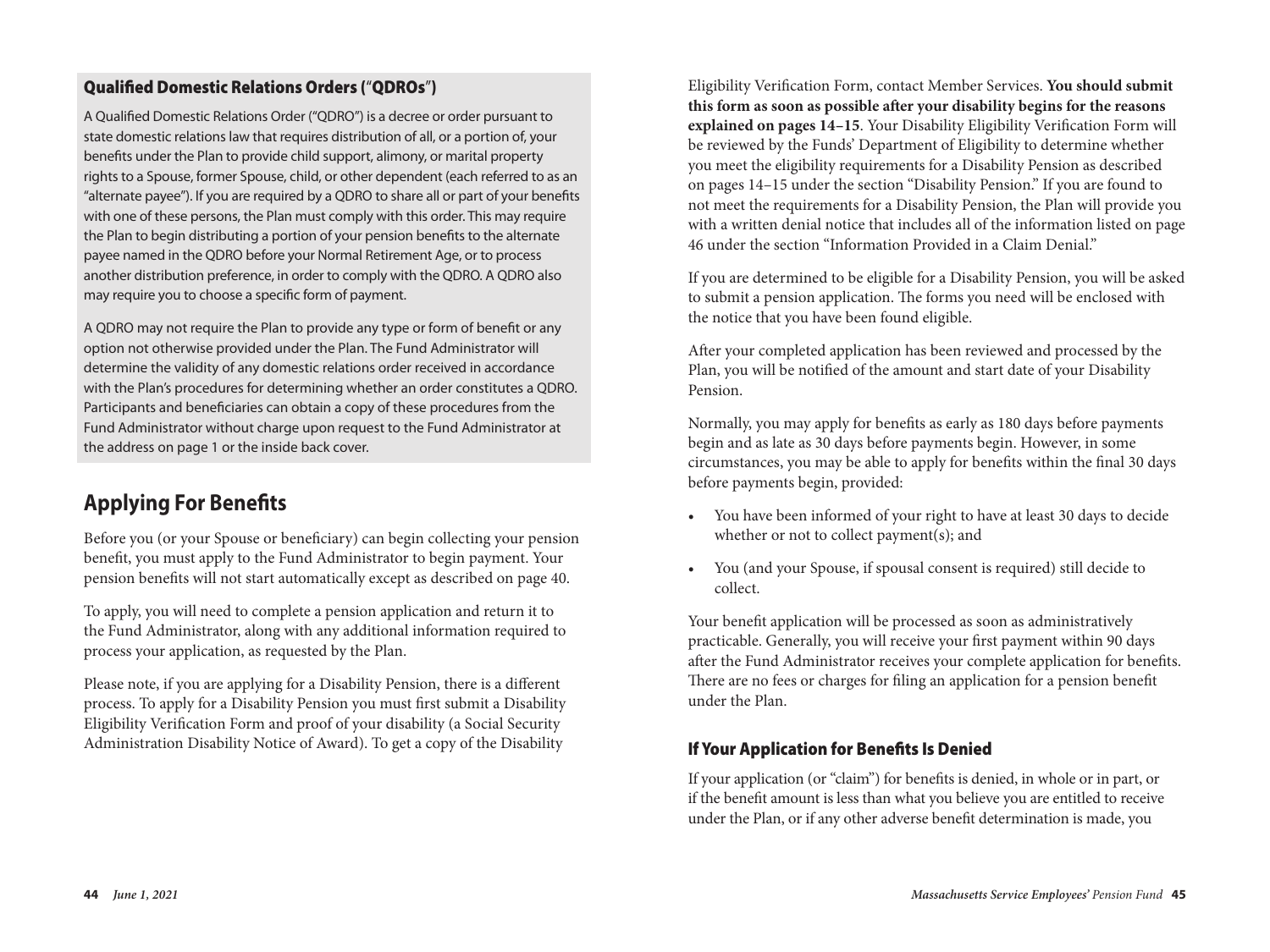will receive written notice no later than 90 days (or 45 days if the claim is for Disability Pension benefits) after the date your claim was received by the Fund Administrator.

In special cases, it may take longer than 90 days (45 days in the case of a claim for a Disability Pension) to review your claim and make a determination, so an additional processing period of up to 90 days (or as many as two extension periods of up to 30 days each in the case of a claim for a Disability Pension) may be required. In this event, you will receive written notice of the extension before the expiration of the initial 90-day period (45-day period in the case of a claim for a Disability Pension), which will describe the special circumstances requiring the extension and the date by which the Plan expects to make a determination on your claim. If your claim is ultimately denied, you will generally receive written notice of the denial no later than 180 days (105 days in the case of a claim for a Disability Pension) after the date your claim was initially received by the Plan.

#### **Information Provided in a Claim Denial**

If you receive written notification that your claim has been denied (or any adverse benefit determination has been made), the following important pieces of information will be included in that notice:

- The specific reason(s) for the denial, with specific reference to the Plan provisions on which the denial was based;
- A description of any additional information that may be required for your claim to be processed (and an explanation of why the information is necessary);
- A detailed explanation of the Plan's claim-review procedures and the applicable time limits, as well as a statement of your right to bring a civil action under Section 502(a) of the Employee Retirement Income Security Act of 1974 ("ERISA") following an adverse benefit determination on review;
- A statement that you have the right to submit written comments, documents, records and other information relating to your claim, and that, upon your request, the Fund Administrator will make available to you (or provide you with copies of) all documents, records and other information relevant to your claim; and
- With respect to a claim for disability benefits, a description of any specific rule, guideline, protocol, criterion, or statement that the Plan relied upon in making the adverse determination.

**Please note that you must file an appeal with the Plan and exhaust its claim-and-appeal procedures before filing an action in court with respect to a claim for benefits.**

## Review of Plan's Decision

Once you receive notice of the Plan's decision on your benefit application, you will have *60 days* from the date that you received that notice to submit a written request to the Board of Trustees for review of the decision on your claim. If your claim was for a Disability Pension, you will have *180 days* from the date that you received the notice to submit a written request to the Board of Trustees for review of the denial of your Disability Pension claim.

At this stage, you (or your representative(s)) have the right to submit to the Trustees written comments, documents, records, and other information relating to the claim, as well as a written request for a hearing. In addition, you (or your representative(s)) will be provided, upon written request and free of charge, with reasonable access to (and copies of) all documents, records, and other information relevant to your claim. The review by the Trustees will take into account all comments, documents, records, and other information submitted relating to the claim, without regard to whether such information was submitted or considered in the initial decision on your claim.

The Trustees will make a decision according to the following schedule:

| If your request:                                                                                | <b>The Trustees will:</b>                                                                                                                                                                                                                                                                                                    |
|-------------------------------------------------------------------------------------------------|------------------------------------------------------------------------------------------------------------------------------------------------------------------------------------------------------------------------------------------------------------------------------------------------------------------------------|
| is received more<br>than 30 days before<br>the next regularly<br>scheduled Trustees'<br>meeting | make their decision at the next regularly scheduled<br>meeting.                                                                                                                                                                                                                                                              |
| is received less<br>than 30 days before<br>the next regularly<br>scheduled Trustees'<br>meeting | make their decision at the second regularly scheduled<br>meeting after your request is received.                                                                                                                                                                                                                             |
| requires a special<br>extended period of<br>time to review                                      | make their decision at the next regularly scheduled<br>meeting after your appeal would otherwise have been<br>heard. (If this is the case, you will be notified in writing<br>of the extension, the special circumstances requiring the<br>extension, and the date by which the Trustees expect to<br>make a determination.) |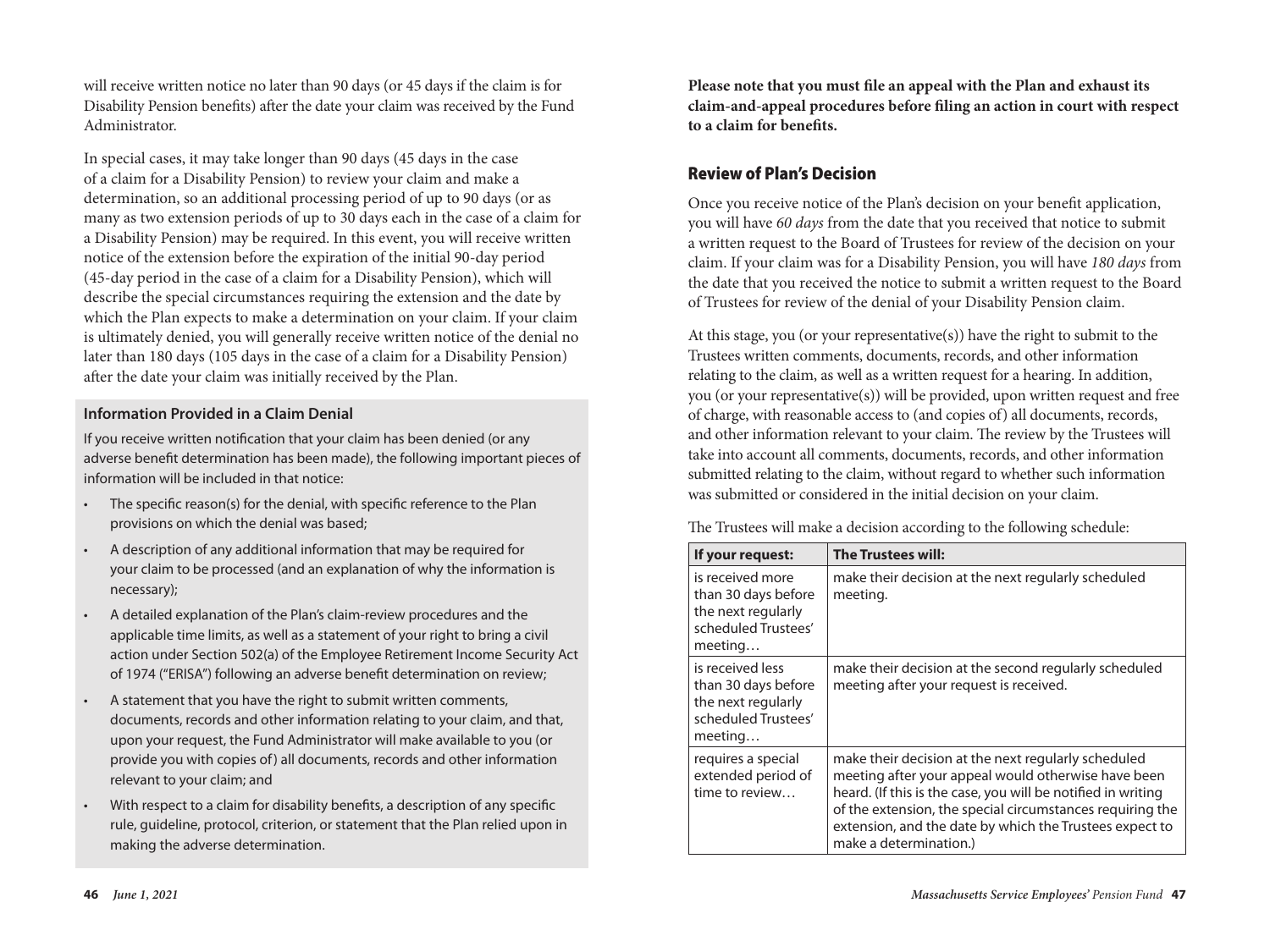The Trustees' decision on review will be communicated to you in writing no later than five days after the determination is made. If an adverse benefit determination is made, this notice will include:

- The specific reason(s) for the adverse benefit determination, with references to the specific Plan provisions on which the determination is based;
- A statement that you (or your representative(s)) are entitled to receive, upon request and free of charge, reasonable access to (and copies of) all documents, records, and other information relevant to the claim;
- A statement of your right to bring a civil action under Section 502(a) of ERISA;
- With respect to a claim for disability benefits, the specific rule, guideline, protocol, criterion, or statement that was relied upon in making the adverse determination.

All decisions made by the Trustees are final and legally binding.

## **Limitations on Time to Bring a Claim**

No legal or equitable action for benefits under the Plan, to enforce your rights under the Plan, to clarify your right to future benefits under the Plan, or against the Fund Administrator, the Plan Administrator or any other Plan fiduciary may be brought **more than 180 days** following receipt of the Trustees' decision on appeal.

As a reminder, you must file an appeal with the Plan and exhaust its claim and appeal procedures before filing an action in court with respect to a claim for benefits.

## **Other Important Information**

## Administering the Plan

The Plan is maintained and administered by a joint Board of Trustees on which labor and management are equally represented. The Board of Trustees serves as the Plan Administrator. The Board of Trustees has engaged the Building Service 32BJ Health Plan and its staff, as Fund Administrator, to handle the day-to-day operations of the Plan.

If you need to communicate with the Board of Trustees, please submit your written comments or requests to:

**Board of Trustees Massachusetts Service Employees' Pension Fund 25 West 18th Street New York, NY 10011-4676**

All contributions to the Plan are made by Contributing Employers in accordance with the terms of the applicable Collective Bargaining Agreements. Upon written request, the Fund Administrator will provide Participants and beneficiaries with information as to whether a particular employer or employee organization is participating in the Plan and, if so, its address. A complete list of all the employers and employee organizations sponsoring the Plan may also be obtained by Participants and beneficiaries upon written request to the Board of Trustees, and is available for examination at the Fund Administrator's office.

## Type of Plan

The Plan is a defined benefit pension plan as defined by the Internal Revenue Code of 1986, as amended. The Plan is administered by the Board of Trustees as Plan Administrator, so the Board of Trustees is solely responsible for managing all aspects of the Plan's administration, such as maintaining records, collecting contributions, and paying out benefits. The Board of Trustees has engaged the Fund Administrator to assist with the day-to-day operation of the Plan.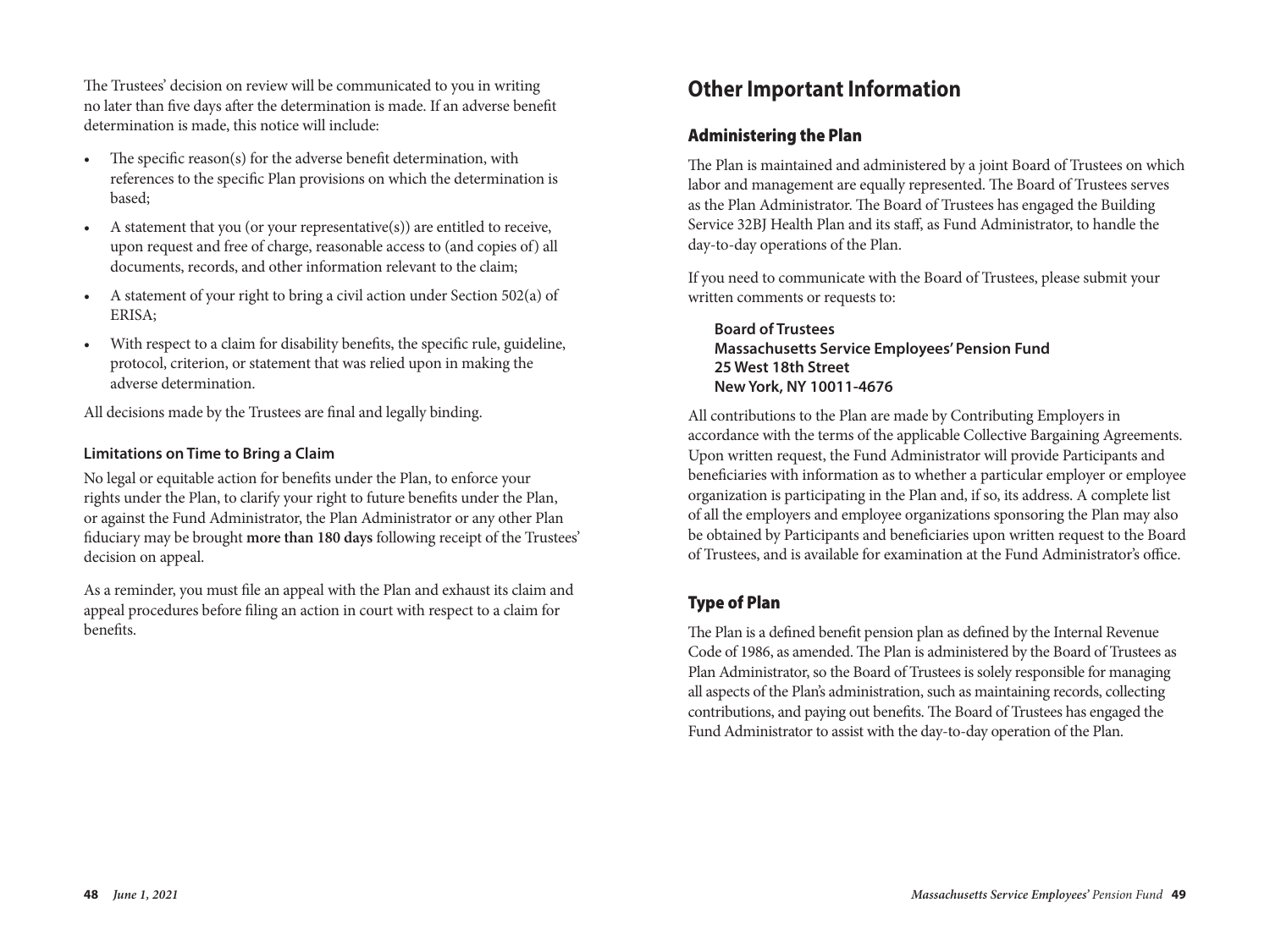## Plan Document(s) and Collective Bargaining Agreement(s)

The Plan is established and maintained according to the terms agreed to in Collective Bargaining Agreements. These agreements set forth the conditions under which employers are required to contribute toward the cost of the Plan, and the rates of contribution. The Plan document(s) contain the formal legal description of the Plan and its operations.

Plan Participants and beneficiaries may examine the Plan document(s) or Collective Bargaining Agreement(s) in person at the Fund Administrator's office during normal business hours, or they can make a written request for copies from the Fund Administrator. As allowed by law, you will be charged a reasonable fee per page for the cost of copying.

## Source of Funds

Contributions from Contributing Employers are the primary source of financing for Plan benefits, operation costs, and taxes. The rate at which each employer must contribute is set out in the applicable Collective Bargaining Agreement(s). Additional income may also be generated by investment earnings on Plan assets.

The Plan does not require or permit Participants to contribute toward the cost of the Plan.

## Method for Accumulating Plan Assets

All contributions and investment earnings are accumulated in a separate trust fund that is held and invested by the Board of Trustees for the benefit of Participants and beneficiaries.

## Plan Records

All Plan records are kept on a Plan Year basis. The Plan Year runs from January 1 through December 31.

## Plan Insurance

Your pension benefits under this multiemployer plan are insured by the Pension Benefit Guaranty Corporation (the "PBGC"), a federal insurance agency. A multiemployer plan is a collectively bargained pension arrangement involving two or more unrelated employers, usually in a common industry.

Under the multiemployer plan program, the PBGC provides financial assistance through loans to plans that are insolvent. A multiemployer plan is considered insolvent if the plan is unable to pay benefits (at least equal to the PBGC's guaranteed benefit limit) when due.

The maximum benefit that the PBGC guarantees is set by law. Under the multiemployer program, the PBGC guarantee equals a Participant's Years of Benefit Service multiplied by (1) 100% of the first \$11 of the monthly benefit accrual rate and (2) 75% of the next \$33. The PBGC's maximum guarantee limit is \$35.75 per month times a Participant's Years of Benefit Service. For example, the maximum annual guarantee for a retiree with 30 Years of Benefit Service would be \$12,870.

The PBGC guarantee generally covers:

- Normal and early retirement benefits;
- Disability benefits if you become disabled before the plan becomes insolvent; and
- Certain benefits for your survivors.

The PBGC guarantee generally does not cover:

- Benefits greater than the maximum guaranteed amount set by law;
- Benefit increases and new benefits based on plan provisions that have been in place for fewer than five years at the earlier of:
	- The date the plan terminates, or
	- The time the plan becomes insolvent
- Benefits that are not Vested because you have not worked long enough;
- Benefits for which you have not met all of the requirements at the time the plan becomes insolvent; and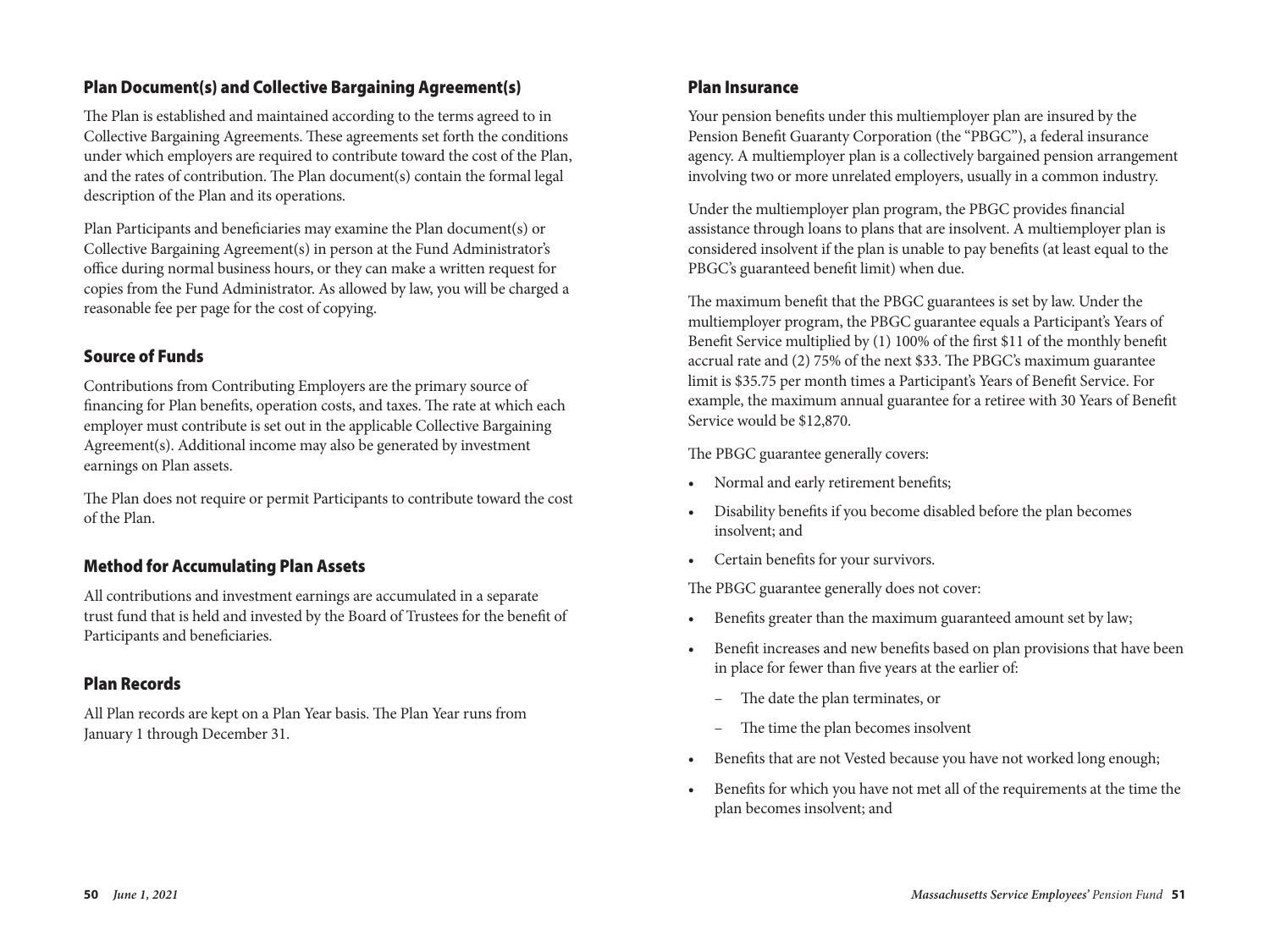• Nonpension benefits (such as health insurance, life insurance, certain death benefits, vacation pay, and severance pay).

For more information about the PBGC and the benefits it guarantees, ask the Fund Administrator, or contact the PBGC's Customer Contact Center, P.O. Box 151750, Alexandria, VA 22315-1750, or call 1-800-400-7242 or 1-202-326-4000 (not a toll-free number).

TTY/TDD users may call the federal relay service toll-free at 1-800-877-8339 and ask to be connected to 1-800-400-7242. Additional information about the PBGC's pension insurance program is available through the PBGC's website on the Internet at http://www.pbgc.gov.

## Interpreting the Plan

The Board of Trustees (and/or its duly authorized designee(s)) has the exclusive right, power, and authority, in its sole and absolute discretion, to administer, apply, and interpret the Plan, this SPD, the Trust Agreement, and any other Plan documents, and to decide all matters arising in connection with the operation or administration of the Plan or trust. Without limiting the generality of the foregoing, the Board of Trustees (and/or its duly authorized designee(s)) shall have the sole and absolute discretionary authority to:

- Take all actions and make all determinations with respect to the eligibility for, and the amount of, benefits payable under the Plan;
- Decide questions, including legal or factual questions, relating to the calculation and payment of benefits under the Plan;
- Formulate, interpret, and apply rules, regulations, and policies necessary to administer the Plan in accordance with its terms;
- Interpret the provisions of all Plan documents, the SPD, any Collective Bargaining Agreement, the Trust Agreement, and any other Plan document or instrument;
- Resolve and/or clarify any ambiguities, inconsistencies, and omissions arising under the Plan, this SPD, the Trust Agreement, or other Plan documents;
- Process and approve or deny benefit claims and rule on any benefit exclusions; and
- Determine the standard of proof in any case.

All such determinations and interpretations made by the Trustees shall be final and binding upon any individual claiming benefits under the Plan, upon all employees, all Contributing Employers, and the Union, and shall be given deference in all courts of law, to the greatest extent allowable by applicable law.

The Board has retained the Building Service 32BJ Health Fund as Fund Administrator to perform the daily administrative and operational functions of the Plan. Most of your day-to-day questions about your pension benefits under the Plan can be answered by the Building Service 32BJ Health Fund and its staff.

## **Future of the Plan**

## Amending, Modifying, or Terminating the Plan

While the Board of Trustees hopes to be able to continue the Plan indefinitely, the Board of Trustees reserves the right, in its sole and absolute discretion, to amend, modify, or terminate the benefits provided under the Plan, in whole or in part, for any reason and at any time. If the Plan is amended, modified, or terminated, the ability of employees (including retirees) to participate in the Plan, receive benefits, or the type or amount of benefits received may be modified or terminated. However, the Trustees cannot make any amendments that would reduce the amount of your pension benefit that had accrued before the Plan is changed or terminated, except in limited circumstances permitted by law. Upon termination of the Plan, you will become fully Vested in your accrued benefit under the Plan, to the extent the Plan is funded.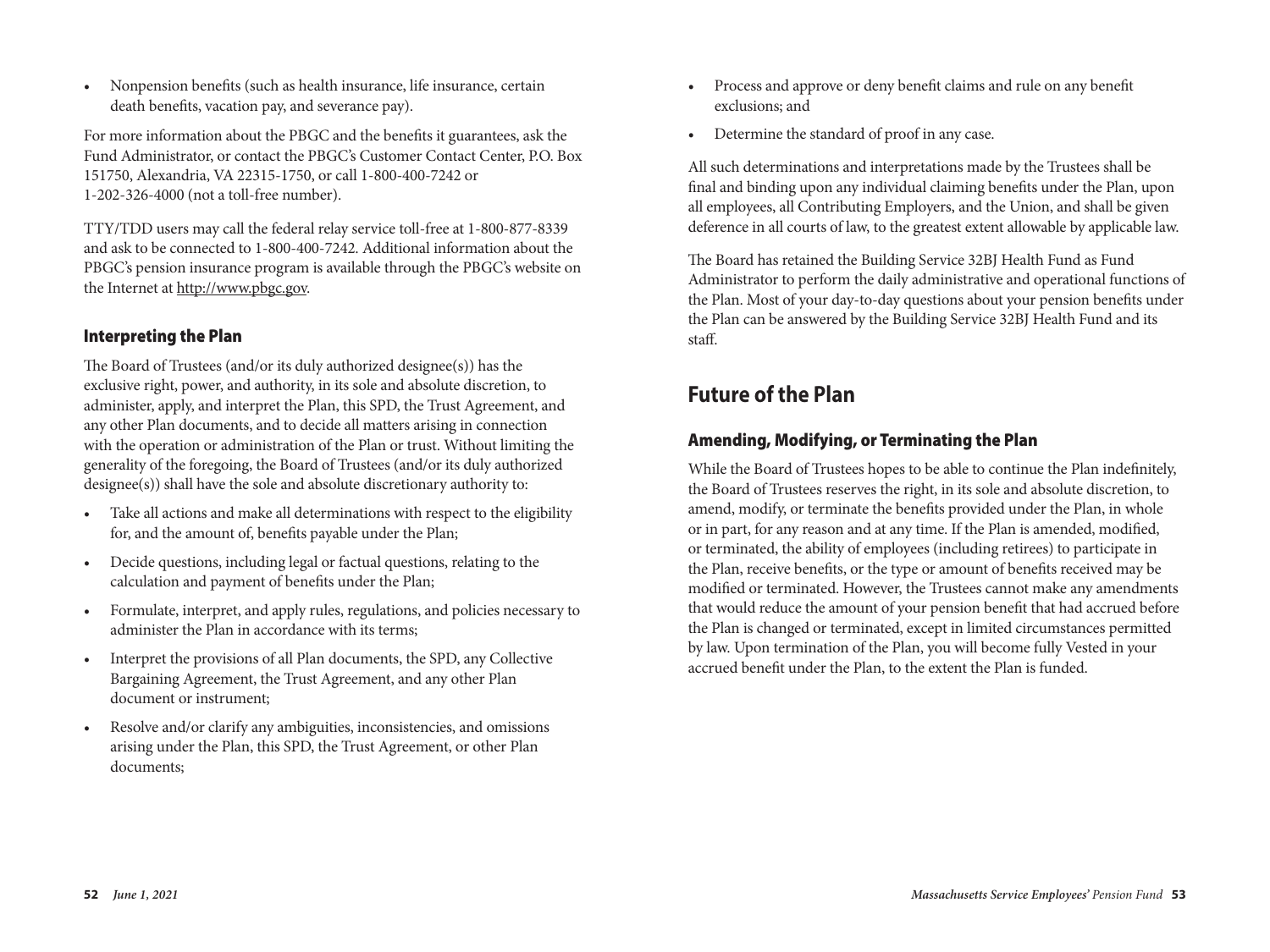## **General Rules**

## Nonassignment of Benefits

Benefits cannot be assigned, sold, transferred, mortgaged, or pledged to anyone or used as a security for a loan. Under most circumstances, Plan benefits are not subject to attachment or execution under any decree of a court or otherwise. Accordingly, you cannot transfer or assign your right to receive any benefit or reimbursement under the Plan, and your rights to benefits cannot be taken by your creditors. The Plan will not recognize any attempt to attach, transfer, or assign your benefit rights, except to such extent as may be required by law.

However, the law provides certain limited exceptions to this general rule. One exception is that a court may reduce your benefit as a result of a crime or fiduciary breach that you committed against the Plan, or to pay federal tax liens, levies, and judgments against you. Another is that the Plan Administrator may be required by law to assign your benefits pursuant to a QDRO. The rules regarding QDROs are described on page 44.

## Incapacity

If any Participant or beneficiary is a minor or is determined to be unable to care for his or her affairs because of mental or physical incapacity, the Trustees may direct that any benefit due to such person may be (1) withheld until a guardian, committee, or other legal representative for such person has been appointed, and (2) paid to any relative of such person (by blood or marriage) who, in the sole and absolute discretion of the Trustees, appears to be entitled to the benefits and best qualified to apply them to the comfort, maintenance, and support of such Participant or beneficiary.

## Information and Proof/Overpayment of Benefits

If requested by the Plan, you (or your beneficiary) must furnish any information or proof reasonably required to determine benefit rights under the Plan. Participants and beneficiaries must also furnish data and information required by the Plan for the purposes of its administration.

Please keep in mind that when inaccurate information and/or proof are provided this ultimately can result in the improper use of Plan assets, which adversely affects the ability of the Plan to provide benefits. Accordingly, if anyone makes a willfully false statement material to a claim or furnishes fraudulent information or proof material to a claim, benefits may be denied, suspended, or discontinued.

Of course, if the Plan makes any benefit payment exceeding the amount that should have been paid (regardless of the reason), the Trustees may take any appropriate action to recover the excess portion, plus interest and costs, from you or your beneficiary. Those actions may include:

- Reducing the amount of future benefit payments to the person receiving the overpayment,
- Reducing the amount of future benefit payments payable to the person's surviving Spouse (or other beneficiary), or
- Filing a lawsuit to recover any overpayment, plus interest and costs.

## Loss of Benefits Due to Violence or Crime

If the Trustees learn it has been determined that a Participant's death was caused or contributed to by any act of violence initiated by any person who is or may be entitled to benefits under the Plan, or if a person is convicted of any crime that caused or contributed to the Participant's death, the person who initiated the act of violence or who is convicted of the crime will be treated as having predeceased the Participant and will not receive any benefits that would have been payable under this Plan.

If a beneficiary committed the act of violence or has been convicted of the crime, the benefit will not be paid to the beneficiary. Instead, any benefits payable will be paid in the following order:

- To the Participant's Spouse, if living,
- To the Participant's living children (equally),
- To the Participant's surviving parent(s), and
- If none of the above, to the Participant's estate.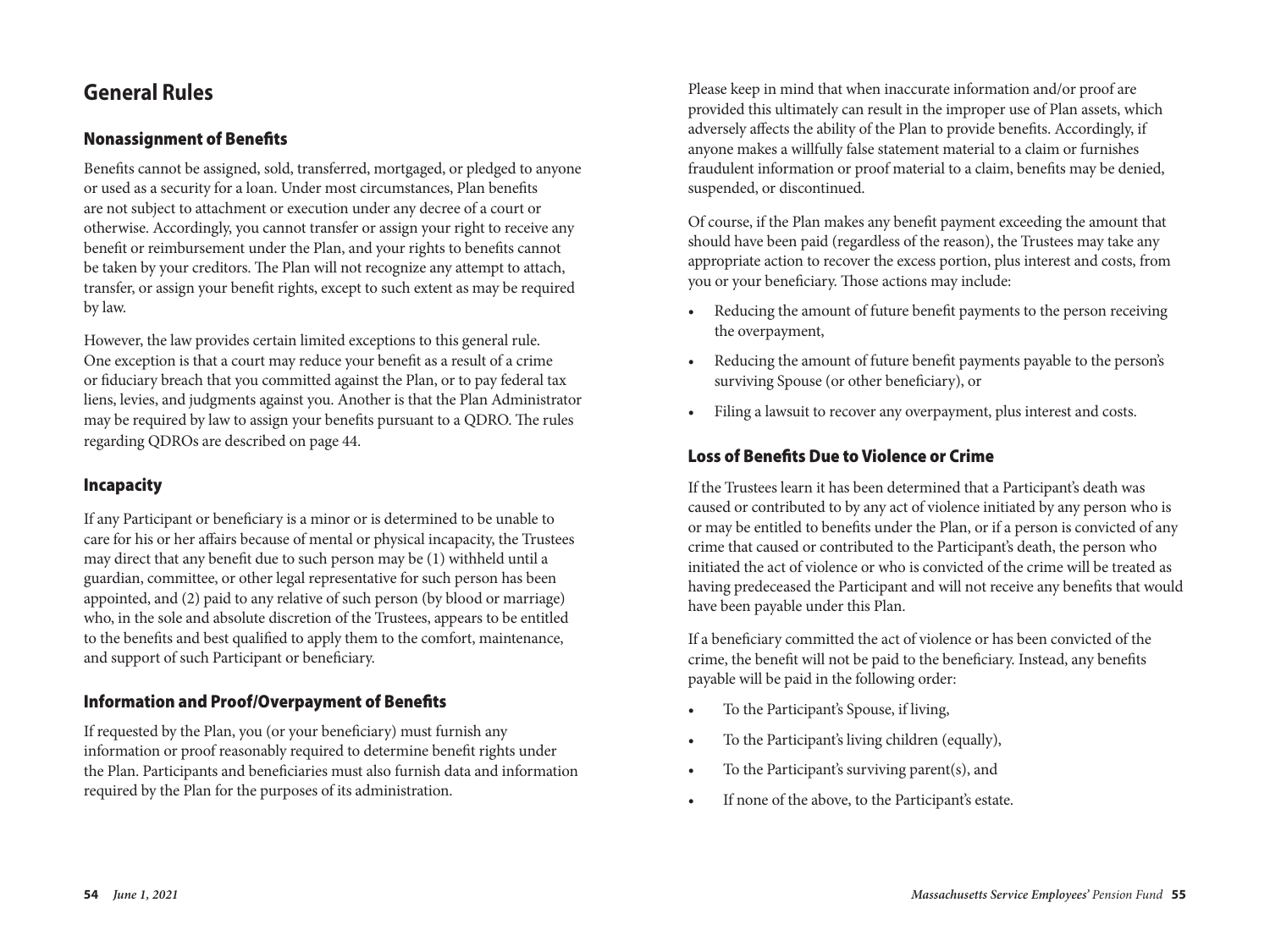## Severability

If any provision of this SPD is held invalid, unenforceable, or inconsistent with any law, regulation, or requirement, its invalidity, unenforceability, or inconsistency will not affect any other provision of the SPD, and the SPD shall be construed and enforced as if such provision were not a part of the SPD.

#### Construction of Terms

Words of gender shall include persons and entities of any gender, the plural shall include the singular, and the singular shall include the plural. Section headings exist for reference purposes only and shall not be construed as part of the SPD.

### Applicable Law

The Plan is governed by regulations and rulings of the Internal Revenue Service, the Department of Labor, and current federal tax law. The Plan will always be construed to comply with these regulations, rulings, and laws.

Generally, federal law takes precedence over state law.

All questions related to the construction of the Plan and the Trust Agreement and the accounts and transactions of the parties will be determined, construed, and enforced pursuant to Massachusetts law to the extent not preempted or superseded by federal law.

#### No Vested Interest

Except for the right to receive any benefit payable under the Plan in accordance with the Plan's rules, no person shall have any right, title, or interest in, or to the assets of, the trust fund or of any Contributing Employer because of the Fund.

## **Your Rights Under ERISA**

As a Participant in the Plan, you are entitled to certain rights and protections under the Employee Retirement Income Security Act of 1974, as amended ("ERISA"). ERISA provides that you are entitled to:

#### Receive Information About your Plan Benefits

You have the right to:

- Examine, without charge, at the Fund Administrator's office (and at other specified locations) all documents governing the Plan, including insurance contracts and Collective Bargaining Agreements (if applicable), and a copy of the latest annual report (Form 5500 Series) filed by the Plan with the U.S. Department of Labor and available at the Public Disclosure Room of the Employee Benefits Security Administration.
- Obtain, upon written request to the Fund Administrator, copies of documents governing the operation of the Plan, including:
	- Insurance contracts,
	- Collective Bargaining Agreements, and
	- Copies of the latest annual report (Form 5500 Series) and updated Summary Plan Description. The Fund Administrator may charge a reasonable fee for the copies.
- Receive an annual report on the funding of the Plan. The Fund Administrator is required by law to automatically furnish each Participant with a copy of this annual report.
- Obtain a statement telling you whether you have a right to receive a pension at Normal Retirement Age (generally age 65) and, if so, what your benefits would be at Normal Retirement Age if you stop working under the Plan now. If you do not have a right to a pension, the statement will tell you how many more years you have to work to secure a right to collect a pension. This statement must be requested in writing and is not required to be given more than once every 12 months. The Plan must provide the statement free of charge.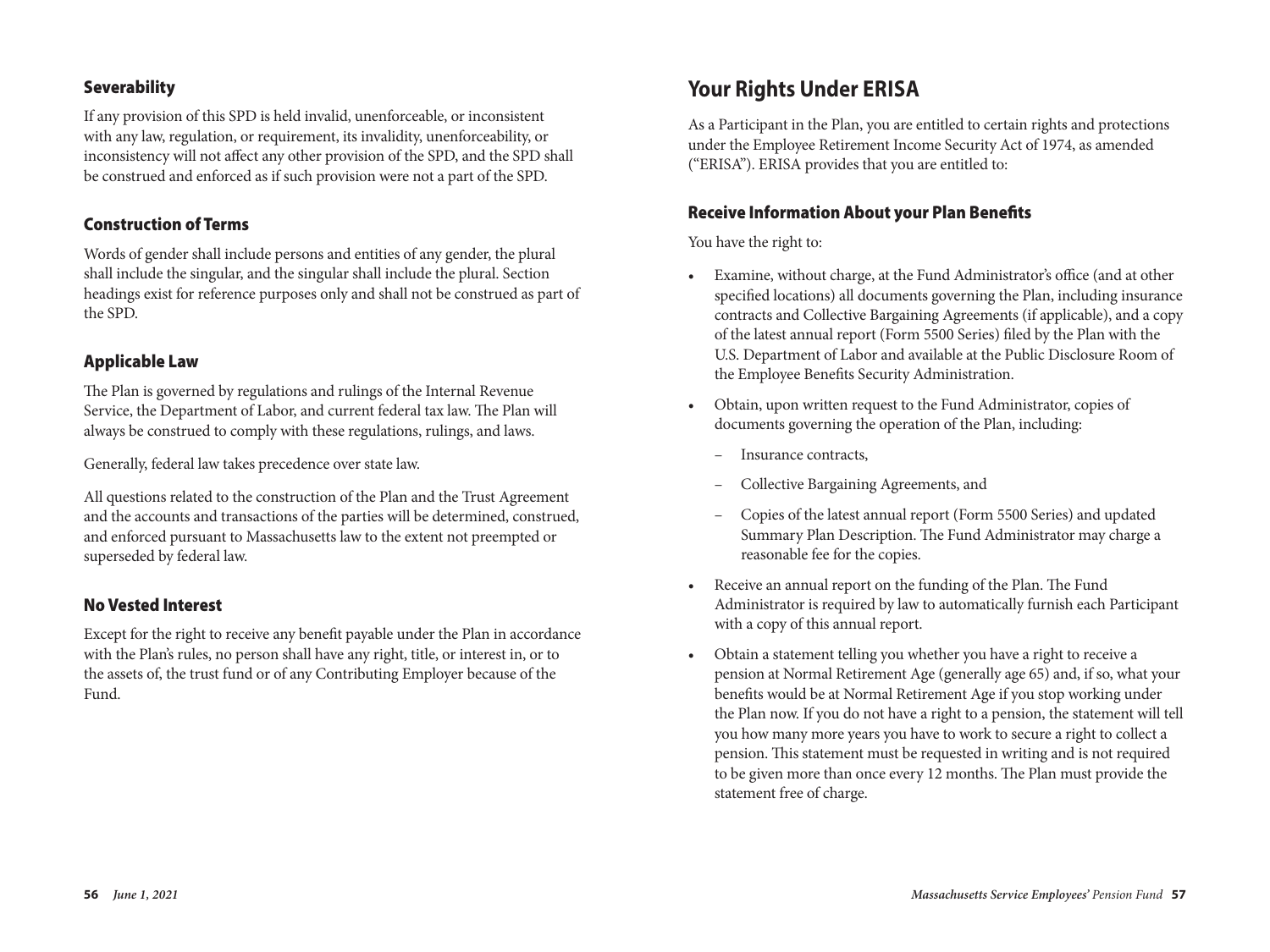## Prudent Action By Plan Fiduciaries

In addition to creating rights for Plan Participants, ERISA imposes duties upon the people who are responsible for the operation of an employee benefit plan. The people who operate your Plan, called "fiduciaries" of the Plan, have a duty to do so prudently and in the interest of you and other Plan Participants and beneficiaries. No one, including your employer, your Union, or any other person, may fire you or otherwise discriminate against you in any way to prevent you from obtaining a pension benefit or exercising your rights under ERISA.

## Enforce Your Rights

If your claim for a pension benefit is denied or ignored (in whole or in part), you have a right to know why this was done, to obtain copies of documents relating to the decision without charge, and to appeal any denial, all within certain time schedules.

Under ERISA, there are steps you can take to enforce the above rights. For instance, if you make a written request for a copy of Plan documents or the latest annual report from the Plan and do not receive them within 30 days, you may file suit in a federal court. In such a case, the court may require the Plan Administrator to provide materials and pay you up to \$110 a day until you receive the materials, unless the materials were not sent for reasons beyond the control of the Plan Administrator. In addition:

- If you have a claim for benefits that is denied or ignored, in whole or in part, you may file suit in a state or federal court.
- If you disagree with the Plan's decision, or lack thereof, concerning the status of a Qualified Domestic Relations Order, you may file suit in a federal court.

In either case, you must first file an appeal with the Board, following the procedures described earlier in this SPD, and you must comply with the time limit described on pages 45–48.

If it should happen that Plan fiduciaries misuse the Plan's money, or if you are discriminated against for asserting your rights, you may seek assistance from the U.S. Department of Labor, or you may file suit in a federal court.

The court will decide who should pay court costs and legal fees. If you are successful, the court may order the person you have sued to pay these costs and fees. If you lose, the court may order you to pay the costs and fees; for example, if it finds your claim is frivolous.

## Get Answers to Your Questions

If you have questions about the Plan, you should contact the Fund Administrator. If you have any questions about this statement or about your rights under ERISA, or if you need assistance in obtaining documents from the Fund Administrator, you should contact the nearest office of the Employee Benefits Security Administration, U.S. Department of Labor, listed in your telephone directory, or the Division of Technical Assistance and Inquiries, Employee Benefits Security Administration, U.S. Department of Labor, 200 Constitution Avenue N.W., Washington, D.C. 20210. You may also obtain certain publications about your rights and responsibilities under ERISA by calling the publications hotline of the Employee Benefits Security Administration or by visiting the Department of Labor's website: http://www.dol.gov.

## **Important Names, Numbers, and Other Information**

**Plan Name: Massachusetts Service Employees' Pension Fund Effective Date of Plan: September 1, 1973; amended and restated as of January 1, 2015 (and subsequently amended thereafter). Plan Number: 001 Employer Identification Number: 04-6344921** 

## Plan Sponsor

**Board of Trustees of the Massachusetts Service Employees' Pension Fund 25 West 18th Street New York, NY 10011-4676 Phone: 1-800-551-3225**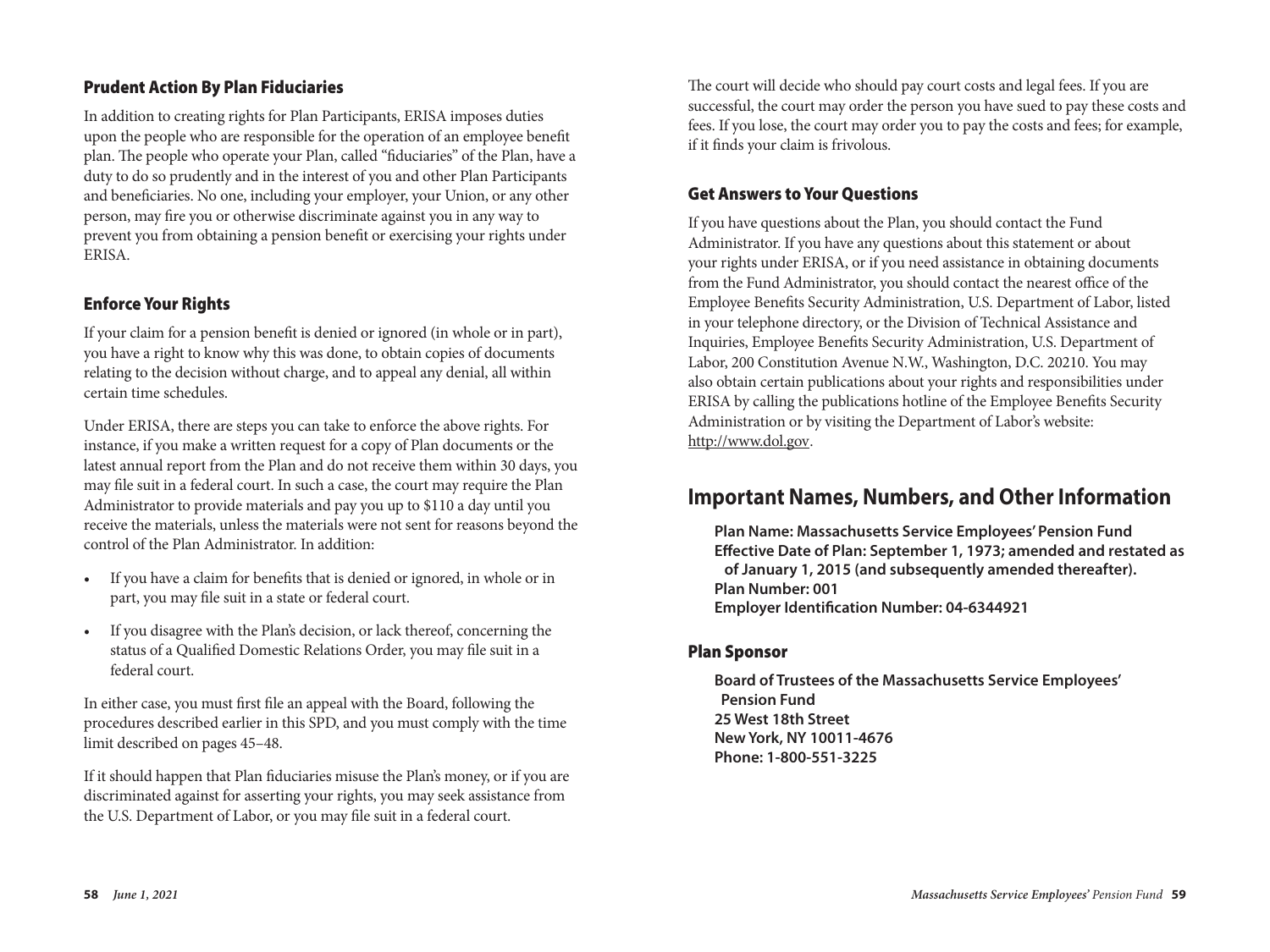## Plan Year

**January 1 – December 31**

#### Plan Administrator

**Board of Trustees of the Massachusetts Service Employees' Pension Fund 25 West 18th Street New York, NY 10011-4676 Phone: 1-800-551-3225**

## Fund Administrator

**Building Service 32BJ Health Fund 25 West 18th Street New York, NY 10011-4676 Phone: 1-800-551-3225**

## Agent for Service of Legal Process

The Board of Trustees has been designated as the agent for service of legal process. Legal process may be served at the Compliance Office of the Fund Administrator at the address noted above.

## Legal Counsel

Segal Roitman, LLP

## Consultants and Actuaries

CBIZ Retirement Plan Services

## Independent Auditor

Withum Smith + Brown, PC

## Important Reminder on Keeping Plan Records Up to Date

In order for you to receive the benefits to which you may be entitled under the Plan, you should keep your Plan records up to date. We also encourage you to retain and safeguard your records of Covered Employment (such as W-2s, or detailed earnings reports that you receive from the Social Security Administration) and to routinely verify your Benefit or Vesting Service as reported by the Fund Administrator from time to time. If you detect any potential omissions of Benefit or Vesting Service, you should immediately notify the Fund Administrator to confirm that the Plan's records appropriately reflect your Covered Employment in accordance with the terms of the Plan.

In addition, you should notify the Fund Administrator immediately if, among other things, you:

- Have a change of address or telephone number, or
- Have a change in marital status.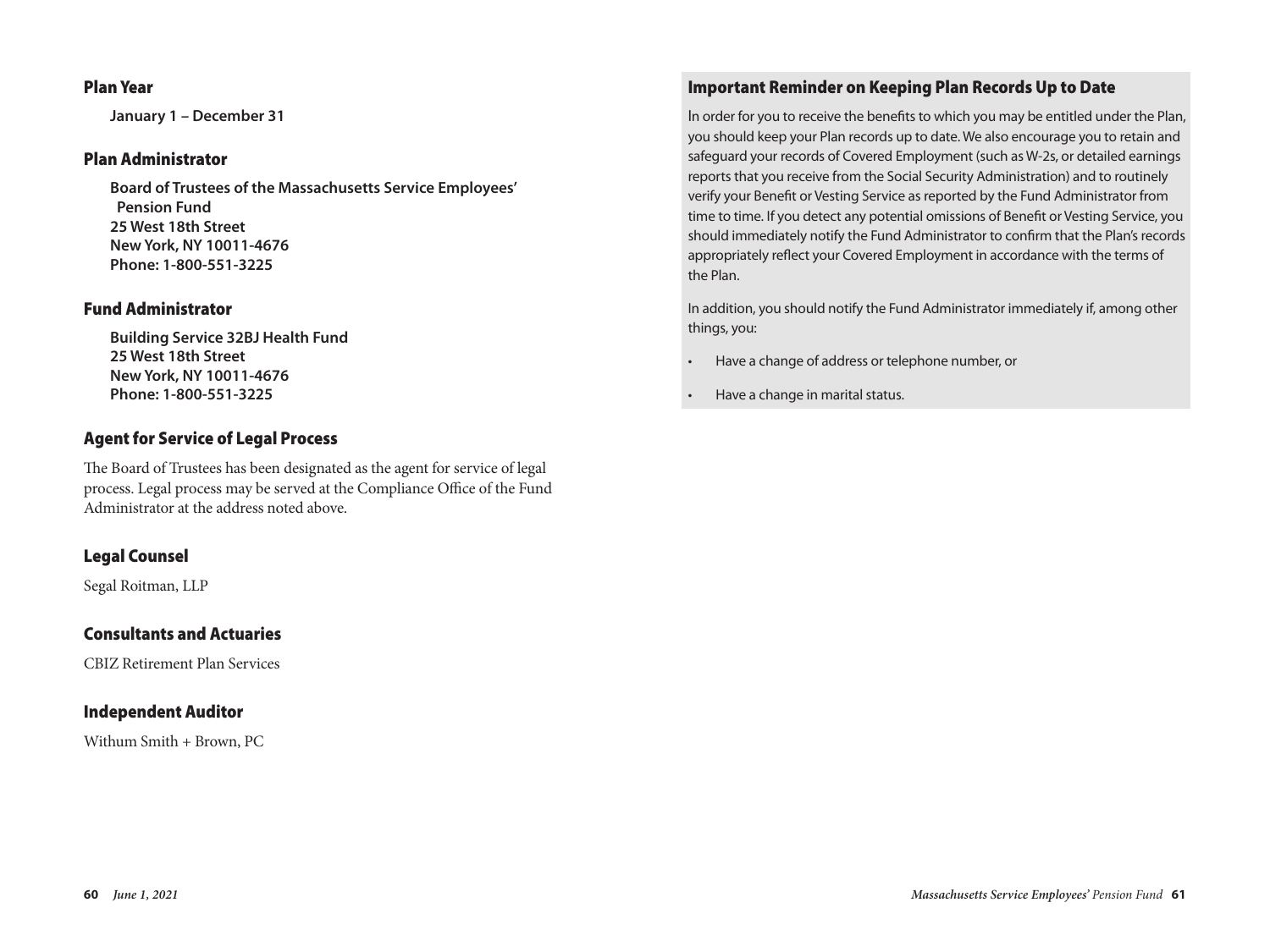# **Glossary of Terms**

- **Actuarial Equivalent.** Mathematical calculation based on average life expectancies, as well as on assumptions regarding interest (to reflect the time value of money).
- **Benefit Rate.** A dollar amount used in calculating your monthly pension benefit. The dollar amount will vary with the year in which you earn your last Year of Benefit Service.
- **Break-in-Service**. Completing fewer than 501 Hours of Service in a given Computation Period or Plan Year. Incurring a Break-in-Service may adversely affect your eligibility to participate in the Plan, your rate of benefit accrual, and your vesting in the benefit amount you have accrued.
- **Collective Bargaining Agreement**. Any collective bargaining, participation, or other written agreement between an employer and the Service Employees International Union Local 32BJ ("Local 32BJ") or the Board of Trustees, that requires an employer to make contributions to the Plan's trust fund on behalf of its employees engaged in Covered Employment, which is in force and effect and is acceptable to the Board of Trustees. Collective Bargaining Agreement also means any participation or other written agreement requiring Local 615, Local 254, or Local 888 to make contributions to the Plan's trust fund on behalf of its employees engaged in Covered Employment, which is in force and effect and is acceptable to the Board.
- **Computation Period.** A 12-month period during which you qualify to participate in the Plan by completing 1,000 or more Hours of Service. Your first Computation Period begins on the first day you perform an Hour of Service for a Contributing Employer. The Computation Period currently runs January 1 through December 31.
- **Contributing Employer**. An employer who contributes to the cost of the Plan as required by a Collective Bargaining Agreement.
- **Covered Employment or Covered Job**. Employment with an employer in a category of employment that is covered by a Collective Bargaining Agreement, and for which contributions are required to be made to the Plan.
- **Disability Pension**. The pension benefit you are entitled to receive if you become totally and permanently disabled while in Covered Employment, provided you have completed ten or more Years of Vesting Service. The benefit amount will be determined using the Years of Benefit Service earned as of the date the total and permanent disability payments commence.
- **Earliest Retirement Age**. The earliest age at which you can begin collecting an Early Retirement benefit.
- **Early Retirement Pension**. The benefit you are entitled to receive if you have attained age 55 and completed at least five years of Vesting Service.
- **Hours of Service**. Generally, each hour for which you are paid, or are entitled to be paid, by a Contributing Employer in Covered Employment.
- **Non-Covered Job**. Employment for a Contributing Employer that is not covered by a Collective Bargaining Agreement requiring contributions into the Fund.

**Normal Form of Payment**. The form of payment you are required to receive from the Plan, unless you, and your Spouse, if applicable, choose an Optional Form of Payment. If you are married when you retire, your Normal Form of Payment is a 50% Joint and Survivor Pop-Up Pension. If you are single when you retire, your Normal Form of Payment is a Life-Only Pension.

- **Normal Retirement Age**. Your Normal Retirement Age is the date you reach age 65 or the fifth anniversary of the date you began participating in the Plan, whichever is later.
- **Normal Retirement Date**. The first day of the month coincident with or next following the month in which you reach your Normal Retirement Age.
- **Normal Retirement Pension**. The pension benefit you are entitled to receive on your Normal Retirement Date after having reached your Normal Retirement Age.
- **Optional Form(s) of Payment**. Forms of payment including: 50% Joint and Survivor Pension, 75% Joint and Survivor Pension, 100% Joint and Survivor Pension, and 10-Year Certain and Life Pension, which can be chosen instead of the Normal Forms of Payment for married or single Participants.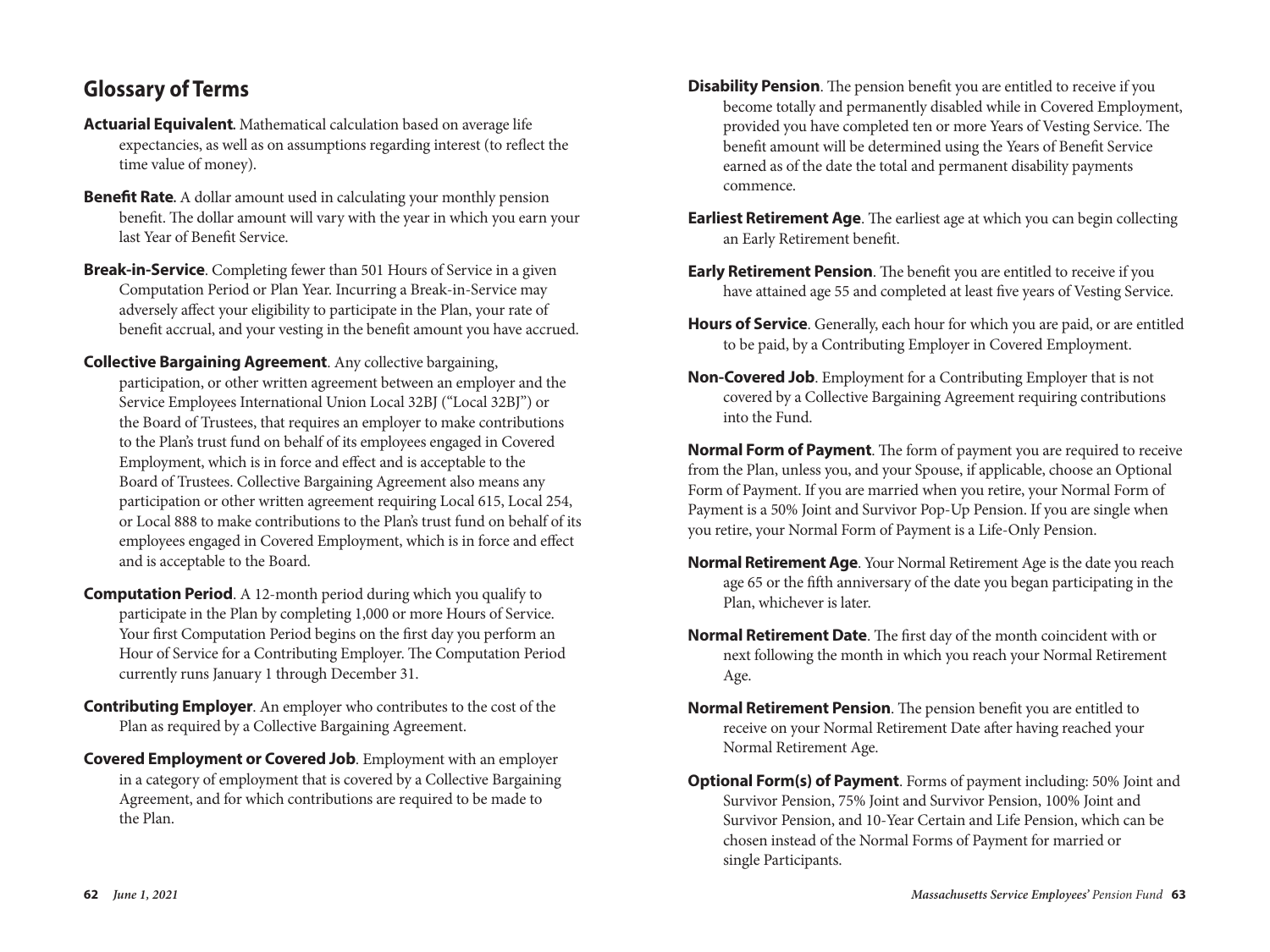- **Participant**. You become a Participant in the Plan once you meet the Plan's eligibility requirements. Individuals currently receiving a pension, and former employees who have acquired a right to a future pension under the Plan, are also Participants.
- **Plan Year**. The Plan Year is January 1 to December 31 of every year. So, January 1 marks the beginning of another Plan Year and December 31 marks the end.  $\mathcal{L}$  Service  $\mathcal{L}$
- **Qualified Domestic Relations Order**. A decree or order issued pursuant to state domestic relations law that requires distribution of all, or a portion of, your benefits under the Plan to provide child support, alimony, or spousal rights to a Spouse, former Spouse, child, or other dependent, and that satisfies certain other requirements of federal law. **The office distribution of the State of State and State and State Friday.** You may also visit dependent, and that satisfies certain other requirements of federal fa
- **Required Beginning Date**. The April 1 following the later of (1) the year in which a Participant attains age  $70\frac{1}{2}$  or (2) the calendar year in which the Participant retires.  $\bf{P}$ - $\bf{P}$   $\bf{P}$  arected beginning bate. The  $\bf{P}$

**Spouse**. The person to whom you are legally married.  $\mathbf{F}$  a.m. a  $\mathbf{F}$  and  $\mathbf{F}$  are  $\mathbf{F}$  becomes a visi-out  $\mathbf{F}$  becomes a visi-out  $\mathbf{F}$ 

- Vested. You become Vested after completing five years of Vesting Service. You may also become Vested upon reaching your Normal Retirement Age while you are actively participating in the Plan (before a Break-in-Service).
- Year(s) of Vesting Service or Vesting Service. You earn a year of Vesting Service for any Plan Year in which you complete at least 1,000 Hours of Service for any Tian Tear in When you complete at more Contributing E
- Year(s) of Benefit Service or Benefit Service. Service that is used to compute your pension benefit, as described on page 20. **Tear(S) of behefit Service or behefit Service**. Service that is use

## **Contact Information \_ Member Services**

For information about Massachusetts Service Employees' Pension Fund call Member Services at 617-399-4616, log on to www.32bjfunds.org or write to Member Services at:

**Member Services Massachusetts Service Employees' Pension Fund 26 West Street, 3rd Floor Boston, MA 02111**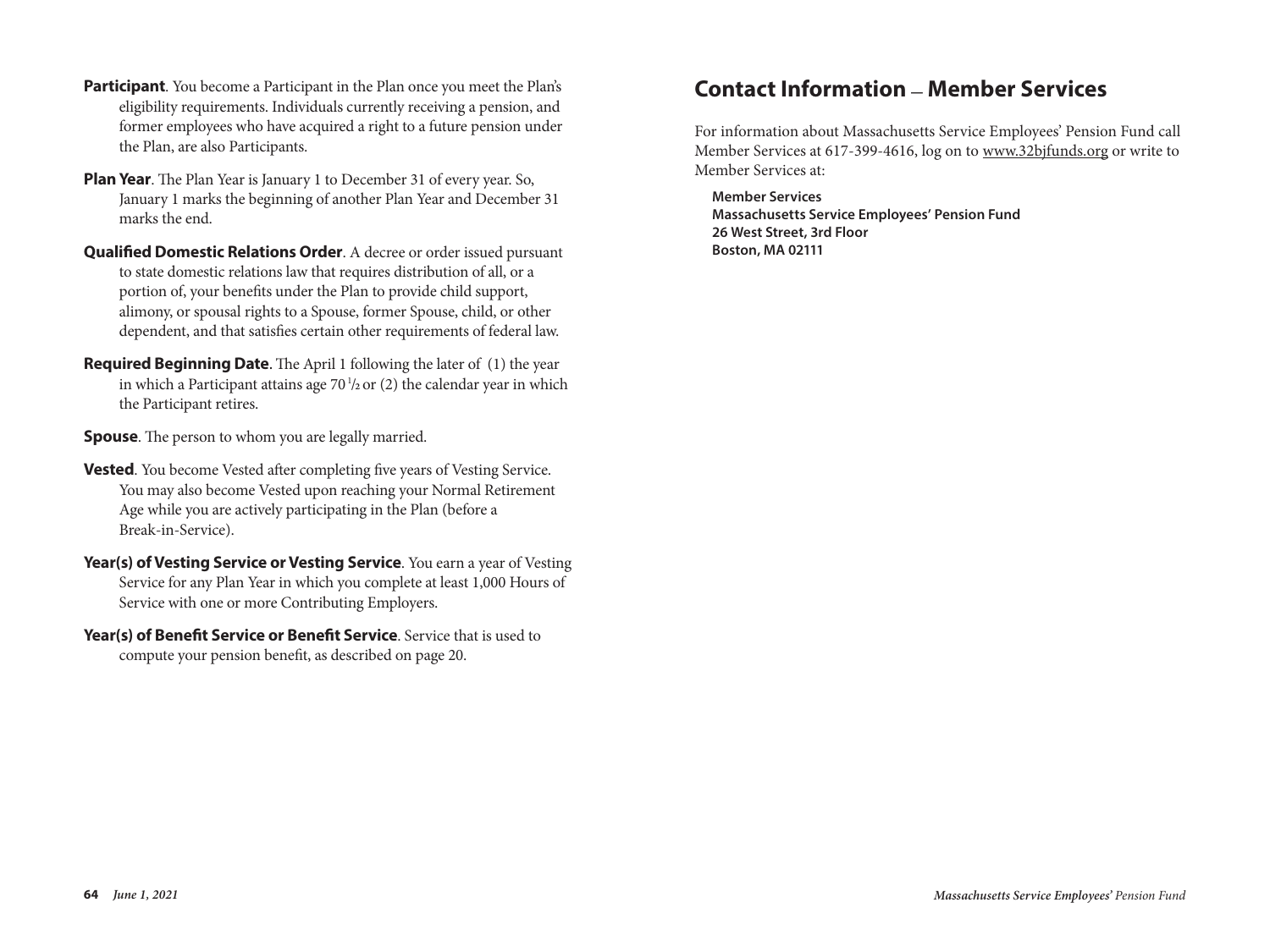**Massachusetts Service Employees' Pension Fund 26 West Street, 3rd Floor, Boston MA, 02111 Telephone 617-399-4616 www.32bjfunds.org**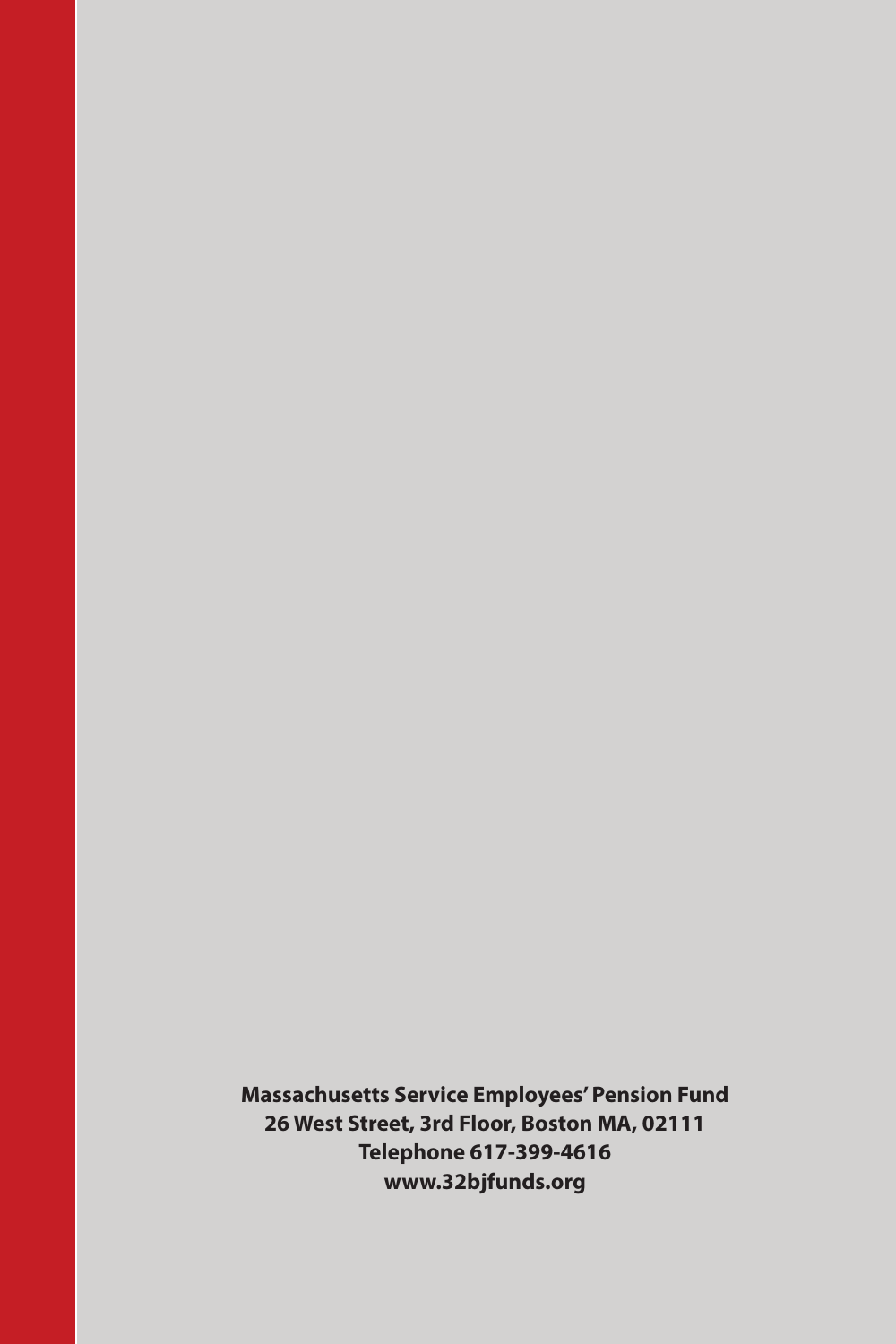

**Massachusetts Service Employees' Pension Fund** 25 West 18th Street New York, NY 10011-4676

www.32bjfunds.org 800-551-3225 Benefits Information

## **MASSACHUSETTS SERVICE EMPLOYEES' PENSION FUND**

## **Summary of Material Modifications**

The following is a list of changes and clarifications which have occurred since the printing of the Massachusetts Service Employees' Pension Fund Summary Plan Description (SPD) dated June 1, 2021. This Summary of Material Modifications (SMM) supplements or modifies the information presented in your SPD with respect to the Plan. **Please keep this document with your copy of the SPD for future reference.**

**Appointment of Union Trustee Page 1:** Effective January 28, 2022, Mike Duffy has been appointed union trustee. He replaces Raul Garcia. Mr. Duffy's information is below:

> Mike Duffy 32BJ SEIU 1025 Vermont Avenue NW 7 th Floor Washington, DC 20005

**Change in Employer Trustee Contact Information Page 1:** Effective January 28, 2022, Vince Wong's contact information is as follows:

> Vince Wong Janitronics Building Services 51 Sawyer Road Waltham, MA 02453

**Engagement of New Legal Counsel Page 1:** Effective May 25, 2022, Bredhoff & Kaiser, P.L.L.C. has been retained as Fund counsel. They replace Segal Roitman, LLP. Bredhoff & Kaiser, P.L.L.C.'s contact information is as follows:

> Bredhoff & Kaiser, P.L.L.C.  $805$  15<sup>th</sup> Street NW – Suite 1000 Washington, DC 20005

**Update of Additional Benefit Rates Payable to Participants who Work at Certain Locations:** The following rows are added to the tables for each of the following work locations on the noted pages:

**Page 17**: Harvard University

2020 \$33.00

**Page 18**: Captain John F. Williams Coast Guard Building

 $1/1/2020 - 12/31/2020^*$  \$84.00